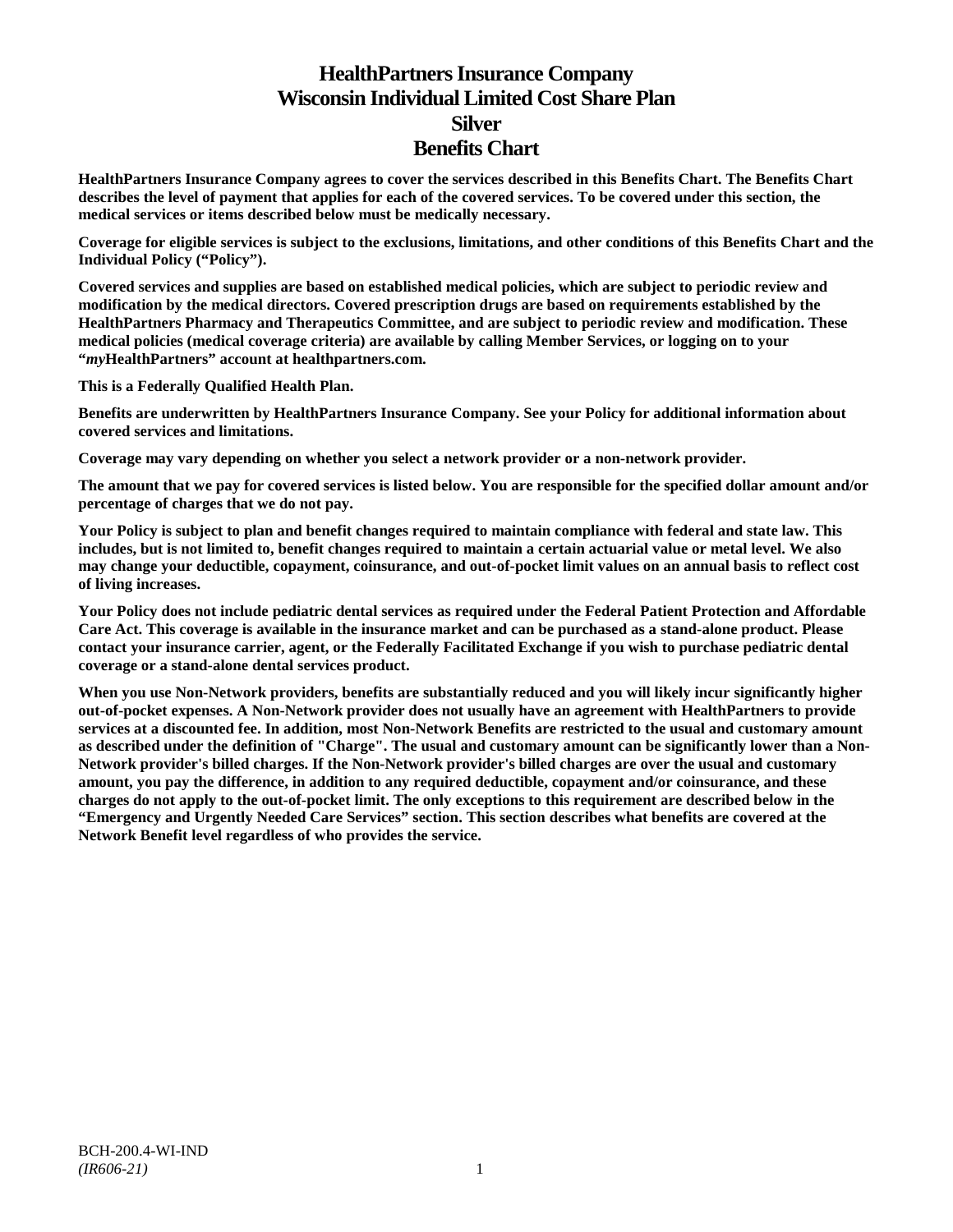# **These definitions apply to the Benefits Chart. They also apply to your Policy.**

| <b>Biosimilar Drug:</b> | A prescription drug, approved by the Food and Drug Administration (FDA), that the FDA has<br>determined is biosimilar to and interchangeable with a biological brand name drug. Biosimilar<br>drugs are not considered generic drugs and are not covered under the generic drug benefit.                                                                                                                                                                                                                                                                                                                                     |
|-------------------------|------------------------------------------------------------------------------------------------------------------------------------------------------------------------------------------------------------------------------------------------------------------------------------------------------------------------------------------------------------------------------------------------------------------------------------------------------------------------------------------------------------------------------------------------------------------------------------------------------------------------------|
| <b>Brand Name Drug:</b> | A prescription drug, approved by the Food and Drug Administration (FDA), that is manufactured,<br>sold or licensed for sale under a trademark by the pharmaceutical company that originally<br>researched and developed the drug. Brand name drugs have the same active-ingredient formula as<br>the generic version of the drug. However, generic drugs are manufactured and sold by other drug<br>manufacturers and are generally not available until after the patent on the brand name drug has<br>expired. A few brand name drugs may be covered at the generic benefit level if this is indicated on<br>the formulary. |
| <b>Calendar Year:</b>   | This is the 12-month period beginning 12:01 A.M. Central Time, on January 1, and ending 12:00<br>A.M. Central Time of the next following December 31.                                                                                                                                                                                                                                                                                                                                                                                                                                                                        |
| Charge:                 | For covered services delivered by a network provider, this is the provider's discounted fee for a<br>given medical/surgical service, procedure or item.                                                                                                                                                                                                                                                                                                                                                                                                                                                                      |
|                         | For covered services delivered by non-network providers, a contracted rate may apply if such<br>arrangement is available to HealthPartners.                                                                                                                                                                                                                                                                                                                                                                                                                                                                                  |
|                         | For the Usual and Customary Charge for covered services delivered by non-network providers,<br>our payment is calculated using one of the following options to be determined at HealthPartners'<br>discretion: 1) a percentage of the Medicare fee schedule; 2) a comparable schedule if the service is<br>not on the Medicare fee schedule; or 3) a commercially reasonable rate for such service.                                                                                                                                                                                                                          |
|                         | The Usual and Customary Charge is the maximum amount allowed that we consider in the<br>calculation of the payment of charges incurred for certain covered services. You must pay for any<br>charges above the usual and customary charge, and they do not apply to the out-of-pocket limit.                                                                                                                                                                                                                                                                                                                                 |
|                         | A charge is incurred for covered ambulatory medical and surgical services, on the date the service<br>or item is provided. A charge is incurred for covered inpatient services, on the date of admission to<br>a hospital. To be covered, a charge must be incurred on or after your effective date and on or<br>before the termination date.                                                                                                                                                                                                                                                                                |
| Copayment/Coinsurance:  | The specified dollar amount, or percentage, of charges incurred for covered services, which we do<br>not pay, but which you must pay, each time you receive certain medical services, procedures or<br>items. Our payment for those covered services or items begins after the copayment or coinsurance<br>is satisfied. Covered services or items requiring a copayment or coinsurance are specified in this<br>Benefits Chart.                                                                                                                                                                                             |
|                         | For services provided by a network provider:                                                                                                                                                                                                                                                                                                                                                                                                                                                                                                                                                                                 |
|                         | An amount which is listed as a flat dollar copayment is applied to a network provider's discounted<br>charges for a given service. However, if the network provider's discounted charges for a service or<br>item is less than the flat dollar copayment, you will pay the network provider's discounted charge.<br>An amount which is listed as a percentage of charges or coinsurance is based on the network<br>provider's discounted charges, calculated at the time the claim is processed, which may include an<br>agreed upon fee schedule rate for case rate or withhold arrangements.                               |
|                         | For services provided by a Non-Network provider:                                                                                                                                                                                                                                                                                                                                                                                                                                                                                                                                                                             |
|                         | Any copayment or coinsurance is applied to the lesser of the provider's charges or the usual and<br>customary charge for a service.                                                                                                                                                                                                                                                                                                                                                                                                                                                                                          |
|                         | A copayment or coinsurance is due at the time a service is provided, or when billed by the<br>provider. The copayment or coinsurance applicable for a scheduled visit with a network provider<br>will be collected for each visit, late cancellation and failed appointment.                                                                                                                                                                                                                                                                                                                                                 |
|                         |                                                                                                                                                                                                                                                                                                                                                                                                                                                                                                                                                                                                                              |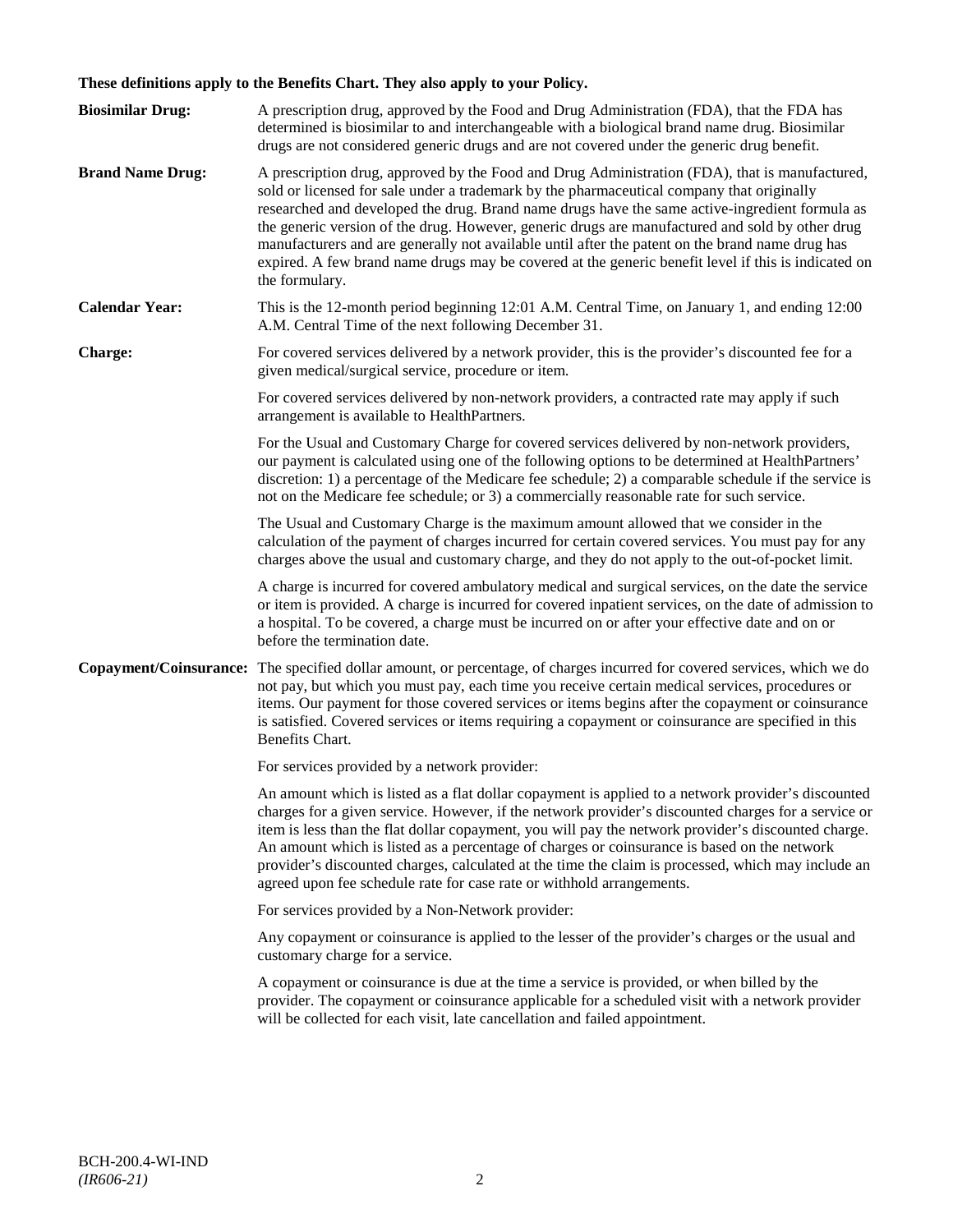| Deductible:                     | The specified dollar amount of charges incurred for covered services, which we do not pay, but an<br>enrollee or a family has to pay first in a calendar year. Our payment for those services or items<br>begins after the deductible is satisfied. For network providers, the amount of the charges that apply<br>to the deductible are based on the network provider's discounted charges, calculated at the time<br>the claim is processed, which may include an agreed upon fee schedule rate for case rate or<br>withhold arrangements. For non-network providers, the amount of charges that apply to the<br>deductible are the lesser of the provider's charges or the usual and customary charge for a service. |
|---------------------------------|-------------------------------------------------------------------------------------------------------------------------------------------------------------------------------------------------------------------------------------------------------------------------------------------------------------------------------------------------------------------------------------------------------------------------------------------------------------------------------------------------------------------------------------------------------------------------------------------------------------------------------------------------------------------------------------------------------------------------|
|                                 | Any amounts paid or reimbursed by a third party, including, but not limited to: point of service<br>rebates, manufacturer coupons, manufacturer debit cards or other forms of direct reimbursement to<br>an Insured for a product or service, will not apply toward your deductible, to the extent permitted<br>under state and federal law.                                                                                                                                                                                                                                                                                                                                                                            |
|                                 | Your plan has an embedded deductible. This means once a member meets the individual<br>deductible, the plan begins paying benefits for that person. If two or more members of the family<br>meet the family deductible, the plan begins paying benefits for all members of the family,<br>regardless of whether each member has met the individual deductible. However, a member may<br>not contribute more than the individual deductible toward the family deductible.                                                                                                                                                                                                                                                |
|                                 | All services are subject to the deductible unless otherwise indicated below in this Benefits Chart.                                                                                                                                                                                                                                                                                                                                                                                                                                                                                                                                                                                                                     |
| Formulary:                      | This is a current list, which may be revised from time to time, of prescription drugs, medications,<br>equipment and supplies covered by us as indicated in this Benefits Chart which are covered at the<br>highest benefit level. Some drugs on the formulary may require prior authorization to be covered<br>as formulary drugs. The formulary, and information on drugs that require prior authorization, are<br>available by calling Member Services, or logging on to your "myHealthPartners" account at<br>healthpartners.com.                                                                                                                                                                                   |
| <b>Generic Drug:</b>            | A prescription drug, approved by the Food and Drug Administration (FDA), that the FDA has<br>determined is comparable to a brand name drug product in dosage form, strength, route of<br>administration, quality, intended use and documented bioequivalence. Generally, generic drugs<br>cost less than brand name drugs. Some brand name drugs may be covered at the generic drug<br>benefit level if this is indicated on the formulary.                                                                                                                                                                                                                                                                             |
| <b>Indian Health Providers:</b> | These are health care centers operated by Indian Health Service, an Indian Tribe, tribal<br>organization, or an urban Indian organization or through referral under contract health services.                                                                                                                                                                                                                                                                                                                                                                                                                                                                                                                           |
| <b>Non-Formulary Drug:</b>      | This is a prescription drug, approved by the Food and Drug Administration (FDA), that is not on<br>the formulary, is medically necessary and is not investigative or experimental or otherwise<br>excluded under your Policy.                                                                                                                                                                                                                                                                                                                                                                                                                                                                                           |
| <b>Out-of-Pocket Expenses:</b>  | You pay the specified copayments/coinsurance and deductibles applicable for particular services,<br>subject to the out-of-pocket limit described below. These amounts are in addition to the monthly<br>premium payments.                                                                                                                                                                                                                                                                                                                                                                                                                                                                                               |
| <b>Out-of-Pocket Limit:</b>     | You pay the copayments/coinsurance and deductibles for covered services, to the individual or<br>family out-of-pocket limit. Thereafter we cover 100% of charges incurred for all other covered<br>services, for the rest of the calendar year. You pay amounts greater than the out-of-pocket limit if<br>you exceed any lifetime maximum benefit or any visit or day limits.                                                                                                                                                                                                                                                                                                                                          |
|                                 | Non-Network Benefits above the usual and customary charge (see definition of charge above) do<br>not apply to the out-of-pocket limit.                                                                                                                                                                                                                                                                                                                                                                                                                                                                                                                                                                                  |
|                                 | Any amounts paid or reimbursed by a third party, including, but not limited to: point of service<br>rebates, manufacturer coupons, debit cards or other forms of direct reimbursement to an Insured<br>for a product or service, will not apply as an out-of-pocket expense, to the extent permitted under<br>state and federal law.                                                                                                                                                                                                                                                                                                                                                                                    |
|                                 | You are responsible to keep track of the out-of-pocket expenses. Contact our Member Services<br>Department for assistance in determining the amount paid by the enrollee for specific eligible<br>services received. Claims for reimbursement under the Out-of-Pocket Limit provisions are subject<br>to the same time limits and provisions described under the "Claims Provisions" section of your<br>Policy.                                                                                                                                                                                                                                                                                                         |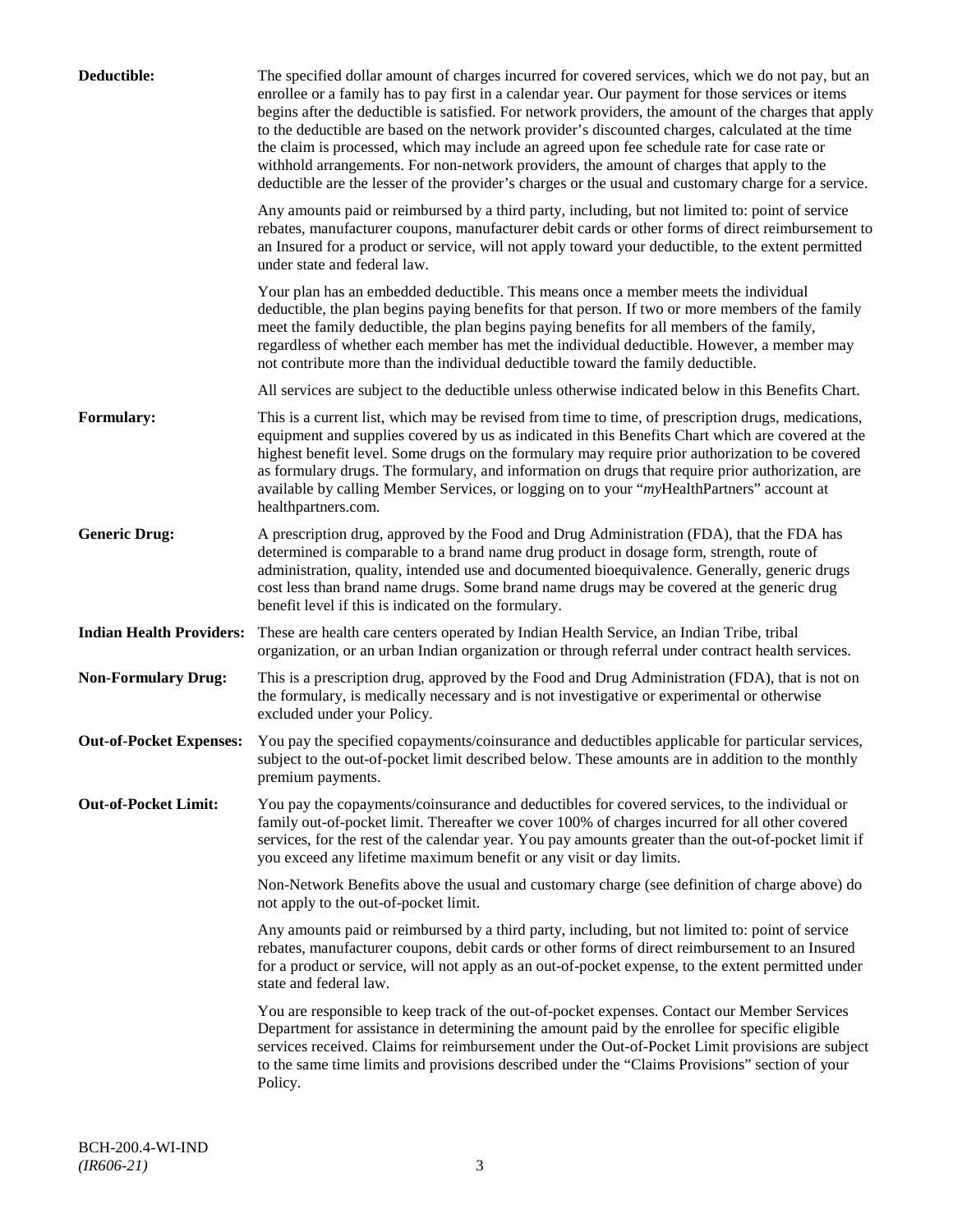|                             | Primary Care Providers: These are providers in the following categories: Family Practice, General Practice, Internal<br>Medicine, Pediatrics, Adolescent Medicine, Adult Medicine and Geriatrics.                                                                                                                                                                                                                                                                                                                                     |
|-----------------------------|---------------------------------------------------------------------------------------------------------------------------------------------------------------------------------------------------------------------------------------------------------------------------------------------------------------------------------------------------------------------------------------------------------------------------------------------------------------------------------------------------------------------------------------|
|                             | <b>Specialty Care Providers:</b> These are providers who are not in the following categories: Family Practice, General Practice,<br>Internal Medicine, Pediatrics, Adolescent Medicine, Adult Medicine and Geriatrics.                                                                                                                                                                                                                                                                                                                |
| <b>Specialty Drug List:</b> | This is a current list, which may be revised from time to time, of prescription drugs, medications,<br>equipment and supplies, which are typically bio-pharmaceuticals. The purpose of a specialty drug<br>list is to facilitate enhanced monitoring of complex therapies used to treat specific conditions.<br>Specialty drugs are covered by us as indicated in this Benefits Chart. The specialty drug list is<br>available by calling Member Services, or logging on to your "myHealthPartners" account at<br>healthpartners.com. |
| virtuwell:                  | This is an online service that you may use to receive a diagnosis and treatment for certain routine<br>conditions, such as a cold and flu, ear pain and sinus infections. You may access the virtuwell web<br>site at virtuwell.com.                                                                                                                                                                                                                                                                                                  |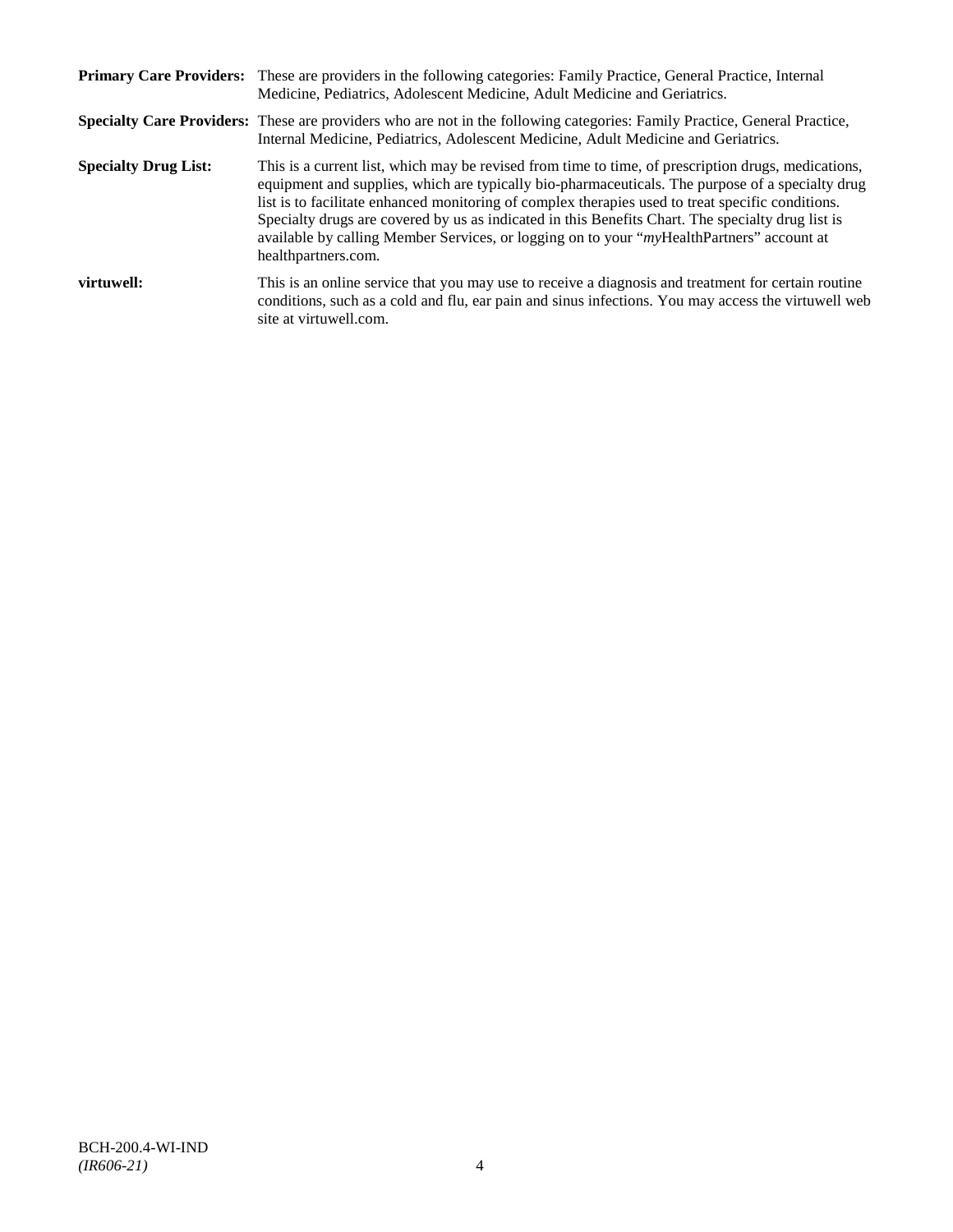## **DEDUCTIBLES AND OUT-OF-POCKET LIMITS**

#### **Individual Calendar Year Deductible**

| Network Benefits | <b>Non-Network Benefits</b> |
|------------------|-----------------------------|
| \$3,500          | \$20,000                    |

# **Family Calendar Year Deductible**

| <b>Network Benefits</b> | <b>Non-Network Benefits</b> |
|-------------------------|-----------------------------|
| \$7,000                 | \$40,000                    |

Your individual and family deductible amounts may be indexed to allow for changes under Federal rules.

Your plan has an embedded deductible. This means once a member meets the individual deductible, the plan begins paying benefits for that person. If two or more members of the family meet the family deductible, the plan begins paying benefits for all members of the family, regardless of whether each member has met the individual deductible. However, a member may not contribute more than the individual deductible toward the family deductible.

Separate deductibles must be satisfied under the Network Benefits and Non-Network Benefits.

Any amounts paid or reimbursed by a third party, including but not limited to: point of service rebates, manufacturer coupons, manufacturer debit cards or other forms of direct reimbursement to an Insured for a product or service, will not apply toward your deductible, to the extent permitted under state and federal law.

## **Individual Calendar Year Out-of-Pocket Limit**

| Network Benefits | <b>Non-Network Benefits</b> |
|------------------|-----------------------------|
| \$7,900          | None.                       |

#### **Family Calendar Year Out-of-Pocket Limit**

| <b>Network Benefits</b> | <b>Non-Network Benefits</b> |
|-------------------------|-----------------------------|
| \$15,800                | None.                       |

Your individual and family out-of-pocket amounts may be indexed to allow for changes under Federal rules.

Separate Out-of-Pocket Limits must be satisfied under Network Benefits and Non-Network Benefits.

Non-Network Benefits above the usual and customary charge will not apply to the individual or family Out-of-Pocket.

Any amounts paid or reimbursed by a third party, including but not limited to: point of service rebates, manufacturer coupons, manufacturer debit cards or other forms of direct reimbursement to an Insured for a product or service, will not apply as an outof-pocket expense, to the extent permitted under state and federal law.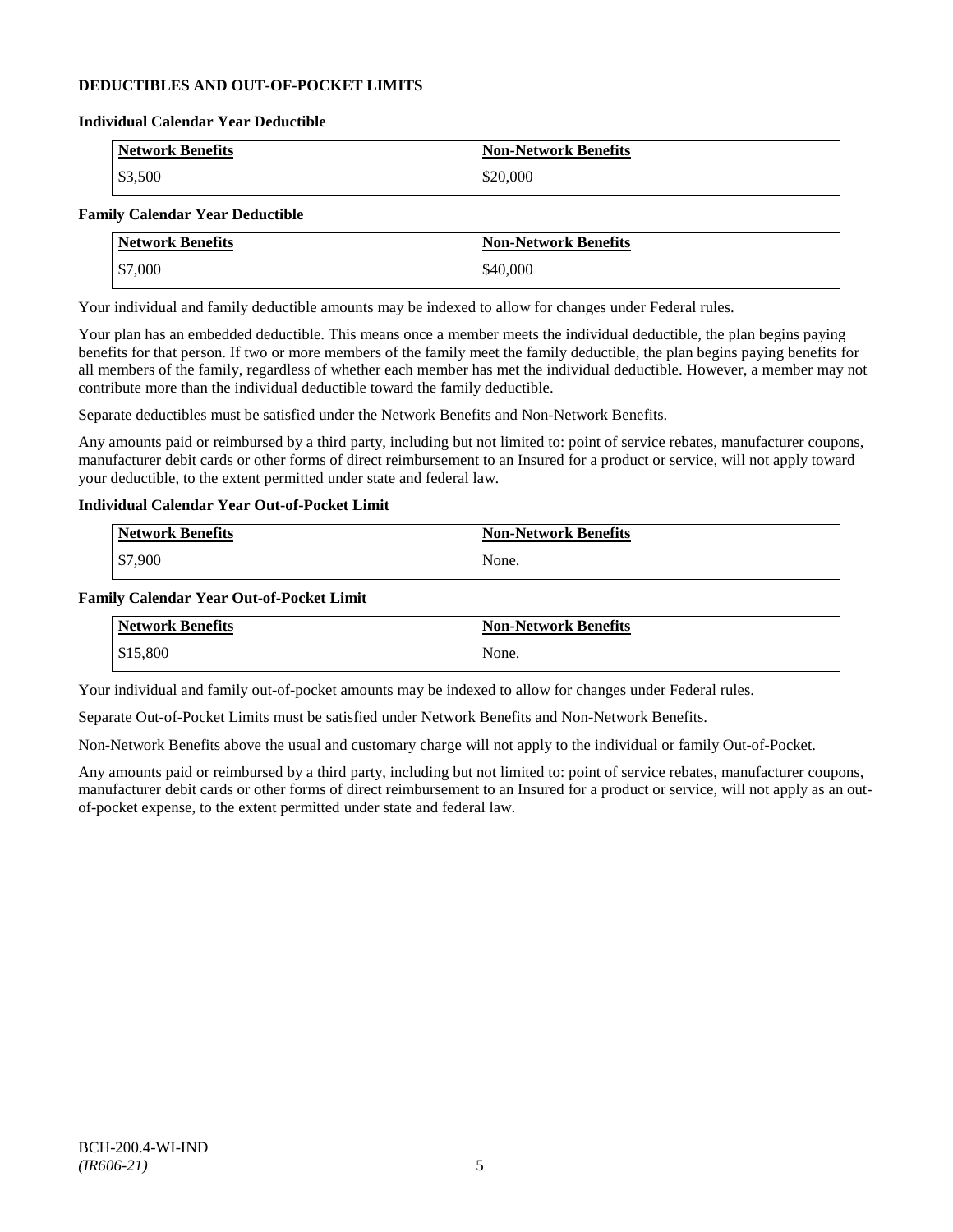# **AMBULANCE AND MEDICAL TRANSPORTATION**

### **Covered Services:**

We cover ambulance and medical transportation for medical emergencies and as shown below.

We also cover medically necessary, non-emergency transportation if it meets our medical coverage criteria.

Covered services are based on established medical policies, which are subject to periodic review and modification by the medical directors. These medical policies (medical coverage criteria) and applicable prior authorization requirements are available by calling Member Services, or logging on to your "*my*HealthPartners" account a[t healthpartners.com.](http://www.healthpartners.com/)

#### **Ambulance and Medical Transportation (other than non-emergency fixed wing air ambulance transportation)**

| <b>Network Benefits</b>                                                                                                          | <b>Non-Network Benefits</b> |
|----------------------------------------------------------------------------------------------------------------------------------|-----------------------------|
| 75% of the charges incurred.                                                                                                     | See Network Benefits.       |
| Services received from Indian Health Providers will be<br>covered at 100% of the charges incurred.<br>Deductible does not apply. |                             |

## **Non-Emergency Fixed Wing Air Ambulance Transportation**

| <b>Network Benefits</b>                                                                                                          | <b>Non-Network Benefits</b>                                                                                                      |
|----------------------------------------------------------------------------------------------------------------------------------|----------------------------------------------------------------------------------------------------------------------------------|
| 75% of the charges incurred.                                                                                                     | 50% of the charges incurred.                                                                                                     |
| Services received from Indian Health Providers will be<br>covered at 100% of the charges incurred.<br>Deductible does not apply. | Services received from Indian Health Providers will be<br>covered at 100% of the charges incurred.<br>Deductible does not apply. |

#### **Not Covered:**

See "Services Not Covered" in your Policy.

## **AUTISM TREATMENT**

#### **Covered Services:**

Your network provider will coordinate the prior authorization process for any autism treatment services. You may call Member Services at 952-967-7540 or toll-free at 1-888-360-0622 if you have any questions or concerns regarding the authorization process.

Please call Member Services at 952-967-7540 or toll-free at 1-888-360-0622 to request authorization for autism treatment services from a Non-Network provider.

We cover prior authorized evidence-based intensive-level and non-intensive-level treatment of autism spectrum disorders (autism disorder, Asperger's syndrome or pervasive development disorder not otherwise specified).

Covered services are based on established medical policies, which are subject to periodic review and modification by the medical directors. These medical policies (medical coverage criteria) are available by calling Member Services, or logging on to your "*my*HealthPartners" account at [healthpartners.com.](http://www.healthpartners.com/)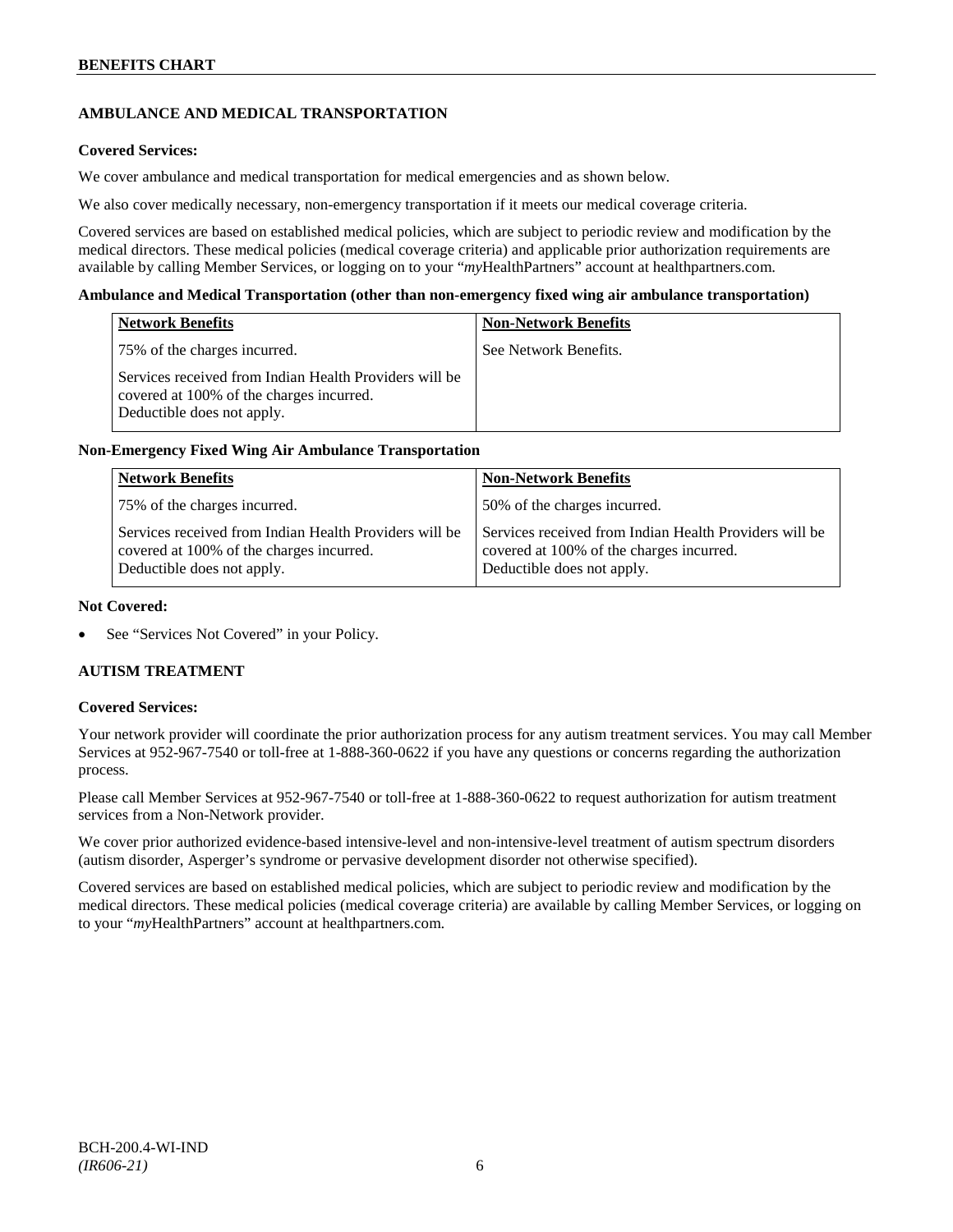**Intensive-Level Services for children diagnosed with autism spectrum disorders.** Intensive-level services must begin on or after two years of age and end before nine years of age. Intensive-level services, on average, are services provided for more than 20 hours of treatment per week. (The average number of hours a week is calculated over a 6-month period.)

| <b>Network Benefits</b>                                                                                                                                                                                                                                                                  | <b>Non-Network Benefits</b>                                                                                                                                                                                  |
|------------------------------------------------------------------------------------------------------------------------------------------------------------------------------------------------------------------------------------------------------------------------------------------|--------------------------------------------------------------------------------------------------------------------------------------------------------------------------------------------------------------|
| 100% of the charges incurred, subject to a copayment of<br>\$25 per visit.<br>Deductible does not apply.<br>Services received from Indian Health Providers will be<br>covered at 100% of the charges incurred.<br>Deductible does not apply.<br>Limited to 235 visits per calendar year. | 50% of the charges incurred.<br>Services received from Indian Health Providers will be<br>covered at 100% of the charges incurred.<br>Deductible does not apply.<br>Limited to 235 visits per calendar year. |

The maximum number of visits is combined for Network Benefits and Non-Network Benefits.

## **Intensive-Level Services Lifetime Maximum Benefit**

| <b>Network Benefits</b>                               | <b>Non-Network Benefits</b>                           |
|-------------------------------------------------------|-------------------------------------------------------|
| 4 years of cumulative services under this plan or any | 4 years of cumulative services under this plan or any |
| other plan.                                           | other plan.                                           |

#### **Non-intensive-Level Services for Insureds diagnosed with autism spectrum disorders**

| <b>Network Benefits</b>                                                                                                                                                                                                                                                                  | <b>Non-Network Benefits</b>                                                                                                                                                                                  |
|------------------------------------------------------------------------------------------------------------------------------------------------------------------------------------------------------------------------------------------------------------------------------------------|--------------------------------------------------------------------------------------------------------------------------------------------------------------------------------------------------------------|
| 100% of the charges incurred, subject to a copayment of<br>\$25 per visit.<br>Deductible does not apply.<br>Services received from Indian Health Providers will be<br>covered at 100% of the charges incurred.<br>Deductible does not apply.<br>Limited to 120 visits per calendar year. | 50% of the charges incurred.<br>Services received from Indian Health Providers will be<br>covered at 100% of the charges incurred.<br>Deductible does not apply.<br>Limited to 120 visits per calendar year. |

The maximum number of visits is combined for Network Benefits and Non-Network Benefits.

## **Not Covered:**

See "Services Not Covered" in your Policy.

## **BEHAVIORAL HEALTH SERVICES**

## **Covered Services:**

Covered services are based on established medical policies, which are subject to periodic review and modification by the medical directors. These medical policies (medical coverage criteria) are available by calling Member Services, or logging on to your "*my*HealthPartners" account at [healthpartners.com.](http://www.healthpartners.com/)

**Transitional Treatment Services.** These are services for the treatment of nervous or mental disorders, alcoholism or other drug abuse problems which are provided to an Insured in a less restrictive manner than are inpatient hospital services but in a more intensive manner than are outpatient services. Transitional treatment services are services offered by a provider, and certified by the Wisconsin Department of Health Services for each of the following (except the last bulleted item):

- Mental health services for covered adults in a day treatment program.
- Mental health services for covered children in a day hospital treatment program.
- Services for persons with chronic mental illness provided through a community support program.
- Residential treatment programs for alcohol and/or drug dependent covered persons.
- Alcohol and Other Drug Abuse (AODA) services in, a day treatment program.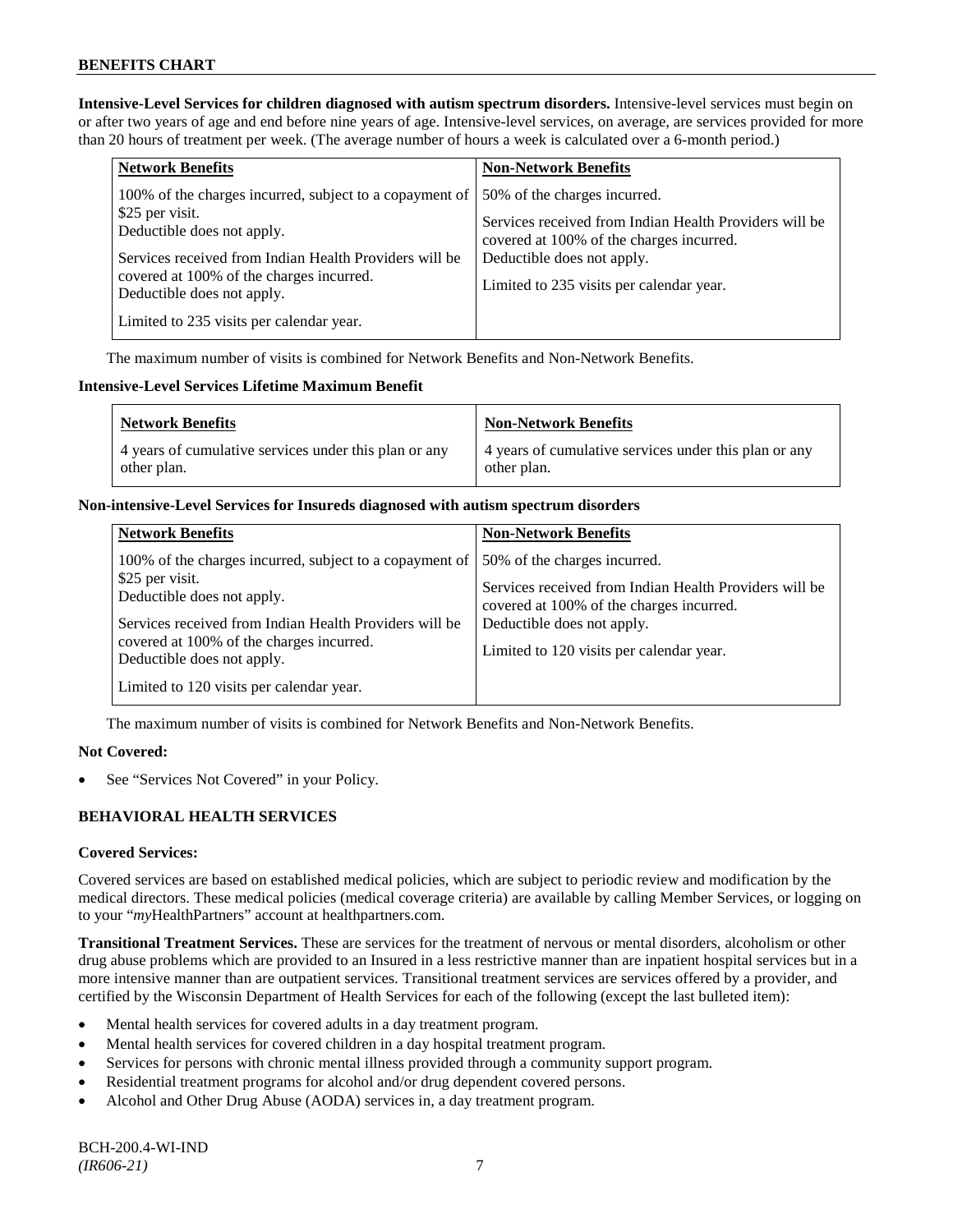- Services for persons who are experiencing a mental health crisis or who are in a situation likely to turn into a mental health crisis if support is not provided.
- Intensive outpatient programs for the treatment of psychoactive substance use disorders provided in accordance with the patient placement criteria of the American Society of Addiction Medicine.

## **Mental Health Services**

We cover services for mental health diagnoses as described in the Diagnostic and Statistical Manual of Mental Disorders – Fifth Edition (DSM 5) (most recent edition) that lead to significant disruption of function in your life.

We provide coverage for mental health treatment ordered by a Wisconsin court under a valid court order that is issued on the basis of a behavioral care evaluation performed by a licensed psychiatrist or doctoral level licensed psychologist, which includes a diagnosis and an individual treatment plan for care in the most appropriate, least restrictive environment. We must be given a copy of the court order and the behavioral care evaluation, and the service must be a covered benefit under your Policy, and the service must be provided by a network provider, or other provider as required by law.

**Outpatient Services:** We cover medically necessary outpatient professional mental health services for evaluation, crisis intervention, and treatment of mental health disorders.

A comprehensive diagnostic assessment will be made of each patient as the basis for a determination by a mental health professional, concerning the appropriate treatment and the extent of services required.

Outpatient services we cover for a diagnosed mental health condition include the following:

- Individual, group, family and multi-family therapy;
- Medication management provided by a physician, certified nurse practitioner, or physician's assistant;
- Psychological testing services for the purposes of determining the differential diagnoses and treatment planning for patients currently receiving behavioral health services;
- Partial hospitalization services in a licensed hospital or community mental health center;
- Psychotherapy and nursing services provided in the home if authorized by us; and
- Treatment for gender dysphoria that meets medical coverage criteria.

| <b>Network Benefits</b>                                                                                                                                                                                                                                                                                                                                                               | <b>Non-Network Benefits</b>                                                                                                                                      |
|---------------------------------------------------------------------------------------------------------------------------------------------------------------------------------------------------------------------------------------------------------------------------------------------------------------------------------------------------------------------------------------|------------------------------------------------------------------------------------------------------------------------------------------------------------------|
| 100% of the charges incurred, subject to a copayment of<br>\$25 per visit.<br>Deductible does not apply.<br>For family therapy, only one copayment will be<br>charged, regardless of the number of Insureds primarily<br>involved in the therapy.<br>Services received from Indian Health Providers will be<br>covered at 100% of the charges incurred.<br>Deductible does not apply. | 50% of the charges incurred.<br>Services received from Indian Health Providers will be<br>covered at 100% of the charges incurred.<br>Deductible does not apply. |

#### **Group Therapy**

| <b>Network Benefits</b>                                                                                                                                                                                                                          | <b>Non-Network Benefits</b>                                                                                                                                      |
|--------------------------------------------------------------------------------------------------------------------------------------------------------------------------------------------------------------------------------------------------|------------------------------------------------------------------------------------------------------------------------------------------------------------------|
| 100% of the charges incurred, subject to a copayment of<br>$$12.50$ per visit.<br>Deductible does not apply.<br>Services received from Indian Health Providers will be<br>covered at 100% of the charges incurred.<br>Deductible does not apply. | 50% of the charges incurred.<br>Services received from Indian Health Providers will be<br>covered at 100% of the charges incurred.<br>Deductible does not apply. |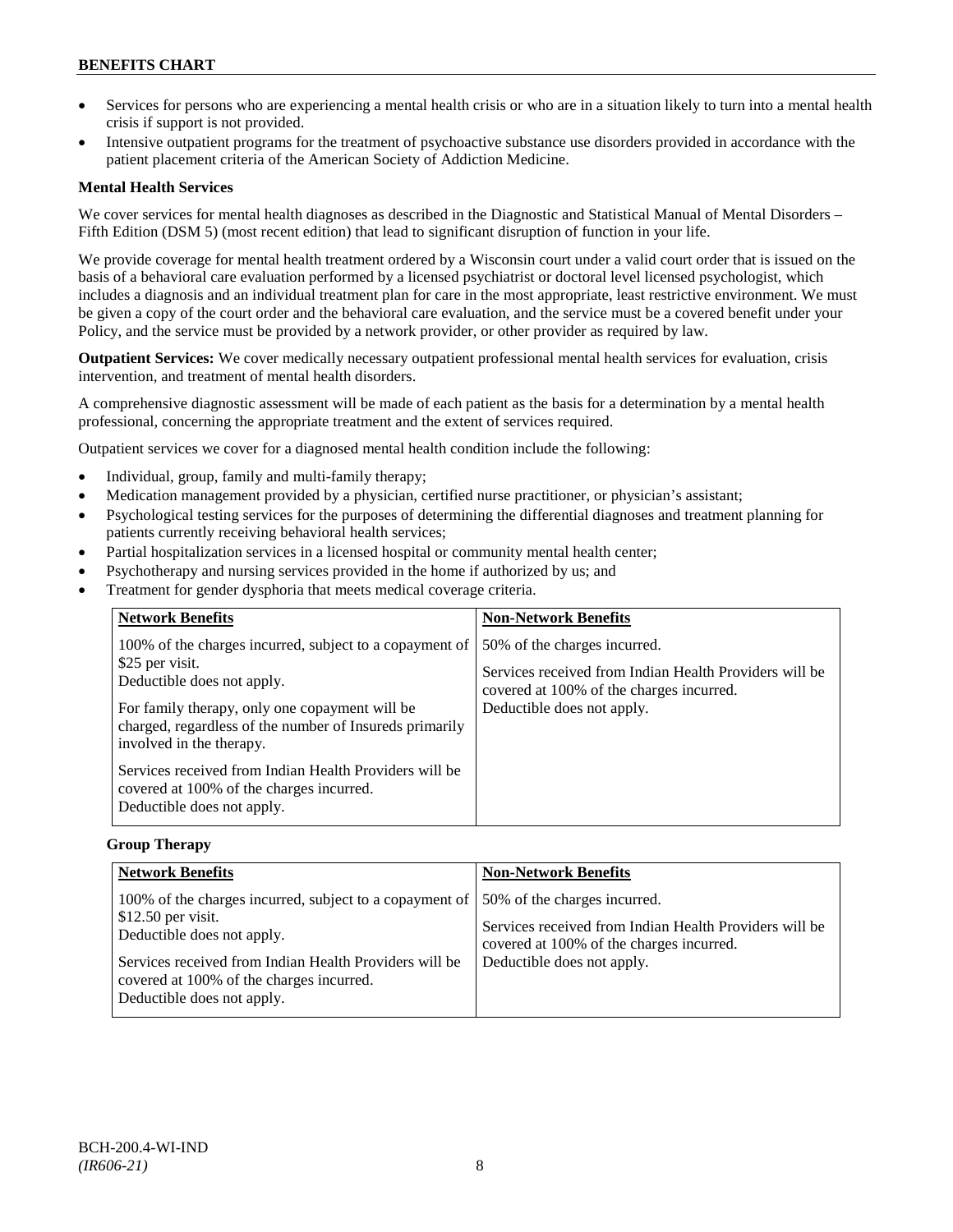**Inpatient Services:** We cover medically necessary inpatient services in a hospital or licensed residential treatment facility and professional services for treatment of mental health disorders. Medical stabilization is covered under inpatient hospital services in the "Hospital and Skilled Nursing Facility Services" section.

We cover residential care for the treatment of eating disorders in a licensed facility, as an alternative to inpatient care, when it is medically necessary and your physician obtains authorization from us.

| <b>Network Benefits</b>                                                                                                          | <b>Non-Network Benefits</b>                                                                                                      |
|----------------------------------------------------------------------------------------------------------------------------------|----------------------------------------------------------------------------------------------------------------------------------|
| 75% of the charges incurred.                                                                                                     | 50% of the charges incurred.                                                                                                     |
| Services received from Indian Health Providers will be<br>covered at 100% of the charges incurred.<br>Deductible does not apply. | Services received from Indian Health Providers will be<br>covered at 100% of the charges incurred.<br>Deductible does not apply. |

**Transitional Treatment Services:** We cover transitional treatment services described above for treatment of mental and nervous disorders**.**

| <b>Network Benefits</b>                                                                                                                                                                                                                      | <b>Non-Network Benefits</b>                                                                                                                                      |
|----------------------------------------------------------------------------------------------------------------------------------------------------------------------------------------------------------------------------------------------|------------------------------------------------------------------------------------------------------------------------------------------------------------------|
| 100% of the charges incurred, subject to a copayment of<br>\$25 per visit.<br>Deductible does not apply.<br>Services received from Indian Health Providers will be<br>covered at 100% of the charges incurred.<br>Deductible does not apply. | 50% of the charges incurred.<br>Services received from Indian Health Providers will be<br>covered at 100% of the charges incurred.<br>Deductible does not apply. |

#### **Substance Abuse Treatment Services**

We cover medically necessary services for assessments by a licensed alcohol and drug counselor and treatment of Substance-Related Disorders as defined in the latest edition of the DSM 5.

**Outpatient Services:** We cover medically necessary outpatient professional services for diagnosis and treatment of alcoholism and other drug abuse problems. Chemical dependency treatment services must be provided by a program licensed by the local Department of Health Services.

Outpatient services we cover for a diagnosed substance abuse disorder include the following:

- Individual, group, family, and multi-family therapy provided in an office setting; and
- We cover opiate replacement therapy including methadone and buprenorphine treatment.

| <b>Network Benefits</b>                                                                                                                                                                                                                                                                                                                                                               | <b>Non-Network Benefits</b>                                                                                                                                      |
|---------------------------------------------------------------------------------------------------------------------------------------------------------------------------------------------------------------------------------------------------------------------------------------------------------------------------------------------------------------------------------------|------------------------------------------------------------------------------------------------------------------------------------------------------------------|
| 100% of the charges incurred, subject to a copayment of<br>\$25 per visit.<br>Deductible does not apply.<br>For family therapy, only one copayment will be<br>charged, regardless of the number of Insureds primarily<br>involved in the therapy.<br>Services received from Indian Health Providers will be<br>covered at 100% of the charges incurred.<br>Deductible does not apply. | 50% of the charges incurred.<br>Services received from Indian Health Providers will be<br>covered at 100% of the charges incurred.<br>Deductible does not apply. |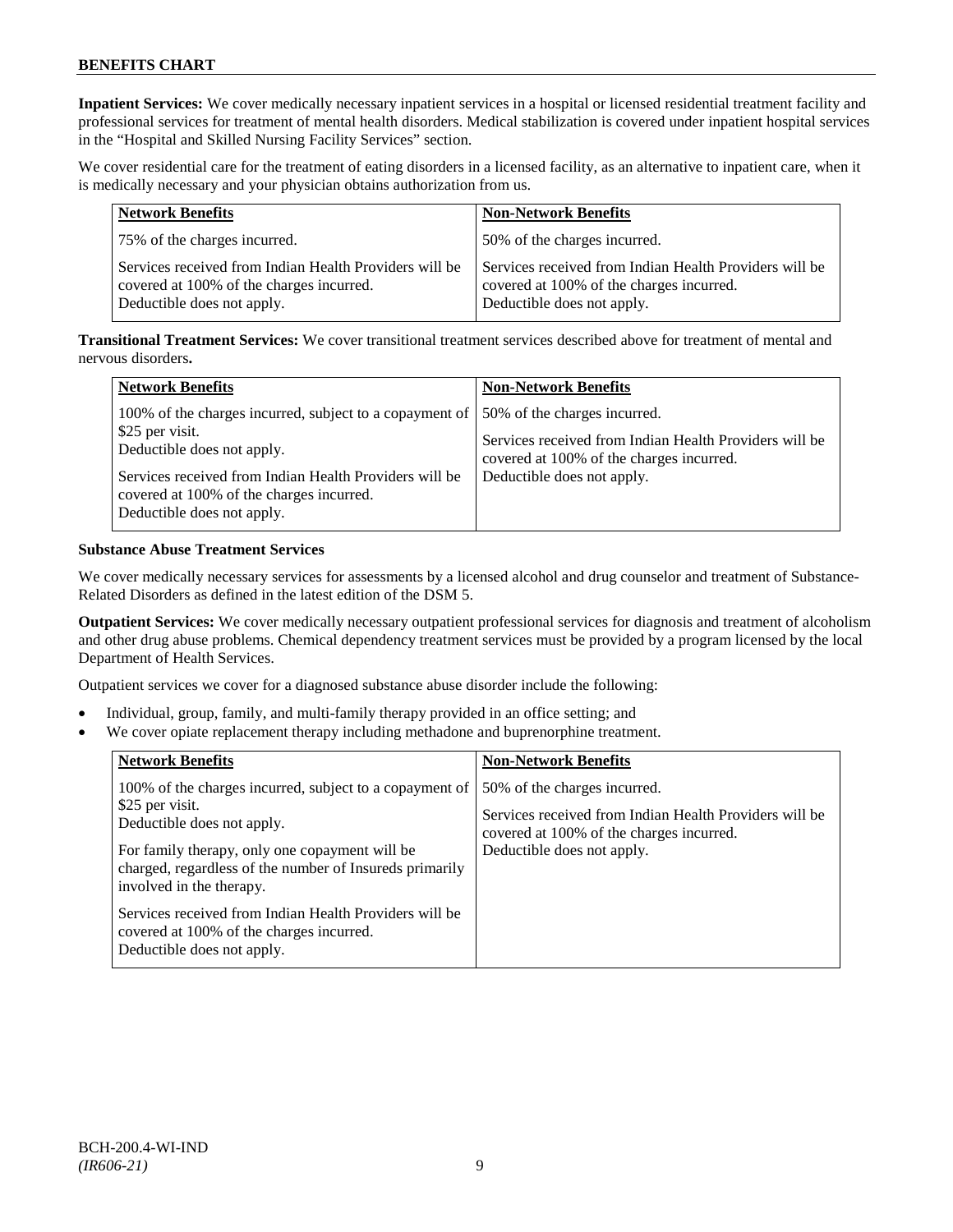**Inpatient Services:** We cover medically necessary inpatient services in a hospital or a licensed residential primary treatment center.

We cover services provided in a hospital that is licensed by the local state and accredited by Medicare.

Detoxification Services: We cover detoxification services in a hospital or community detoxification facility if it is licensed by the local Department of Health Services.

| <b>Network Benefits</b>                                                                                                          | <b>Non-Network Benefits</b>                                                                                                      |
|----------------------------------------------------------------------------------------------------------------------------------|----------------------------------------------------------------------------------------------------------------------------------|
| 75% of the charges incurred.                                                                                                     | 50% of the charges incurred.                                                                                                     |
| Services received from Indian Health Providers will be<br>covered at 100% of the charges incurred.<br>Deductible does not apply. | Services received from Indian Health Providers will be<br>covered at 100% of the charges incurred.<br>Deductible does not apply. |

**Transitional Treatment Services:** We cover transitional treatment services described above for treatment of alcoholism or other drug abuse problems.

| <b>Network Benefits</b>                                                                                                                                                                                                                      | <b>Non-Network Benefits</b>                                                                                                                                      |
|----------------------------------------------------------------------------------------------------------------------------------------------------------------------------------------------------------------------------------------------|------------------------------------------------------------------------------------------------------------------------------------------------------------------|
| 100% of the charges incurred, subject to a copayment of<br>\$25 per visit.<br>Deductible does not apply.<br>Services received from Indian Health Providers will be<br>covered at 100% of the charges incurred.<br>Deductible does not apply. | 50% of the charges incurred.<br>Services received from Indian Health Providers will be<br>covered at 100% of the charges incurred.<br>Deductible does not apply. |

## **Additional Mental Health and Substance Abuse Benefits for a Dependent Child Who is a Student**

If a dependent child is a student in a school that is located in Wisconsin, but outside of our service area, we cover services as required under Wisconsin Statute 609.655.

| <b>Network Benefits</b>                                                                                                                                                                                                                      | <b>Non-Network Benefits</b>                                                                                                                                      |
|----------------------------------------------------------------------------------------------------------------------------------------------------------------------------------------------------------------------------------------------|------------------------------------------------------------------------------------------------------------------------------------------------------------------|
| 100% of the charges incurred, subject to a copayment of<br>\$25 per visit.<br>Deductible does not apply.<br>Services received from Indian Health Providers will be<br>covered at 100% of the charges incurred.<br>Deductible does not apply. | 50% of the charges incurred.<br>Services received from Indian Health Providers will be<br>covered at 100% of the charges incurred.<br>Deductible does not apply. |

#### **Not Covered:**

• See "Services Not Covered" in your Policy.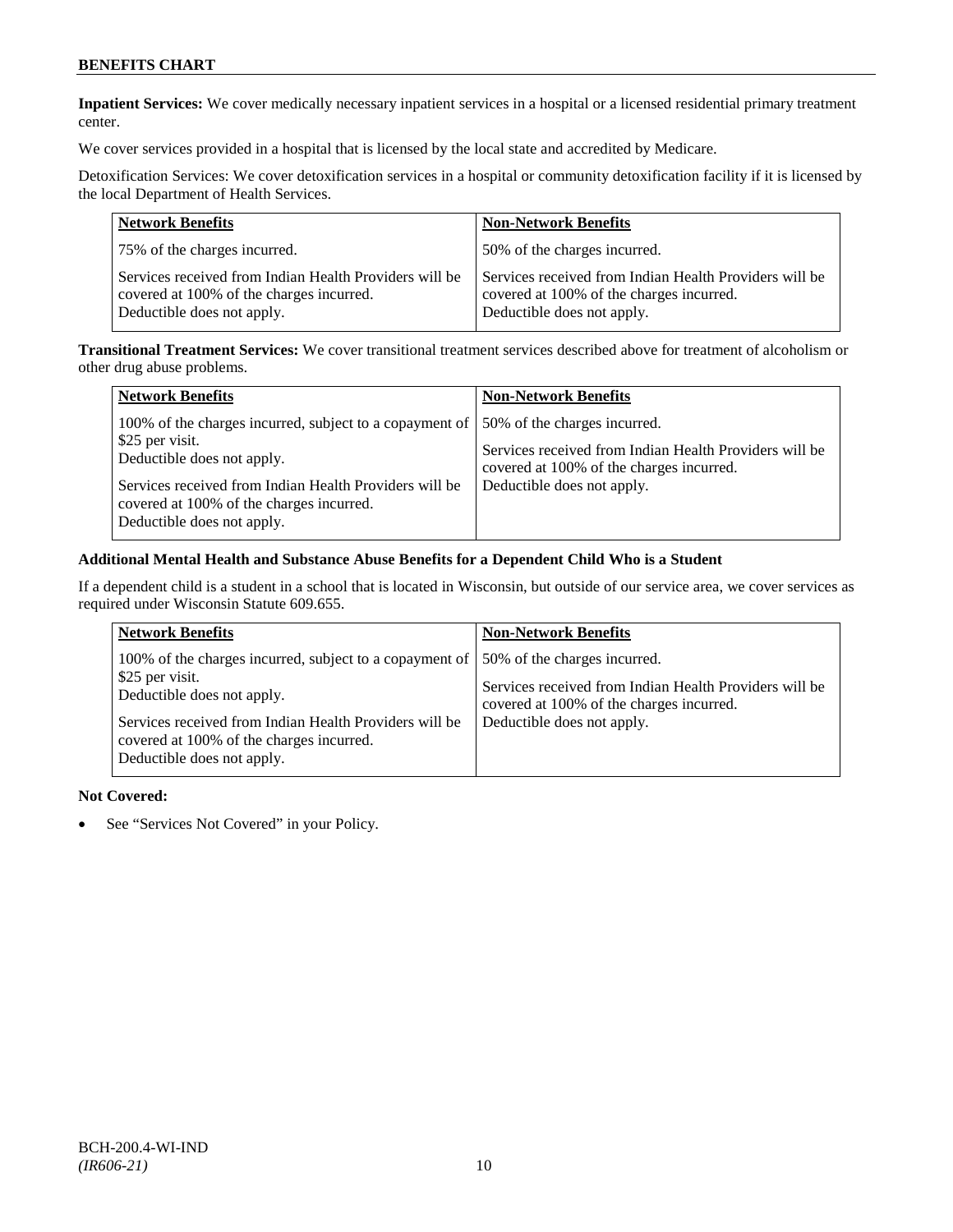## **CHIROPRACTIC SERVICES**

## **Covered Services:**

We cover chiropractic services for rehabilitative care. Chiropractic services are adjustments to any abnormal articulations of the human body, especially those of the spinal column, for the purpose of giving freedom of action to impinged nerves that may cause pain or deranged function.

Massage therapy which is performed in conjunction with other treatment/modalities by a chiropractor, is part of a prescribed treatment plan and is not billed separately is covered.

| <b>Network Benefits</b>                                                                                                                                                                                                                      | <b>Non-Network Benefits</b>                                                                                                                                      |
|----------------------------------------------------------------------------------------------------------------------------------------------------------------------------------------------------------------------------------------------|------------------------------------------------------------------------------------------------------------------------------------------------------------------|
| 100% of the charges incurred, subject to a copayment of<br>\$60 per visit.<br>Deductible does not apply.<br>Services received from Indian Health Providers will be<br>covered at 100% of the charges incurred.<br>Deductible does not apply. | 50% of the charges incurred.<br>Services received from Indian Health Providers will be<br>covered at 100% of the charges incurred.<br>Deductible does not apply. |

## **Not Covered:**

- Massage therapy for the purpose of comfort or convenience of the Insured.
- See "Services Not Covered" in your Policy.

# **CLINICAL TRIALS**

## **Covered Services:**

We cover certain routine services if you participate in a Phase I, Phase II, Phase III or Phase IV approved clinical trial that is conducted in relation to the prevention, detection, or treatment of cancer or other life-threatening disease or condition as defined in the Affordable Care Act. Approved clinical trials include (1) federally funded trials when the study or investigation is approved or funded by any of the federal agencies defined in the Public Health Services Act, section 2709 (d) (1) (A); (2) the study or investigation is conducted under an investigational new drug application reviewed by the Food and Drug Administration; and (3) the study or investigation is a drug trial that is exempt from having such an investigational new drug application. We cover routine patient costs for services that would be eligible under the Policy and this Benefits Chart if the service were provided outside of a clinical trial.

| <b>Network Benefits</b>                                                                                                                                                                                  | <b>Non-Network Benefits</b>                                                                                                                                                                                  |
|----------------------------------------------------------------------------------------------------------------------------------------------------------------------------------------------------------|--------------------------------------------------------------------------------------------------------------------------------------------------------------------------------------------------------------|
| Coverage level is same as corresponding Network<br>Benefits, depending on type of service provided, such<br>as Office Visits for Illness or Injury, Inpatient or<br><b>Outpatient Hospital Services.</b> | Coverage level is same as corresponding Non-Network<br>Benefits, depending on type of service provided, such<br>as Office Visits for Illness or Injury, Inpatient or<br><b>Outpatient Hospital Services.</b> |
|                                                                                                                                                                                                          |                                                                                                                                                                                                              |

## **Not Covered:**

- The investigative or experimental item, device or service itself.
- Items or services that are provided solely to satisfy data collection and analysis needs and that are not used in the direct clinical management of the patient.
- A service that is clearly inconsistent with widely accepted and established standards of care for a particular diagnosis.
- See "Services Not Covered" in your Policy.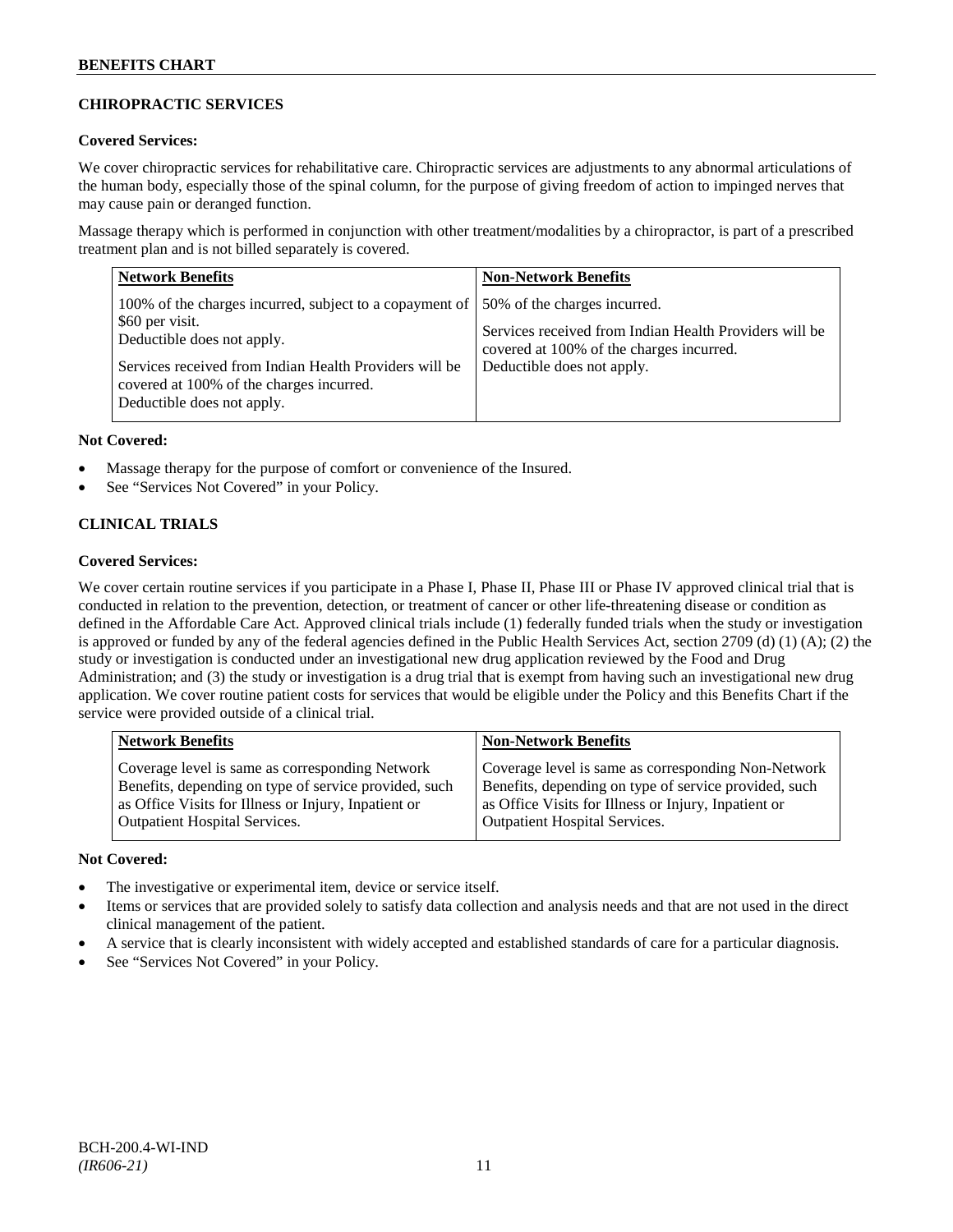## **DENTAL SERVICES**

## **Covered Services:**

We cover services as described below.

**Accidental Dental Services:** We cover services dentally necessary to treat and restore damage done to sound, natural, unrestored teeth as a result of an accidental injury. Coverage is for damage caused by external trauma to face and mouth only, not for cracked or broken teeth, which result from biting or chewing. We cover restorations, root canals, crowns and replacement of teeth lost that are directly related to the accident in which the Insured was involved. We cover initial exams, xrays and palliative treatment including extractions, and other oral surgical procedures directly related to the accident. Subsequent treatment must be initiated within the Policy's time-frame and must be directly related to the accident. We do not cover restoration and replacement of teeth that are not "sound and natural" at the time of the accident.

Full mouth rehabilitation to correct occlusion (bite) and malocclusion (misaligned teeth not due to the accident) are not covered.

When an implant-supported dental prosthetic treatment is pursued, benefits are limited to the amount that would be paid toward the placement of a removable dental prosthetic appliance that could be used in the absence of implant treatment.

| <b>Network Benefits</b>                                                                                                          | <b>Non-Network Benefits</b> |
|----------------------------------------------------------------------------------------------------------------------------------|-----------------------------|
| 75% of the charges incurred.                                                                                                     | No coverage.                |
| Services received from Indian Health Providers will be<br>covered at 100% of the charges incurred.<br>Deductible does not apply. |                             |

For all accidental dental services, treatment and/or restoration must be initiated within six months of the date of the injury. Coverage is limited to the initial course of treatment and/or initial restoration. Services must be provided within twentyfour months of the date of injury to be covered.

#### **Medical Referral Dental Services**

**Medically Necessary Outpatient Dental Services:** We cover medically necessary outpatient dental services. Coverage is limited to dental services required for treatment of an underlying medical condition, e.g., removal of teeth to complete radiation treatment for cancer of the jaw, cysts and lesions.

| <b>Network Benefits</b>                                                                                                          | Non-Network Benefits                                                                                                             |
|----------------------------------------------------------------------------------------------------------------------------------|----------------------------------------------------------------------------------------------------------------------------------|
| 75% of the charges incurred.                                                                                                     | 50% of the charges incurred.                                                                                                     |
| Services received from Indian Health Providers will be<br>covered at 100% of the charges incurred.<br>Deductible does not apply. | Services received from Indian Health Providers will be<br>covered at 100% of the charges incurred.<br>Deductible does not apply. |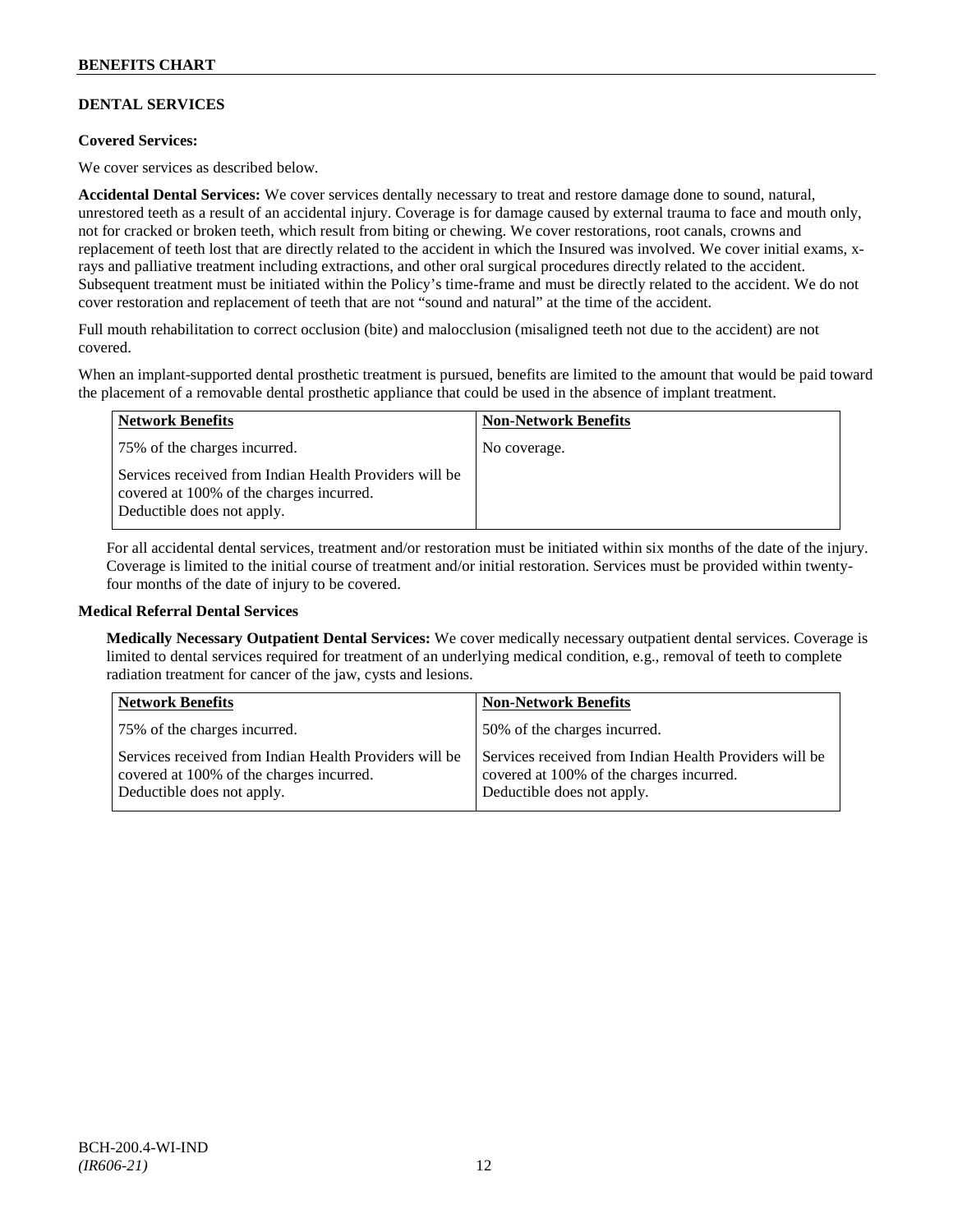**Medically Necessary Hospitalization and Anesthesia for Dental Care:** We cover medically necessary hospitalization and anesthesia for dental care. This is limited to charges incurred by an Insured who: (1) is a child under age  $5$ ; (2) is severely disabled; (3) has a medical condition, and requires hospitalization or general anesthesia for dental care treatment; or (4) is a child between ages 5 and 12 and care in dental offices has been attempted unsuccessfully and usual methods of behavior modification have not been successful, or when extensive amounts of restorative care, exceeding 4 appointments, are required.

Coverage is limited to facility and anesthesia charges. Oral surgeon/dentist professional fees are not covered. The following are examples, though not all-inclusive, of medical conditions which may require hospitalization for dental services: severe asthma, severe airway obstruction or hemophilia. Hospitalization required due to the behavior of the Insured or due to the extent of the dental procedure is not covered.

| <b>Network Benefits</b>                                                                                                          | <b>Non-Network Benefits</b>                                                                                                      |
|----------------------------------------------------------------------------------------------------------------------------------|----------------------------------------------------------------------------------------------------------------------------------|
| 75% of the charges incurred.                                                                                                     | 50% of the charges incurred.                                                                                                     |
| Services received from Indian Health Providers will be<br>covered at 100% of the charges incurred.<br>Deductible does not apply. | Services received from Indian Health Providers will be<br>covered at 100% of the charges incurred.<br>Deductible does not apply. |

**Medical Complications of Dental Care:** We cover medical complications of dental care. Treatment must be medically necessary care and related to medical complications of non-covered dental care, including complications of the head, neck, or substructures.

| <b>Network Benefits</b>                                                                                                          | <b>Non-Network Benefits</b>                                                                                                      |
|----------------------------------------------------------------------------------------------------------------------------------|----------------------------------------------------------------------------------------------------------------------------------|
| 75% of the charges incurred.                                                                                                     | 50% of the charges incurred.                                                                                                     |
| Services received from Indian Health Providers will be<br>covered at 100% of the charges incurred.<br>Deductible does not apply. | Services received from Indian Health Providers will be<br>covered at 100% of the charges incurred.<br>Deductible does not apply. |

**Oral Surgery:** We cover oral surgery. Coverage is limited to treatment of medical conditions requiring oral surgery, such as treatment of oral neoplasm, non-dental cysts, fracture of the jaw, trauma of the mouth and jaw, and any other oral surgery procedures provided as medically necessary dental services.

| <b>Network Benefits</b>                                                                                                          | <b>Non-Network Benefits</b>                                                                                                      |
|----------------------------------------------------------------------------------------------------------------------------------|----------------------------------------------------------------------------------------------------------------------------------|
| 75% of the charges incurred.                                                                                                     | 50% of the charges incurred.                                                                                                     |
| Services received from Indian Health Providers will be<br>covered at 100% of the charges incurred.<br>Deductible does not apply. | Services received from Indian Health Providers will be<br>covered at 100% of the charges incurred.<br>Deductible does not apply. |

**Treatment of Cleft Lip and Cleft Palate:** We cover treatment of cleft lip and cleft palate of a dependent child, including orthodontic treatment and oral surgery directly related to the cleft. Dental services which are not required for the treatment of cleft lip or cleft palate are not covered. If a dependent child covered under your Policy is also covered under a dental plan which includes orthodontic services, that dental plan shall be considered primary for the necessary orthodontic services. Oral appliances are subject to the same copayment, conditions and limitations as durable medical equipment.

| Network Benefits                                      | <b>Non-Network Benefits</b>                           |
|-------------------------------------------------------|-------------------------------------------------------|
| Coverage level is same as corresponding Network       | Coverage level is same as corresponding Non-Network   |
| Benefits, depending on type of service provided, such | Benefits, depending on type of service provided, such |
| as Office Visits for Illness or Injury, Inpatient or  | as Office Visits for Illness or Injury, Inpatient or  |
| Outpatient Hospital Services.                         | <b>Outpatient Hospital Services.</b>                  |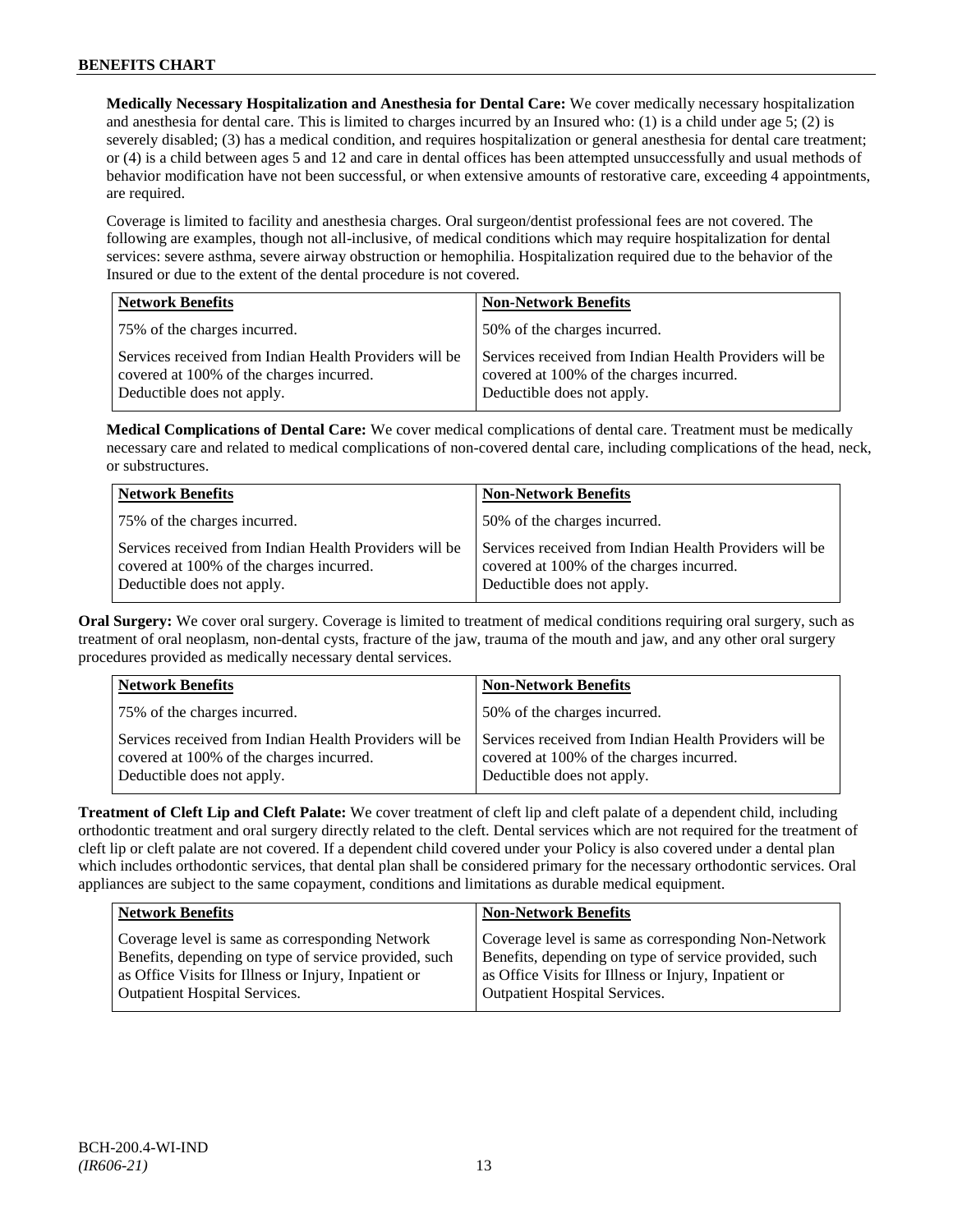**Treatment of Temporomandibular Disorder (TMD) and Craniomandibular Disorder (CMD):** We cover diagnostic procedures, surgical treatment and non-surgical treatment (including intraoral splint therapy devices) for temporomandibular disorder (TMD) and craniomandibular disorder (CMD), which is medically necessary care. Dental services which are not required to directly treat TMD or CMD are not covered.

| <b>Network Benefits</b>                                                                                                          | <b>Non-Network Benefits</b>                                                                                                      |
|----------------------------------------------------------------------------------------------------------------------------------|----------------------------------------------------------------------------------------------------------------------------------|
| 75% of the charges incurred.                                                                                                     | 50% of the charges incurred.                                                                                                     |
| Services received from Indian Health Providers will be<br>covered at 100% of the charges incurred.<br>Deductible does not apply. | Services received from Indian Health Providers will be<br>covered at 100% of the charges incurred.<br>Deductible does not apply. |

# **Not Covered:**

- Dental treatment, procedures or services not listed in this Benefits Chart.
- Accident-related dental services if treatment is: (1) provided to teeth which are not sound and natural; (2) to teeth which have been restored; (3) initiated beyond six months from the date of the injury; (4) received beyond the initial treatment or restoration; or (5) received beyond twenty-four months from the date of injury.
- Accident-related dental services by a Non-Network provider.
- Oral surgery to remove wisdom teeth.
- Orthognathic treatment or procedures and all related services.
- See "Services Not Covered" in your Policy.

# **DIAGNOSTIC IMAGING SERVICES**

#### **Covered Services:**

We cover diagnostic imaging, when ordered by a provider and provided in a clinic or outpatient hospital facility.

For Network Benefits, non-emergent, scheduled outpatient Magnetic Resonance Imaging (MRI) and Computed Tomography (CT) must be provided at a designated facility. Your physician or facility will obtain or verify prior authorization for these services, as needed.

We cover services provided in a clinic or outpatient hospital facility. To see the benefit level for inpatient hospital or skilled nursing facility services, see benefits under Inpatient Hospital and Skilled Nursing Facility Services.

## **Outpatient Magnetic Resonance Imaging (MRI) and Computed Tomography (CT)**

| <b>Network Benefits</b>                                                                                                          | <b>Non-Network Benefits</b>                                                                                                      |
|----------------------------------------------------------------------------------------------------------------------------------|----------------------------------------------------------------------------------------------------------------------------------|
| 75% of the charges incurred.                                                                                                     | 50% of the charges incurred.                                                                                                     |
| Services received from Indian Health Providers will be<br>covered at 100% of the charges incurred.<br>Deductible does not apply. | Services received from Indian Health Providers will be<br>covered at 100% of the charges incurred.<br>Deductible does not apply. |

## **All Other Outpatient Diagnostic Imaging Services**

## **Services for Illness or Injury**

| <b>Network Benefits</b>                                                                                                          | <b>Non-Network Benefits</b>                                                                                                      |
|----------------------------------------------------------------------------------------------------------------------------------|----------------------------------------------------------------------------------------------------------------------------------|
| 75% of the charges incurred.                                                                                                     | 50% of the charges incurred.                                                                                                     |
| Services received from Indian Health Providers will be<br>covered at 100% of the charges incurred.<br>Deductible does not apply. | Services received from Indian Health Providers will be<br>covered at 100% of the charges incurred.<br>Deductible does not apply. |

## **Preventive Services (MRI/CT procedures are not considered preventive)**

Diagnostic imaging services associated with preventive services are covered at the benefit level shown in the "Preventive Services" section of this Benefits Chart.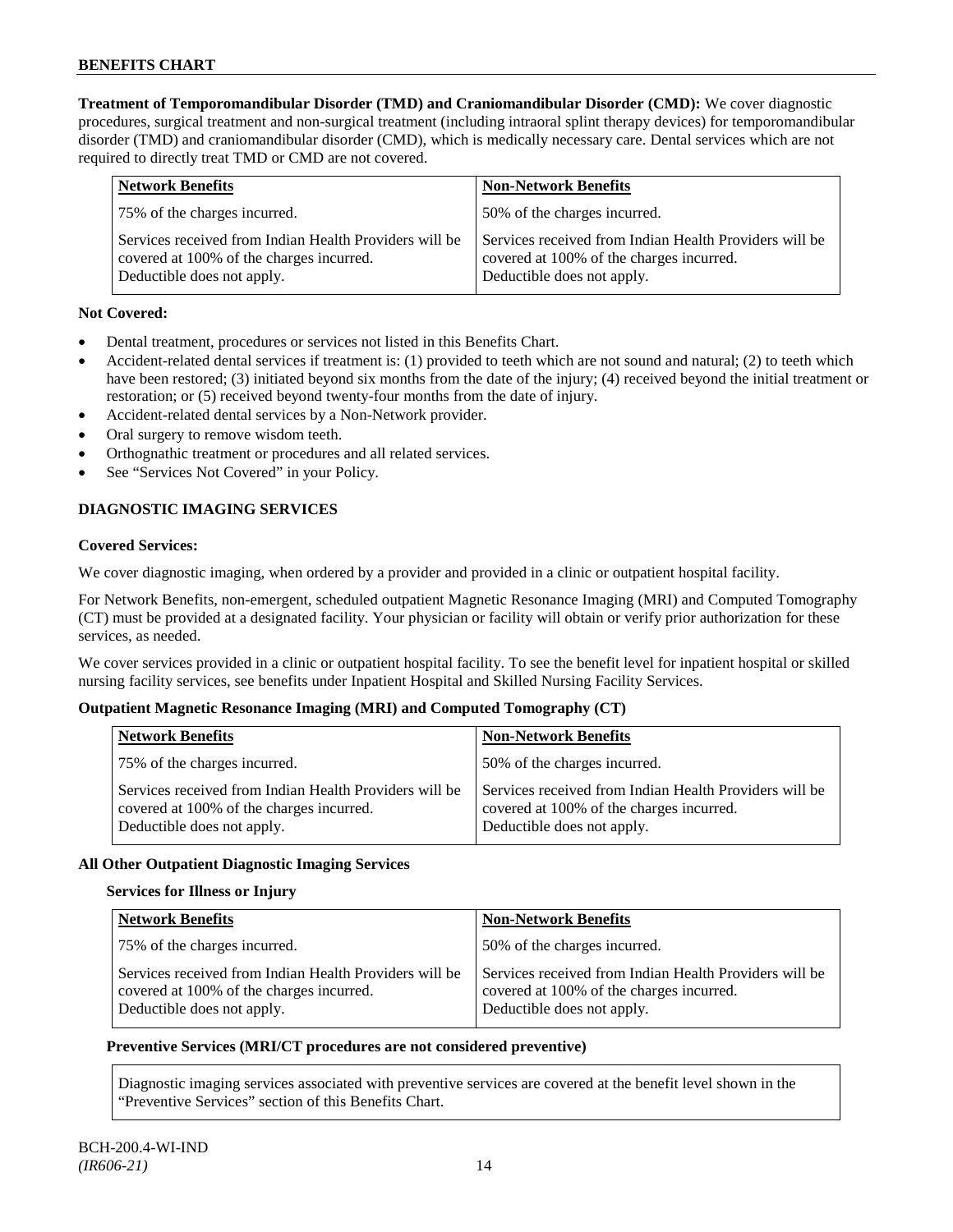## **Not Covered:**

See "Services Not Covered" in your Policy.

# **DURABLE MEDICAL EQUIPMENT, PROSTHETICS, ORTHOTICS AND SUPPLIES**

#### **Covered Services:**

We cover equipment and services, as described below.

We cover durable medical equipment and services, prosthetics, orthotics, and supplies, subject to the limitations below, including certain disposable supplies, enteral feedings and the following diabetic supplies and equipment: glucose monitors, insulin pumps limited to the purchase of one pump per year, syringes, blood and urine test strips and other diabetic supplies as deemed medically appropriate and necessary, for Insureds with gestational, Type I or Type II diabetes.

We cover external hearing aids, cochlear implants, and related treatment prescribed by a physician or by a licensed audiologist for Insureds under 18 years of age who have hearing loss.

We also cover basic hearing aids for Insureds age 18 or older for the correction of a hearing impairment.

Osseointegrated or bone-anchored hearing aids are only covered for Insureds who have hearing loss that is not correctable by any other procedure.

Hearing aids are limited to one basic, standard hearing aid for each ear every three years.

A basic hearing aid is defined as a hearing device that consists of a microphone, amplifier, volume control, battery and receiver. It does not include upgrades above and beyond the functionality of a basic hearing aid, including, but not limited to, hearing improvements for group settings, background noise, Bluetooth/remote control functionality, or extended warranties. Charges for upgrades above the cost of a basic, standard hearing aid are not covered.

| <b>Network Benefits</b>                                                                                                          | <b>Non-Network Benefits</b>                                                                                                      |
|----------------------------------------------------------------------------------------------------------------------------------|----------------------------------------------------------------------------------------------------------------------------------|
| 75% of the charges incurred.                                                                                                     | 50% of the charges incurred.                                                                                                     |
| Services received from Indian Health Providers will be<br>covered at 100% of the charges incurred.<br>Deductible does not apply. | Services received from Indian Health Providers will be<br>covered at 100% of the charges incurred.<br>Deductible does not apply. |

## **Special Dietary Treatment for Phenylketonuria (PKU) if it meets our medical coverage criteria**

| <b>Network Benefits</b>                                                                                                          | <b>Non-Network Benefits</b>                                                                                                      |
|----------------------------------------------------------------------------------------------------------------------------------|----------------------------------------------------------------------------------------------------------------------------------|
| 75% of the charges incurred.                                                                                                     | 50% of the charges incurred.                                                                                                     |
| Services received from Indian Health Providers will be<br>covered at 100% of the charges incurred.<br>Deductible does not apply. | Services received from Indian Health Providers will be<br>covered at 100% of the charges incurred.<br>Deductible does not apply. |

#### **Oral Amino Acid Based Elemental Formula if it meets our medical coverage criteria**

| <b>Network Benefits</b>                                                                                                          | <b>Non-Network Benefits</b>                                                                                                      |
|----------------------------------------------------------------------------------------------------------------------------------|----------------------------------------------------------------------------------------------------------------------------------|
| 75% of the charges incurred.                                                                                                     | 50% of the charges incurred.                                                                                                     |
| Services received from Indian Health Providers will be<br>covered at 100% of the charges incurred.<br>Deductible does not apply. | Services received from Indian Health Providers will be<br>covered at 100% of the charges incurred.<br>Deductible does not apply. |

#### **Limitations:**

Coverage of durable medical equipment is limited by the following.

- No more than a 90-day supply of diabetic supplies are covered and dispensed at a time.
- Payment will not exceed the cost of an alternate piece of equipment or service that is effective and medically necessary.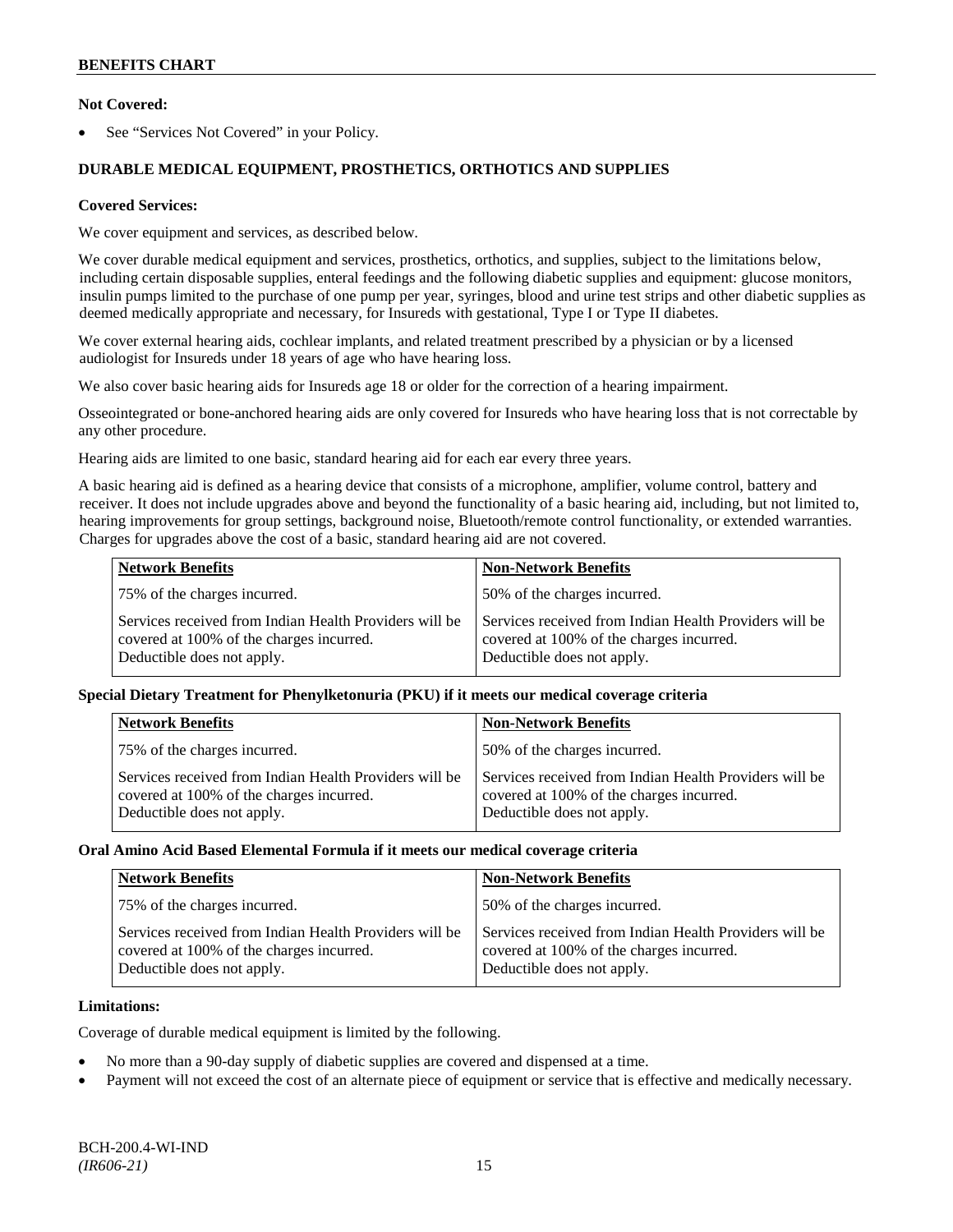- For prosthetic benefits, other than oral appliances for cleft lip and cleft palate, payment will not exceed the cost of an alternate piece of equipment or service that is effective, medically necessary and enables Insureds to conduct standard activities of daily living.
- We reserve the right to determine if an item will be approved for rental vs. purchase.
- We require that certain diabetic supplies and equipment be purchased at a pharmacy.
- Diabetic supplies and equipment are limited to certain models and brands.
- Durable medical equipment and supplies must be obtained from or repaired by approved vendors.
- Covered services and supplies are based on established medical policies which are subject to periodic review and modification by the medical directors. Our medical policy for diabetic supplies includes information on our required models and brands. These medical policies (medical coverage criteria) are available by calling Member Services, or logging on to your "*my*HealthPartners" account at [healthpartners.com.](http://www.healthpartners.com/)

# **Not Covered:**

Items which are not eligible for coverage include, but are not limited to:

- Replacement or repair of any covered items, if the items are (i) damaged or destroyed by misuse, abuse or carelessness, (ii) lost; or (iii) stolen.
- Duplicate or similar items.
- Labor and related charges for repair of any covered items which are more than the cost of replacement by an approved vendor.
- Sales tax, mailing, delivery charges, service call charges.
- Items which are primarily educational in nature or for hygiene, vocation, comfort, convenience or recreation.
- Communication aids or devices: equipment to create, replace or augment communication abilities including, but not limited to, speech processors, receivers, communication boards, or computer or electronic assisted communication.
- Implantable and osseointegrated or bone-anchored hearing aids and their fitting, except as specifically described in this Benefits Chart. This exclusion does not apply to cochlear implants.
- Eyeglasses, contact lenses and their fitting, measurement and adjustment, except as specifically described in this Benefits Chart.
- Hair prostheses (wigs).
- Household equipment which primarily has customary uses other than medical, such as, but not limited to, exercise cycles, air purifiers, central or unit air conditioners, water purifiers, non-allergenic pillows, mattresses or waterbeds.
- Household fixtures including, but not limited to, escalators or elevators, ramps, swimming pools and saunas.
- Modifications to the structure of the home including, but not limited to, wiring, plumbing or charges for installation of equipment.
- Vehicle, car or van modifications including, but not limited to, hand brakes, hydraulic lifts and car carrier.
- Rental equipment while owned equipment is being repaired by non-contracted vendors, beyond one month rental of medically necessary equipment.
- Other equipment and supplies, including, but not limited to assistive devices, that we determine are not eligible for coverage.
- See "Services Not Covered" in your Policy.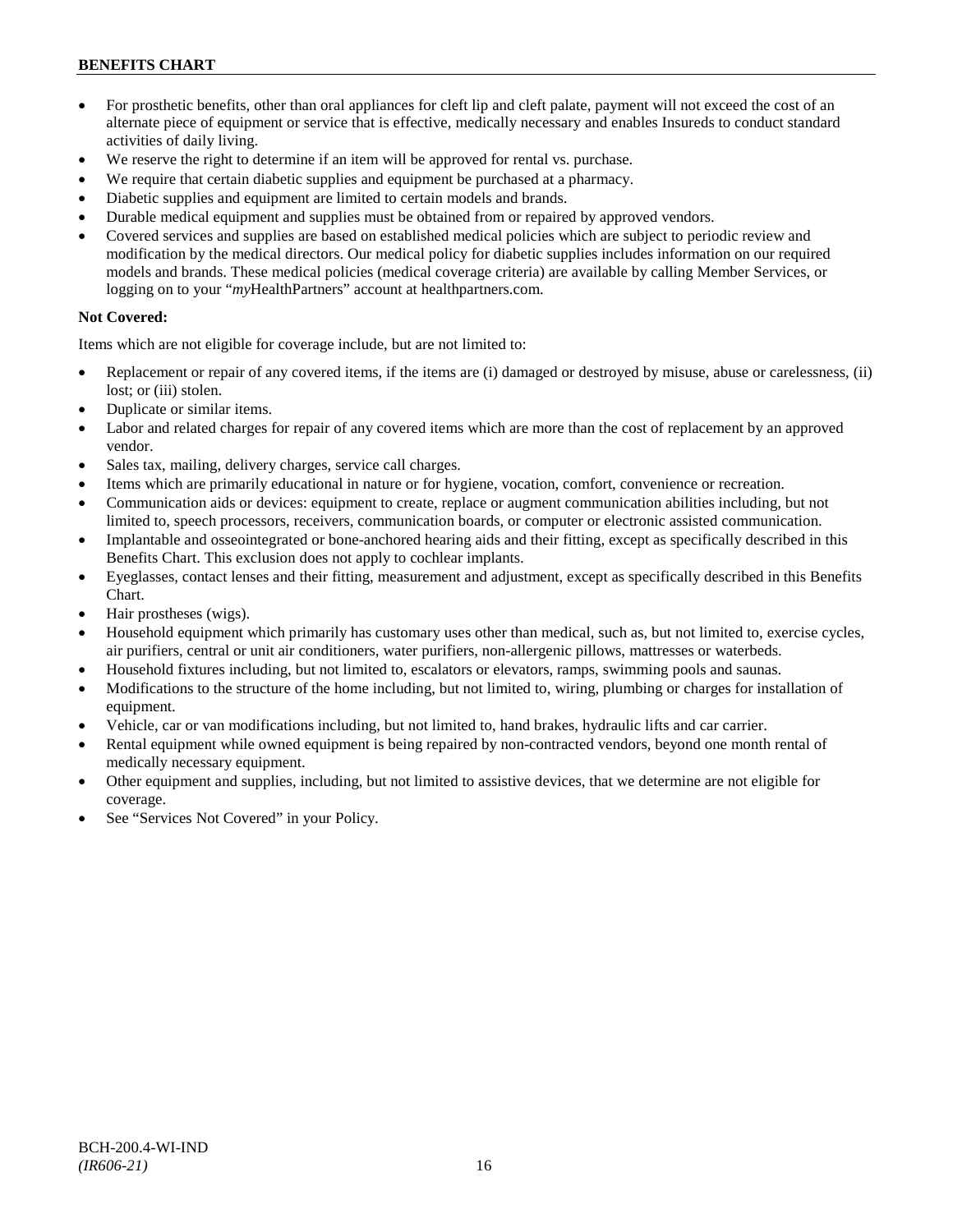# **EMERGENCY AND URGENTLY NEEDED CARE SERVICES**

### **Covered Services:**

We cover services for emergency care and urgently needed care if the services are otherwise eligible for coverage under your Policy.

**Urgently Needed Care.** These are services to treat an unforeseen illness or injury that:

- are required in order to prevent a serious deterioration in your health, and
- cannot be delayed until the next available clinic or office hours.

| <b>Network Benefits</b>                                                                                                                                                                                                                      | <b>Non-Network Benefits</b>                                                                                                                                      |
|----------------------------------------------------------------------------------------------------------------------------------------------------------------------------------------------------------------------------------------------|------------------------------------------------------------------------------------------------------------------------------------------------------------------|
| 100% of the charges incurred, subject to a copayment of<br>\$60 per visit.<br>Deductible does not apply.<br>Services received from Indian Health Providers will be<br>covered at 100% of the charges incurred.<br>Deductible does not apply. | 50% of the charges incurred.<br>Services received from Indian Health Providers will be<br>covered at 100% of the charges incurred.<br>Deductible does not apply. |

**Emergency Care.** These are services to treat:

- the sudden, unexpected onset of illness or injury which, if left untreated or unattended until the next available clinic or office hours, would result in hospitalization, or
- a condition requiring professional health services immediately necessary to preserve life or stabilize health.

When reviewing claims for coverage of emergency services, our medical director will take into consideration a reasonable layperson's belief that the circumstances required immediate medical care that could not wait until the next working day or next available clinic appointment.

#### **Emergency Care in a Hospital Emergency Room, including Professional Services of a Physician**

| <b>Network Benefits</b>                                                                                                          | <b>Non-Network Benefits</b> |
|----------------------------------------------------------------------------------------------------------------------------------|-----------------------------|
| 75% of the charges incurred.                                                                                                     | See Network Benefits.       |
| Services received from Indian Health Providers will be<br>covered at 100% of the charges incurred.<br>Deductible does not apply. |                             |

## **Inpatient Emergency Care in a Hospital**

| <b>Network Benefits</b>                                                                                                          | <b>Non-Network Benefits</b> |
|----------------------------------------------------------------------------------------------------------------------------------|-----------------------------|
| 75% of the charges incurred.                                                                                                     | See Network Benefits.       |
| Services received from Indian Health Providers will be<br>covered at 100% of the charges incurred.<br>Deductible does not apply. |                             |

## **Not Covered:**

• See "Services Not Covered" in your Policy.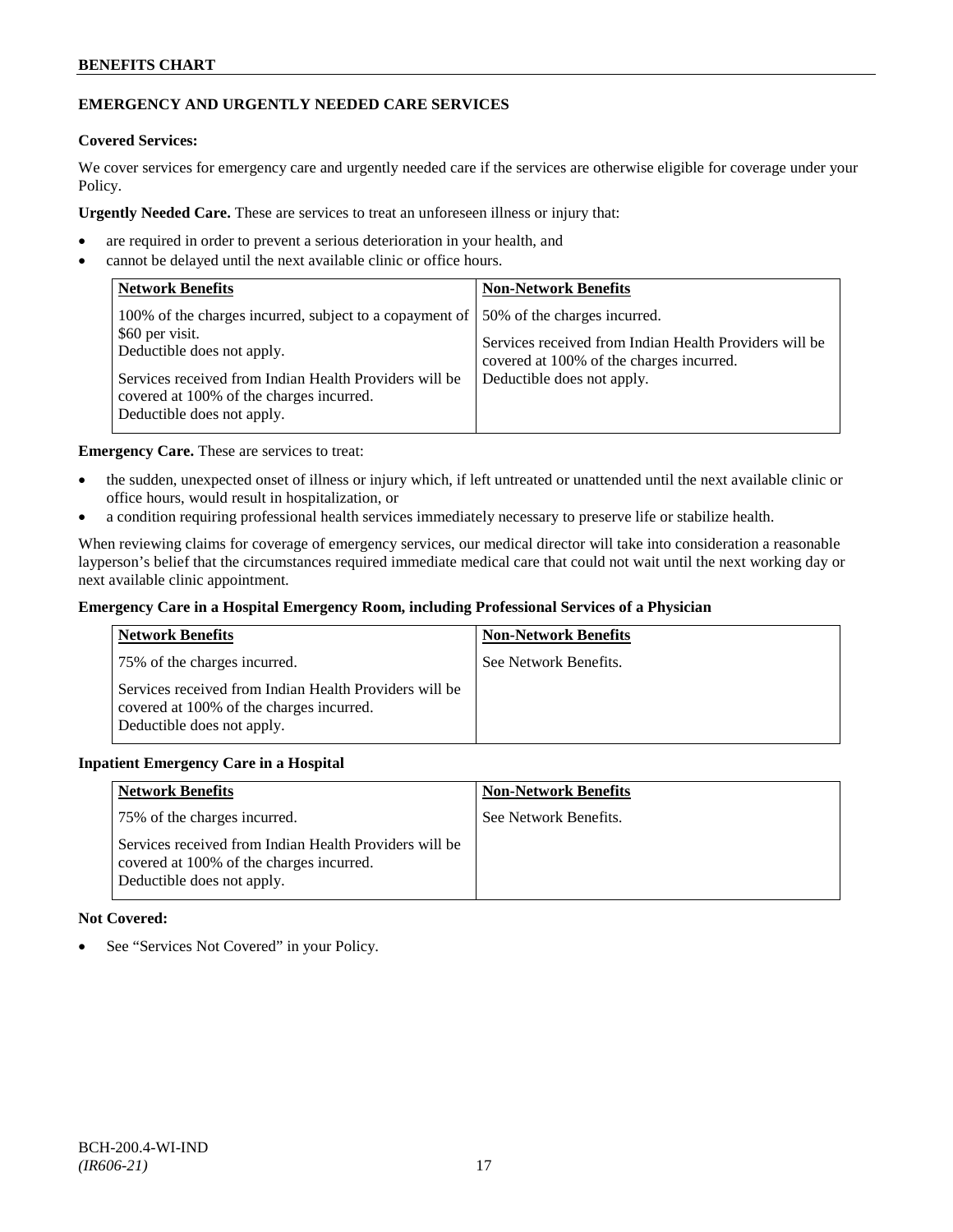# **GENE THERAPY**

## **Covered Services:**

We cover gene therapy treatment that meets our current medical coverage criteria.

| <b>Network Benefits</b>                                                                                                                                                                                 | <b>Non-Network Benefits</b> |
|---------------------------------------------------------------------------------------------------------------------------------------------------------------------------------------------------------|-----------------------------|
| Coverage level is same as corresponding Network<br>Benefit, depending on type of service provided, such as<br>Office Visits for Illness or Injury, Inpatient or<br><b>Outpatient Hospital Services.</b> | No coverage.                |

## **Limitations:**

- Gene therapy must be provided by a designated provider.
- Specific types of gene therapy are limited to therapies and conditions specified in our medical coverage criteria.

## **Not Covered:**

• See "Services Not Covered" in your Policy.

# **HEALTH EDUCATION**

## **Covered Services:**

We cover education for preventive services and education for the management of chronic health problems (such as diabetes).

| <b>Network Benefits</b>                                     | <b>Non-Network Benefits</b>                                                                                                      |
|-------------------------------------------------------------|----------------------------------------------------------------------------------------------------------------------------------|
| 100% of the charges incurred.<br>Deductible does not apply. | 50% of the charges incurred.                                                                                                     |
|                                                             | Services received from Indian Health Providers will be<br>covered at 100% of the charges incurred.<br>Deductible does not apply. |

## **Not Covered:**

See "Services Not Covered" in your Policy.

# **HOME-BASED HEALTH ASSESSMENT PROGRAM**

## **Covered Services:**

If you meet our criteria for coverage, you may qualify for our home-based comprehensive health risk assessment program. The program covers a health assessment with a designated nurse practitioner.

| <b>Network Benefits</b>                                     | <b>Non-Network Benefits</b> |
|-------------------------------------------------------------|-----------------------------|
| 100% of the charges incurred.<br>Deductible does not apply. | No coverage.                |

## **Not Covered:**

See "Services Not Covered" in your Policy.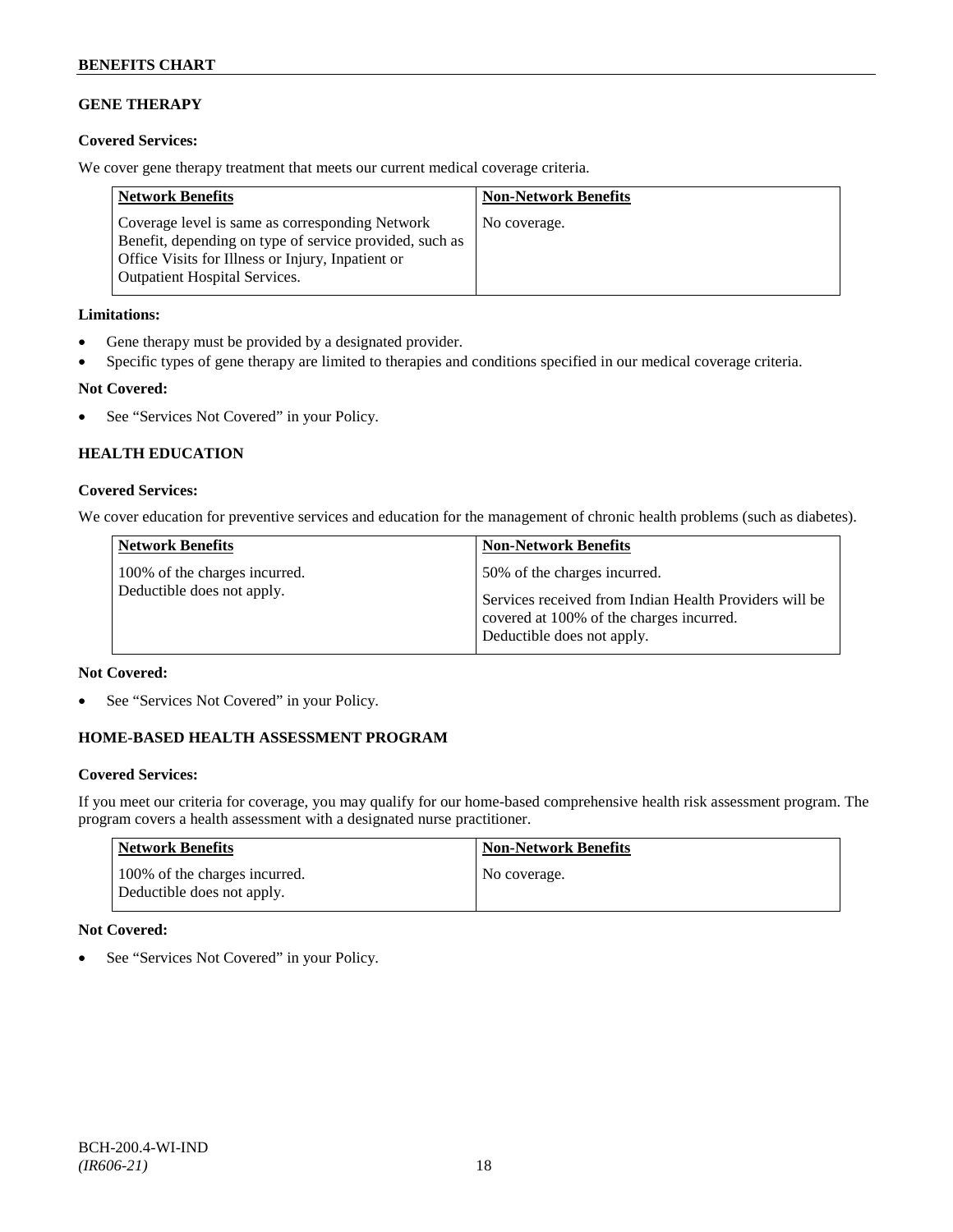# **HOME HEALTH SERVICES**

## **Covered Services:**

We cover skilled nursing services, physical therapy, occupational therapy, speech therapy, respiratory therapy and other therapeutic services, non-routine prenatal and routine postnatal well child visits (as described in our medical coverage criteria), phototherapy services for newborns, home health aide services and other eligible home health services when provided in your home, if you are homebound (i.e., unable to leave home without considerable effort due to a medical condition). Lack of transportation does not constitute homebound status. For phototherapy services for newborns and high risk prenatal services, supplies and equipment are included.

We cover total parenteral nutrition/intravenous ("TPN/IV") therapy, equipment, supplies and drugs in connection with IV therapy. IV line care kits are covered under Durable Medical Equipment.

We cover palliative care benefits. Palliative care includes symptom management, education and establishing goals of care. We waive the requirement that you be homebound for a limited number of home visits for palliative care (as shown in this Benefits Chart), if you have a life-threatening, non-curable condition which has a prognosis of survival of two years or less. Additional palliative care visits are eligible under the home health services benefit if you are homebound and meet all other requirements defined in this section.

You do not need to be homebound to receive total parenteral nutrition/intravenous ("TPN/IV") therapy.

Home health services are eligible and covered only when:

- medically necessary; and
- provided as rehabilitative care, terminal care or maternity care; and
- ordered by a physician, and included in the written home care plan.

## **Physical therapy, occupational therapy, speech therapy, respiratory therapy, home health aide services and palliative Care**

#### **Primary Care Providers**

| <b>Network Benefits</b>                                                                                                          | <b>Non-Network Benefits</b> |
|----------------------------------------------------------------------------------------------------------------------------------|-----------------------------|
| 100% of the charges incurred, subject to your<br>copayment of \$25 per visit.<br>Deductible does not apply.                      | No coverage.                |
| Services received from Indian Health Providers will be<br>covered at 100% of the charges incurred.<br>Deductible does not apply. |                             |

#### **Specialty Care Providers**

| <b>Network Benefits</b>                                                                                                          | <b>Non-Network Benefits</b> |
|----------------------------------------------------------------------------------------------------------------------------------|-----------------------------|
| 100% of the charges incurred, subject to your<br>copayment of \$60 per visit.<br>Deductible does not apply.                      | No coverage.                |
| Services received from Indian Health Providers will be<br>covered at 100% of the charges incurred.<br>Deductible does not apply. |                             |

If more than one home health visit occurs in a day, a separate copayment applies to each. For example, if an occupational therapist and a physical therapist visit a member in the same day, a separate copayment will be charged for each visit.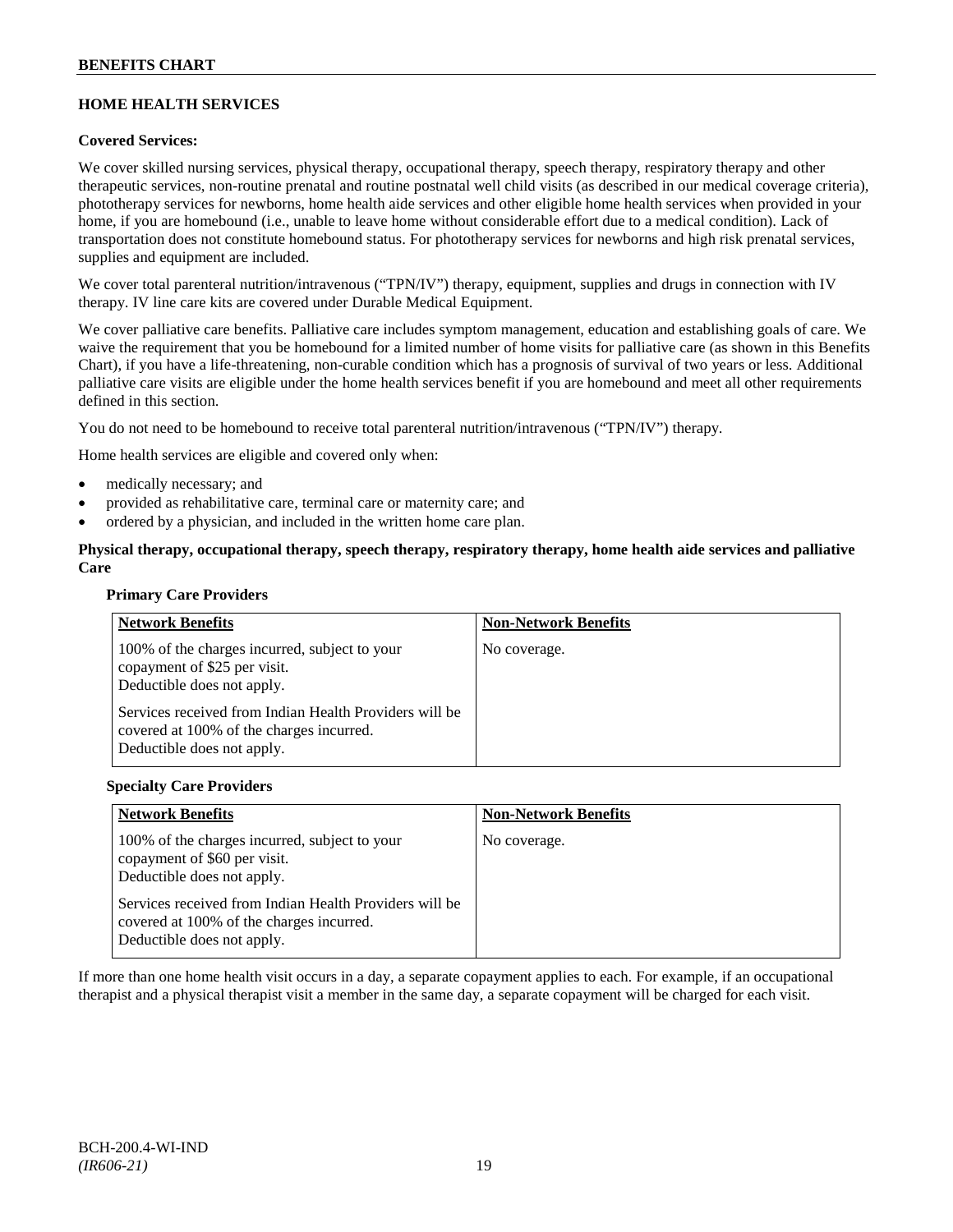#### **TPN/IV Therapy, Skilled Nursing Services, Non-Routine Prenatal/Postnatal Services and Phototherapy**

| Network Benefits                                            | <b>Non-Network Benefits</b> |
|-------------------------------------------------------------|-----------------------------|
| 100% of the charges incurred.<br>Deductible does not apply. | No coverage.                |

Each 24-hour visit (or shifts up to 24-hour visits) equals one visit and counts toward the Maximum visits for all other services shown below. Any visit that lasts less than 24 hours regardless of the length of the visit, will count as one visit toward the Maximum visits for all other services shown below. All visits must be medically necessary and benefit eligible.

#### **Routine Prenatal/Postnatal Services and Child Health Supervision Services**

| <b>Network Benefits</b>                                     | <b>Non-Network Benefits</b>                                                                                                                                      |
|-------------------------------------------------------------|------------------------------------------------------------------------------------------------------------------------------------------------------------------|
| 100% of the charges incurred.<br>Deductible does not apply. | 50% of the charges incurred.<br>Services received from Indian Health Providers will be<br>covered at 100% of the charges incurred.<br>Deductible does not apply. |

#### **Maximum Visits for Palliative Care:**

| <b>Network Benefits</b>                                                                                                                        | <b>Non-Network Benefits</b> |
|------------------------------------------------------------------------------------------------------------------------------------------------|-----------------------------|
| If you are eligible to receive palliative care in the home<br>and you are not homebound, there is a maximum of 12<br>visits per calendar year. | No coverage.                |

## **Maximum Visits for All Services Other Than Palliative Care:**

| <b>Network Benefits</b>      | <b>Non-Network Benefits</b> |
|------------------------------|-----------------------------|
| 60 visits per calendar year. | No coverage.                |

The routine postnatal well child visits do not count toward the visit limit.

## **Limitations:**

- Home health services are not provided as a substitute for a primary caregiver in the home or as relief (respite) for a primary caregiver in the home. We will not reimburse family members or residents in your home for the above services.
- A service shall not be considered a skilled nursing service merely because it is performed by, or under the direct supervision of, a licensed nurse. Where a service (such as tracheotomy suctioning or ventilator monitoring) or like services, can be safely and effectively performed by a non-medical person (or self-administered), without the direct supervision of, a licensed nurse, the service shall not be regarded as a skilled nursing service, whether or not a skilled nurse actually provides the service. The unavailability of a competent person to provide a non-skilled service shall not make it a skilled service when a skilled nurse provides it. Only the skilled nursing component of so-called "blended" services (i.e. services which include skilled and non-skilled components) are covered under this Benefits Chart.

## **Not Covered:**

- Home Health Services by a Non-Network provider.
- Financial or legal counseling services.
- Housekeeping or meal services in your home.
- Private duty nursing services.
- Services provided by a family member or enrollee, or a resident in the enrollee's home.
- Vocational rehabilitation and recreational or educational therapy. Recreation therapy is therapy provided solely for the purpose of recreation, including, but not limited to: (a) requests for physical therapy or occupational therapy to improve athletic ability, and (b) braces or guards to prevent sports injuries.
- See "Services Not Covered" in your Policy.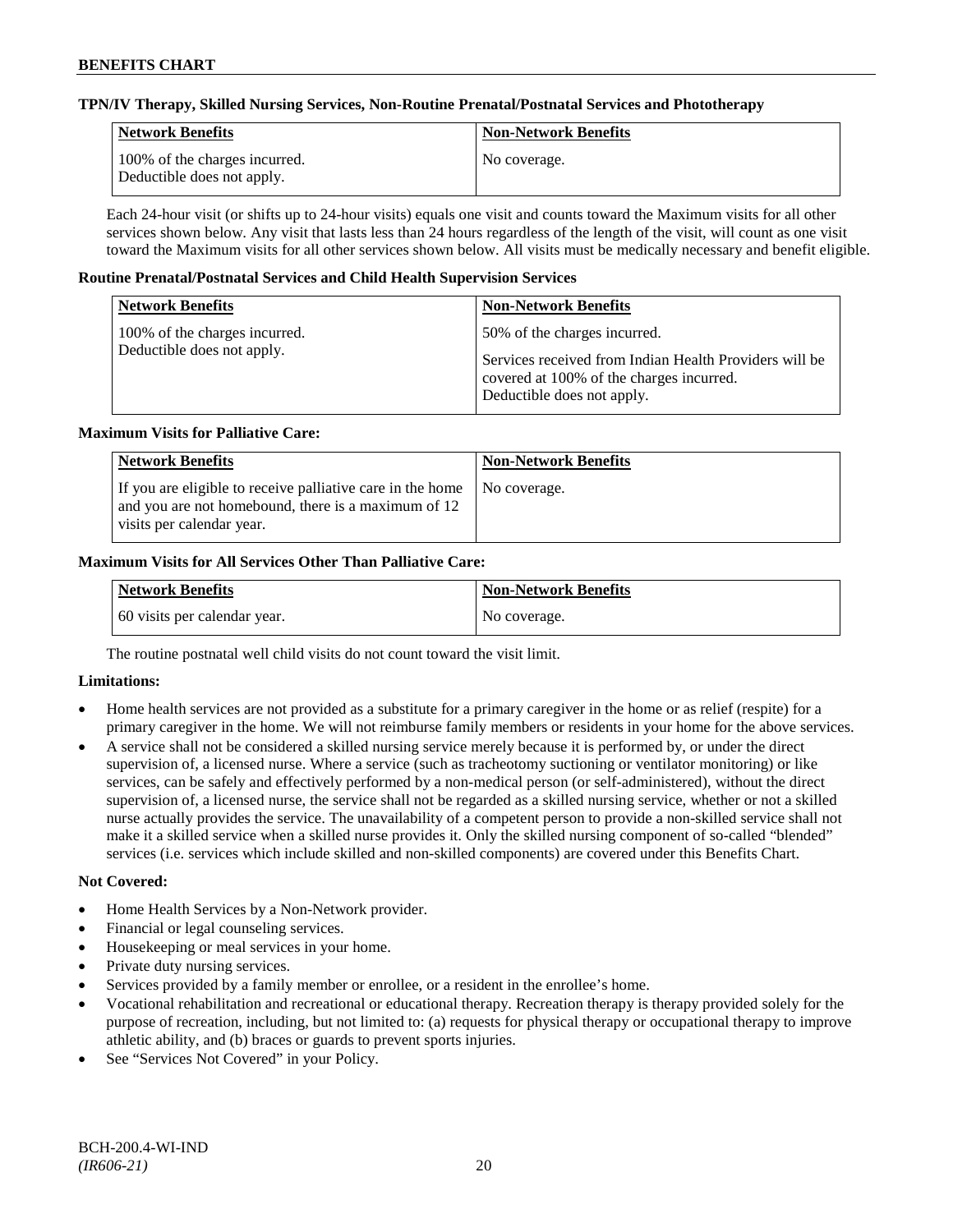### **HOME HOSPICE SERVICES**

#### **Applicable Definitions:**

**Part-time.** This is up to two hours of service per day, more than two hours is considered continuous care.

**Continuous Care.** This is from two to twelve hours of service per day provided by a registered nurse, licensed practical nurse, or home health aide, during a period of crisis in order to maintain a terminally ill patient at home.

**Appropriate Facility.** This is a nursing home, hospice residence, or other inpatient facility.

**Custodial Care Related to Hospice Services.** This means providing assistance in the activities of daily living and the care needed by a terminally ill patient which can be provided by primary caregiver (i.e., family member or friend) who is responsible for the patient's home care.

## **Covered Services:**

**Home Hospice Program:** We cover the services described below if you are terminally ill and accepted as a home hospice program participant. You must meet the eligibility requirements of the program, and elect to receive services through the home hospice program. The services will be provided in your home, with inpatient care available when medically necessary as described below. If you elect to receive hospice services, you do so in lieu of curative treatment for your terminal illness for the period you are enrolled in the home hospice program.

**Eligibility:** In order to be eligible to be enrolled in the home hospice program, you must: (1) be a terminally ill patient (prognosis of six months or less); (2) have chosen a palliative treatment focus (i.e., emphasizing comfort and supportive services rather than treatment attempting to cure the disease or condition); and (3) continue to meet the terminally ill prognosis as reviewed by our medical director or his or her designee over the course of care. You may withdraw from the home hospice program at any time.

**Eligible Services:** Hospice services include the following services provided in accordance with an approved hospice treatment plan:

- Home Health Services:
	- o Part-time care provided in your home by an interdisciplinary hospice team (which may include a physician, nurse, social worker, and spiritual counselor) and medically necessary home health services are covered.
	- o One or more periods of continuous care in your home or in a setting which provides day care for pain or symptom management, when medically necessary, will be covered.
- Inpatient Services: We cover medically necessary inpatient services.
- Other Services:
	- o Respite care is covered for care in your home or in an appropriate facility, to give your primary caregivers (i.e., family members or friends) rest and/or relief when necessary in order to maintain a terminally ill patient at home*.*
	- o Medically necessary medications for pain and symptom management.
	- o Semi-electric hospital beds and other durable medical equipment are covered.
	- o Emergency and non-emergency care is covered.

| <b>Network Benefits</b>                                                                                                          | <b>Non-Network Benefits</b> |
|----------------------------------------------------------------------------------------------------------------------------------|-----------------------------|
| 75% of the charges incurred.                                                                                                     | No coverage.                |
| Services received from Indian Health Providers will be<br>covered at 100% of the charges incurred.<br>Deductible does not apply. |                             |

Respite care is limited to 5 days per episode, and respite care and continuous care combined are limited to 30 days.

## **Not Covered:**

- Home Hospice Services by a Non-Network provider.
- Financial or legal counseling services.
- Housekeeping or meal services in your home.
- Custodial or maintenance care related to hospice services, whether provided in the home or in a nursing home.
- Any service not specifically described as covered services under this home hospice services benefits.
- Any services provided by members of your family or residents in your home.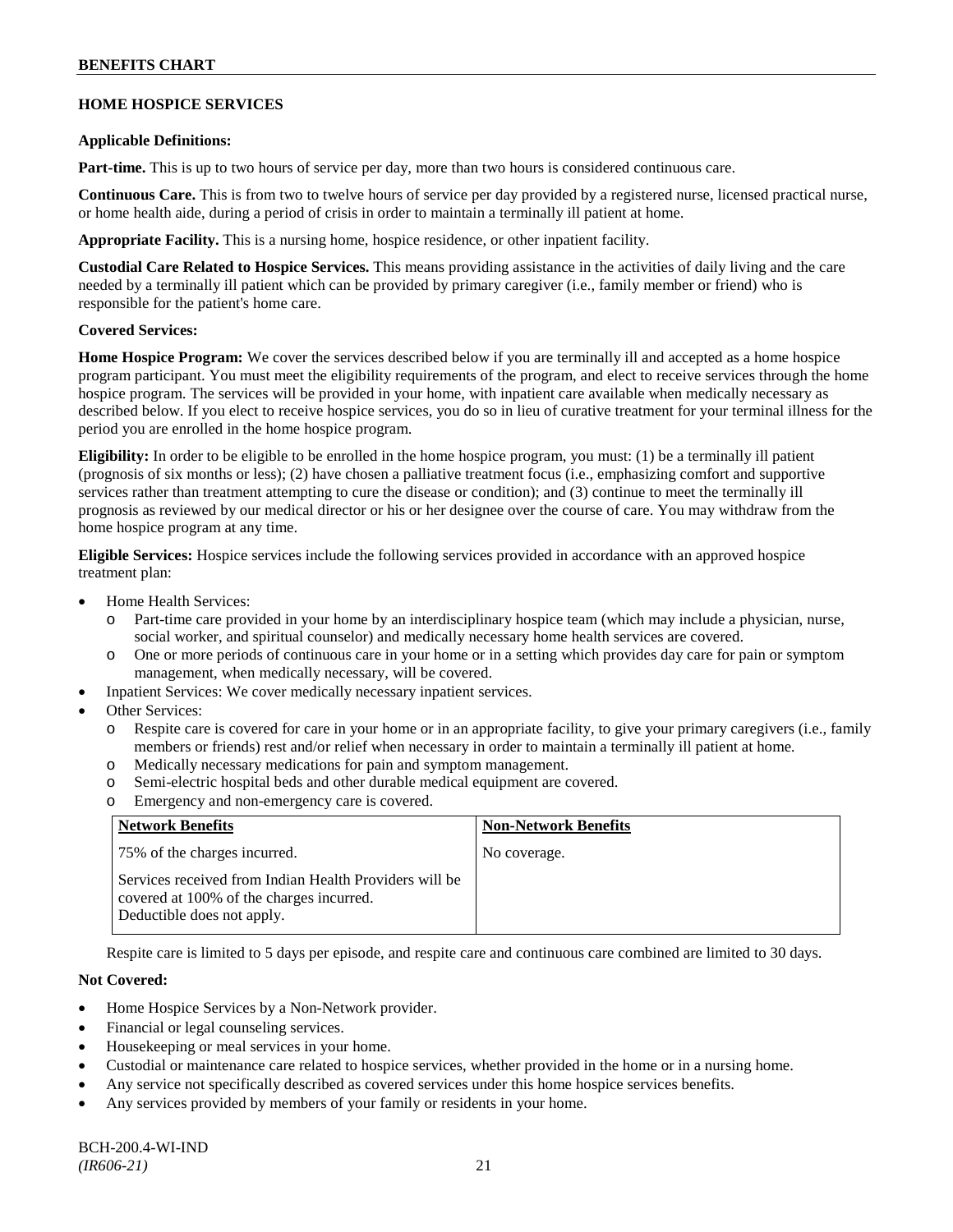See "Services Not Covered" in your Policy.

# **HOSPITAL AND SKILLED NURSING FACILITY SERVICES**

#### **Covered Services:**

We cover services as described below.

#### **Medical or Surgical Hospital Services**

**Inpatient Hospital Services:** We cover the following medical or surgical services, for the treatment of acute illness or injury, which require the level of care only provided in an acute care facility. These services must be authorized by a physician.

Inpatient hospital services include: room and board; the use of operating or maternity delivery rooms; intensive care facilities; newborn nursery facilities; general nursing care, anesthesia, laboratory and diagnostic imaging services, radiation therapy, physical therapy, prescription drugs or other medications administered during treatment, blood and blood products (unless replaced), and blood derivatives, and other diagnostic or treatment related hospital services; physician and other professional medical and surgical services provided while in the hospital, including gender reassignment surgery that meets medical coverage criteria.

We cover, following a vaginal delivery, a minimum of 48 hours of inpatient care for the mother and newborn child. We cover, following a caesarean section delivery, a minimum of 96 hours of inpatient care for the mother and newborn child.

Health insurance issuers generally may not, under Federal law, restrict benefits for any hospital length of stay in connection with childbirth for the mother of newborn child to less than 48 hours following a vaginal delivery, or less than 96 hours following a caesarean section. However, Federal law generally does not prohibit the mother's or newborn's attending provider, after consulting with the mother, from discharging the mother or her newborn earlier than 48 hours (or 96 hours as applicable). In any case plans and issuers may not, under Federal law, require that a provider obtain authorization from the plan or the insurance issuer for prescribing a length of stay not in excess of 48 hours (or 96 hours).

| <b>Network Benefits</b>                                                                                                          | <b>Non-Network Benefits</b>                                                                                                      |
|----------------------------------------------------------------------------------------------------------------------------------|----------------------------------------------------------------------------------------------------------------------------------|
| 75% of the charges incurred.                                                                                                     | 50% of the charges incurred.                                                                                                     |
| Services received from Indian Health Providers will be<br>covered at 100% of the charges incurred.<br>Deductible does not apply. | Services received from Indian Health Providers will be<br>covered at 100% of the charges incurred.<br>Deductible does not apply. |

Each Insured's admission or confinement, including that of a newborn child, is separate and distinct from the admission or confinement of any other Insured.

**Outpatient Hospital, Ambulatory Care or Surgical Facility Services:** We cover the following medical and surgical services, for diagnosis or treatment of illness or injury on an outpatient basis. These services must be authorized by a physician.

Outpatient services include: use of operating rooms, maternity delivery rooms or other outpatient departments, rooms or facilities; and the following outpatient services: general nursing care, anesthesia, laboratory and diagnostic imaging services, radiation therapy, physical therapy, drugs administered during treatment, blood and blood products (unless replaced), and blood derivatives, and other diagnostic or treatment related outpatient services; physician and other professional medical and surgical services provided while an outpatient, including colonoscopies (starting at age 50, or under age 50 for people at high risk of colorectal cancer), and gender reassignment surgery that meets medical coverage criteria.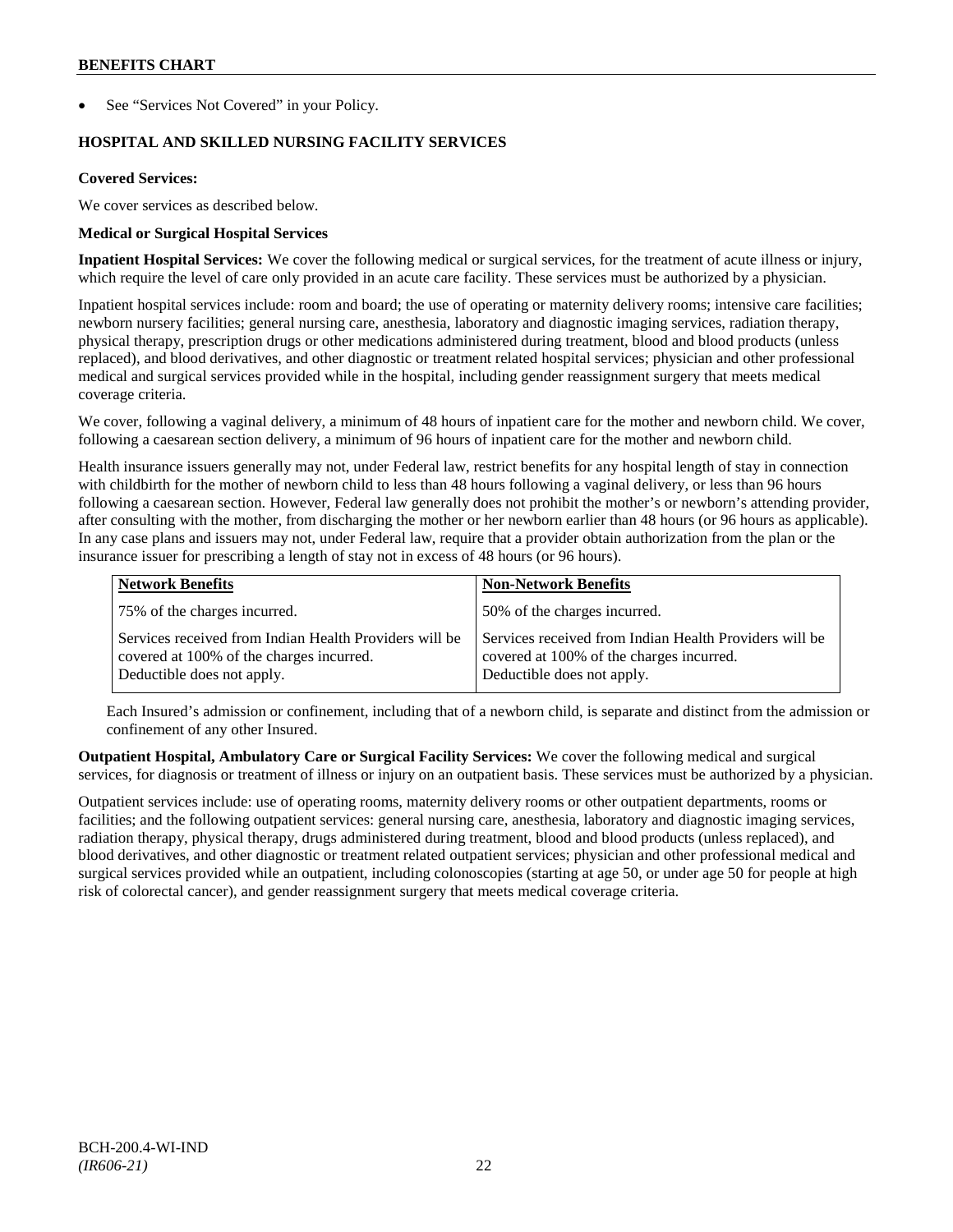For Network Benefits, non-emergent, scheduled outpatient Magnetic Resonance Imaging (MRI) and Computed Tomography (CT) must be provided at a designated facility. Your physician or facility will obtain or verify prior authorization for these services, as needed.

To see the benefit level for diagnostic imaging services, laboratory services and physical therapy, see benefits under Diagnostic Imaging Services, Laboratory Services and Physical Therapy in this Benefits Chart.

| <b>Network Benefits</b>                                                                                                          | <b>Non-Network Benefits</b>                                                                                                      |
|----------------------------------------------------------------------------------------------------------------------------------|----------------------------------------------------------------------------------------------------------------------------------|
| 75% of the charges incurred.                                                                                                     | 50% of the charges incurred.                                                                                                     |
| Services received from Indian Health Providers will be<br>covered at 100% of the charges incurred.<br>Deductible does not apply. | Services received from Indian Health Providers will be<br>covered at 100% of the charges incurred.<br>Deductible does not apply. |

**Skilled Nursing Facility Care:** We cover room and board, daily skilled nursing and related ancillary services for post-acute treatment and rehabilitative care of illness or injury that meets medical coverage criteria.

| <b>Network Benefits</b>                                                                                                          | <b>Non-Network Benefits</b>                                                                                                      |
|----------------------------------------------------------------------------------------------------------------------------------|----------------------------------------------------------------------------------------------------------------------------------|
| 75% of the charges incurred.                                                                                                     | 50% of the charges incurred.                                                                                                     |
| Services received from Indian Health Providers will be<br>covered at 100% of the charges incurred.<br>Deductible does not apply. | Services received from Indian Health Providers will be<br>covered at 100% of the charges incurred.<br>Deductible does not apply. |
| Limited to a 30 day maximum per confinement.                                                                                     | Limited to a 30 day maximum per confinement.                                                                                     |

Each day of services provided under the Network Benefits and Non-Network Benefits, combined, applies toward the maximum shown above.

## **Not Covered:**

- Services for items for personal convenience, such as television rental, are not covered.
- See "Services Not Covered" in your Policy.

# **INFERTILITY SERVICES**

## **Covered Services:**

We cover the diagnosis of infertility. These services include diagnostic procedures and tests provided in connection with an infertility evaluation, office visits and consultations to diagnose infertility.

| <b>Network Benefits</b> |                                                                                                                                                                                                                           | <b>Non-Network Benefits</b>                                                                                                                                      |
|-------------------------|---------------------------------------------------------------------------------------------------------------------------------------------------------------------------------------------------------------------------|------------------------------------------------------------------------------------------------------------------------------------------------------------------|
| \$60 per visit.         | 100% of the charges incurred, subject to a copayment of<br>Deductible does not apply.<br>Services received from Indian Health Providers will be<br>covered at 100% of the charges incurred.<br>Deductible does not apply. | 50% of the charges incurred.<br>Services received from Indian Health Providers will be<br>covered at 100% of the charges incurred.<br>Deductible does not apply. |
|                         |                                                                                                                                                                                                                           |                                                                                                                                                                  |

Coverage is limited to office visits and consultations to diagnose infertility. Treatment is not covered.

## **Not Covered:**

- Treatment of infertility, including, but not limited to, office visits, laboratory, diagnostic imaging services, and drugs for the treatment of infertility; assisted reproduction, including, but not limited to gamete intrafallopian tube transfer (GIFT), zygote intrafallopian tube transfer (ZIFT), intracytoplasmic sperm injection (ICSI), and/or in-vitro fertilization (IVF), and all charges associated with such procedures; reversal of sterilization; artificial insemination; and sperm, ova or embryo acquisition, retrieval or storage; however, we do cover office visits and consultations to diagnose infertility.
- Services related to the establishment of surrogate pregnancy and fees for a surrogate.
- See "Services Not Covered" in your Policy.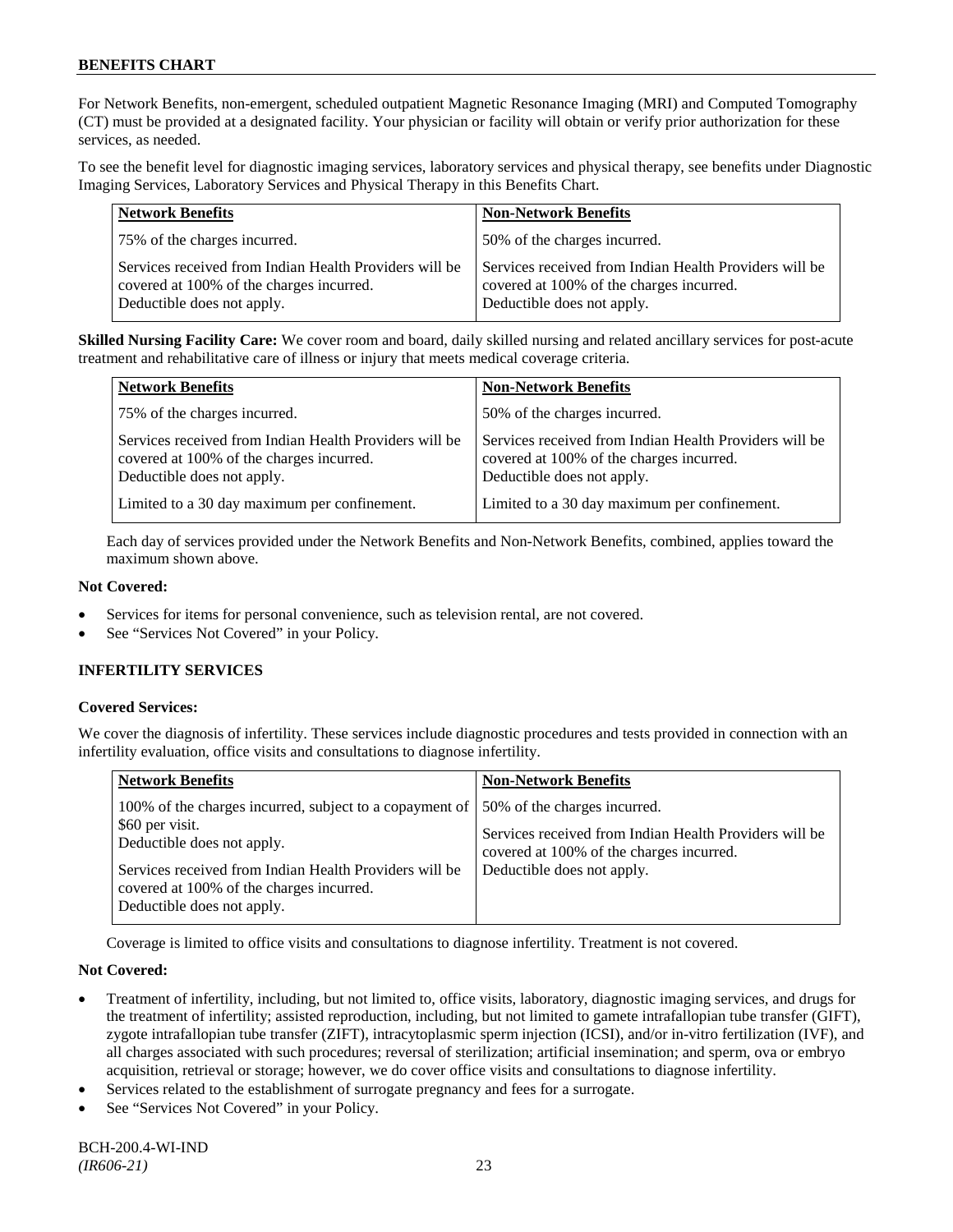# **LABORATORY SERVICES**

#### **Covered Services:**

We cover laboratory tests when ordered by a provider and provided in a clinic or outpatient hospital facility. This includes blood tests to detect lead exposure in children between the ages of 6 months and 72 months.

To see the benefit level for inpatient hospital or skilled nursing facility services, see benefits under Inpatient Hospital and Skilled Nursing Facility Services in this Benefits Chart.

**Prostate-Specific Antigen (PSA) Test Coverage.** We cover prostate cancer screening for men 40 years of age or over who are symptomatic or in a high-risk category and for all men 50 years of age or older. Coverage includes prostate-specific antigen blood test and digital rectal examination.

| <b>Network Benefits</b>                                     | <b>Non-Network Benefits</b>                                                                                                                                      |
|-------------------------------------------------------------|------------------------------------------------------------------------------------------------------------------------------------------------------------------|
| 100% of the charges incurred.<br>Deductible does not apply. | 50% of the charges incurred.<br>Services received from Indian Health Providers will be<br>covered at 100% of the charges incurred.<br>Deductible does not apply. |

#### **All other laboratory services**

### **Services for Illness or Injury**

| <b>Network Benefits</b>                                     | <b>Non-Network Benefits</b>                                                                                                                                      |
|-------------------------------------------------------------|------------------------------------------------------------------------------------------------------------------------------------------------------------------|
| 100% of the charges incurred.<br>Deductible does not apply. | 50% of the charges incurred.<br>Services received from Indian Health Providers will be<br>covered at 100% of the charges incurred.<br>Deductible does not apply. |

## **Preventive Services**

Laboratory services associated with preventive services are covered at the benefit level shown in the "Preventive Services" section of this Benefits Chart.

#### **Not Covered:**

See "Services Not Covered" in your Policy.

## **MASTECTOMY RECONSTRUCTION BENEFIT**

#### **Covered Services:**

We cover reconstruction of the breast on which the mastectomy has been performed; surgery and reconstruction of the other breast to produce symmetrical appearance, and prostheses and physical complications of all stages of mastectomy, including lymphedemas.

| <b>Network Benefits</b>                               | <b>Non-Network Benefits</b>                           |
|-------------------------------------------------------|-------------------------------------------------------|
| Coverage level is same as corresponding Network       | Coverage level is same as corresponding Non-Network   |
| Benefits, depending on type of service provided, such | Benefits, depending on type of service provided, such |
| as Office Visits for Illness or Injury, Inpatient or  | as Office Visits for Illness or Injury, Inpatient or  |
| <b>Outpatient Hospital Services.</b>                  | <b>Outpatient Hospital Services.</b>                  |

#### **Not Covered:**

See "Services Not Covered" in your Policy.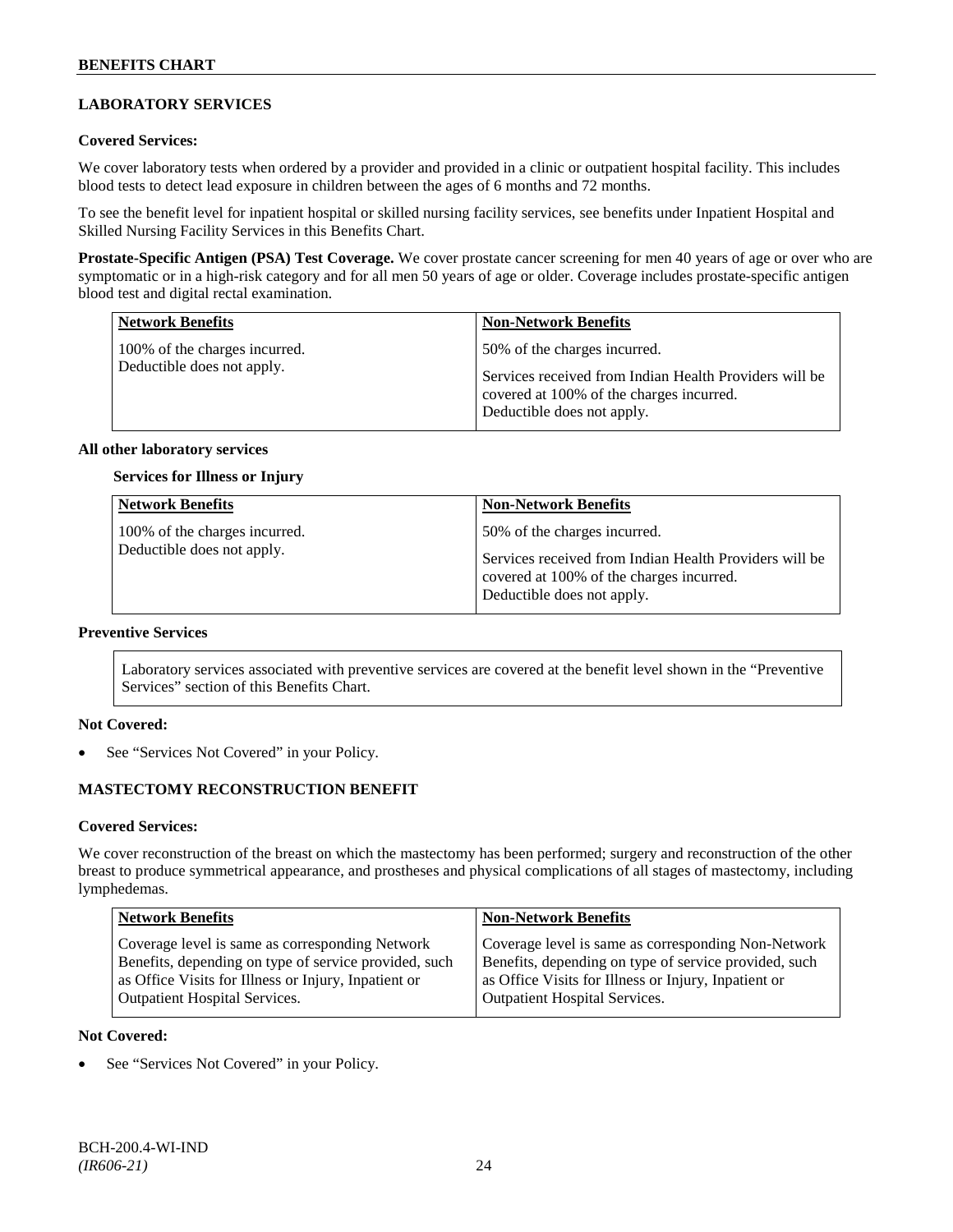# **MEDICATION THERAPY DISEASE MANAGEMENT PROGRAM**

### **Covered Services:**

If you meet our criteria for coverage, you may qualify for our Medication Therapy Disease Management Program.

The program covers consultations with a designated Network pharmacist.

Covered services are based on established medical policies, which are subject to periodic review and modification by the medical directors. These medical policies (medical coverage criteria) are available by calling Member Services, or logging on to your "*my*HealthPartners" account at [healthpartners.com.](http://www.healthpartners.com/)

| <b>Network Benefits</b>                                     | <b>Non-Network Benefits</b> |
|-------------------------------------------------------------|-----------------------------|
| 100% of the charges incurred.<br>Deductible does not apply. | No coverage.                |

#### **Not Covered:**

See "Services Not Covered" in your Policy.

# **OFFICE VISITS FOR ILLNESS OR INJURY**

#### **Covered Services:**

We cover the following when medically necessary: professional medical and surgical services and related supplies, including biofeedback, of physicians and other health care providers; blood and blood products (unless replaced) and blood derivatives.

We cover diagnosis and treatment of illness or injury to the eyes. Where contact or eye glass lenses are prescribed as medically necessary for the post-operative treatment of cataracts or for the treatment of aphakia, or keratoconus, we cover the initial evaluation, lenses and fitting. Insureds must pay for lens replacement beyond the initial pair.

#### **Office visits**

## **Primary Care Providers**

| <b>Network Benefits</b>                                                                                                                                                                                                                         | <b>Non-Network Benefits</b>                                                                                                                                      |
|-------------------------------------------------------------------------------------------------------------------------------------------------------------------------------------------------------------------------------------------------|------------------------------------------------------------------------------------------------------------------------------------------------------------------|
| 100% of the charges incurred, subject to your<br>copayment of \$25 per visit.<br>Deductible does not apply.<br>Services received from Indian Health Providers will be<br>covered at 100% of the charges incurred.<br>Deductible does not apply. | 50% of the charges incurred.<br>Services received from Indian Health Providers will be<br>covered at 100% of the charges incurred.<br>Deductible does not apply. |

#### **Specialty Care Providers**

| <b>Network Benefits</b>                                                                                                                                                                                                                         | <b>Non-Network Benefits</b>                                                                                                                                      |
|-------------------------------------------------------------------------------------------------------------------------------------------------------------------------------------------------------------------------------------------------|------------------------------------------------------------------------------------------------------------------------------------------------------------------|
| 100% of the charges incurred, subject to your<br>copayment of \$60 per visit.<br>Deductible does not apply.<br>Services received from Indian Health Providers will be<br>covered at 100% of the charges incurred.<br>Deductible does not apply. | 50% of the charges incurred.<br>Services received from Indian Health Providers will be<br>covered at 100% of the charges incurred.<br>Deductible does not apply. |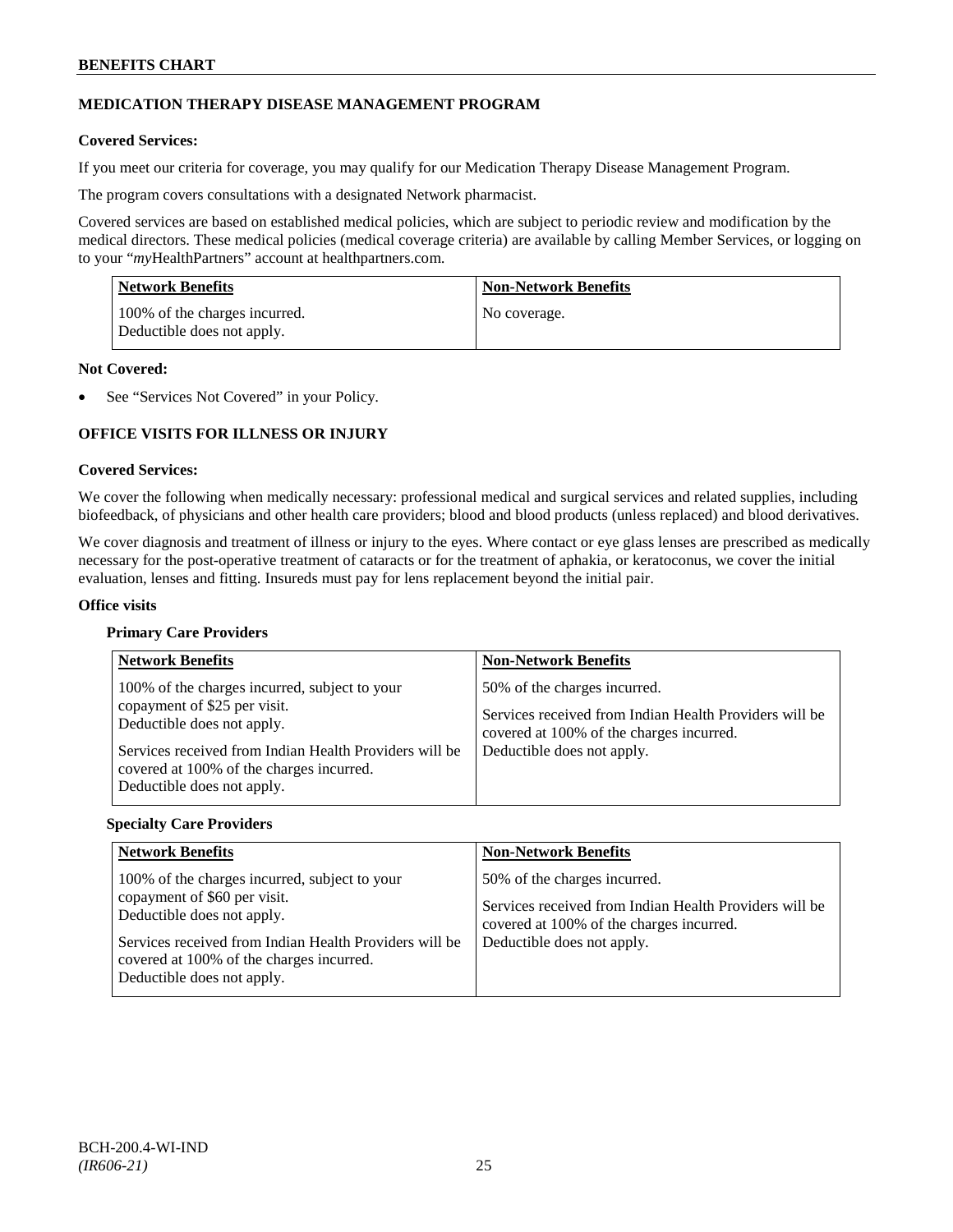# **Convenience Clinics**

| <b>Network Benefits</b>                                                                                                                                                                                                                      | <b>Non-Network Benefits</b>                                                                                                                                      |
|----------------------------------------------------------------------------------------------------------------------------------------------------------------------------------------------------------------------------------------------|------------------------------------------------------------------------------------------------------------------------------------------------------------------|
| 100% of the charges incurred, subject to a copayment of<br>\$10 per visit.<br>Deductible does not apply.<br>Services received from Indian Health Providers will be<br>covered at 100% of the charges incurred.<br>Deductible does not apply. | 50% of the charges incurred.<br>Services received from Indian Health Providers will be<br>covered at 100% of the charges incurred.<br>Deductible does not apply. |

# **Scheduled Telephone Visits**

| <b>Network Benefits</b>                                                                                                                                                                                                                      | <b>Non-Network Benefits</b>                                                                                                                                      |
|----------------------------------------------------------------------------------------------------------------------------------------------------------------------------------------------------------------------------------------------|------------------------------------------------------------------------------------------------------------------------------------------------------------------|
| 100% of the charges incurred, subject to a copayment of<br>\$10 per visit.<br>Deductible does not apply.<br>Services received from Indian Health Providers will be<br>covered at 100% of the charges incurred.<br>Deductible does not apply. | 50% of the charges incurred.<br>Services received from Indian Health Providers will be<br>covered at 100% of the charges incurred.<br>Deductible does not apply. |

# **E-visits**

# **Access to Online Care through virtuwell a[t virtuwell.com](http://www.virtuwell.com/)**

| Network Benefits                                            | <b>Non-Network Benefits</b> |
|-------------------------------------------------------------|-----------------------------|
| 100% of the charges incurred.<br>Deductible does not apply. | No coverage.                |

# **All Other E-visits**

| <b>Network Benefits</b>                                                                                                                                                                                                                      | <b>Non-Network Benefits</b>                                                                                                                                      |
|----------------------------------------------------------------------------------------------------------------------------------------------------------------------------------------------------------------------------------------------|------------------------------------------------------------------------------------------------------------------------------------------------------------------|
| 100% of the charges incurred, subject to a copayment of<br>\$10 per visit.<br>Deductible does not apply.<br>Services received from Indian Health Providers will be<br>covered at 100% of the charges incurred.<br>Deductible does not apply. | 50% of the charges incurred.<br>Services received from Indian Health Providers will be<br>covered at 100% of the charges incurred.<br>Deductible does not apply. |

# **Injections Administered in a Physician's Office, other than immunizations**

# **Allergy Injections**

| <b>Network Benefits</b>                                                                                                                                                                                                                               | <b>Non-Network Benefits</b>                                                                                                                                      |
|-------------------------------------------------------------------------------------------------------------------------------------------------------------------------------------------------------------------------------------------------------|------------------------------------------------------------------------------------------------------------------------------------------------------------------|
| 100% of the charges incurred, subject to a copayment of<br>\$2 per date of service.<br>Deductible does not apply.<br>Services received from Indian Health Providers will be<br>covered at 100% of the charges incurred.<br>Deductible does not apply. | 50% of the charges incurred.<br>Services received from Indian Health Providers will be<br>covered at 100% of the charges incurred.<br>Deductible does not apply. |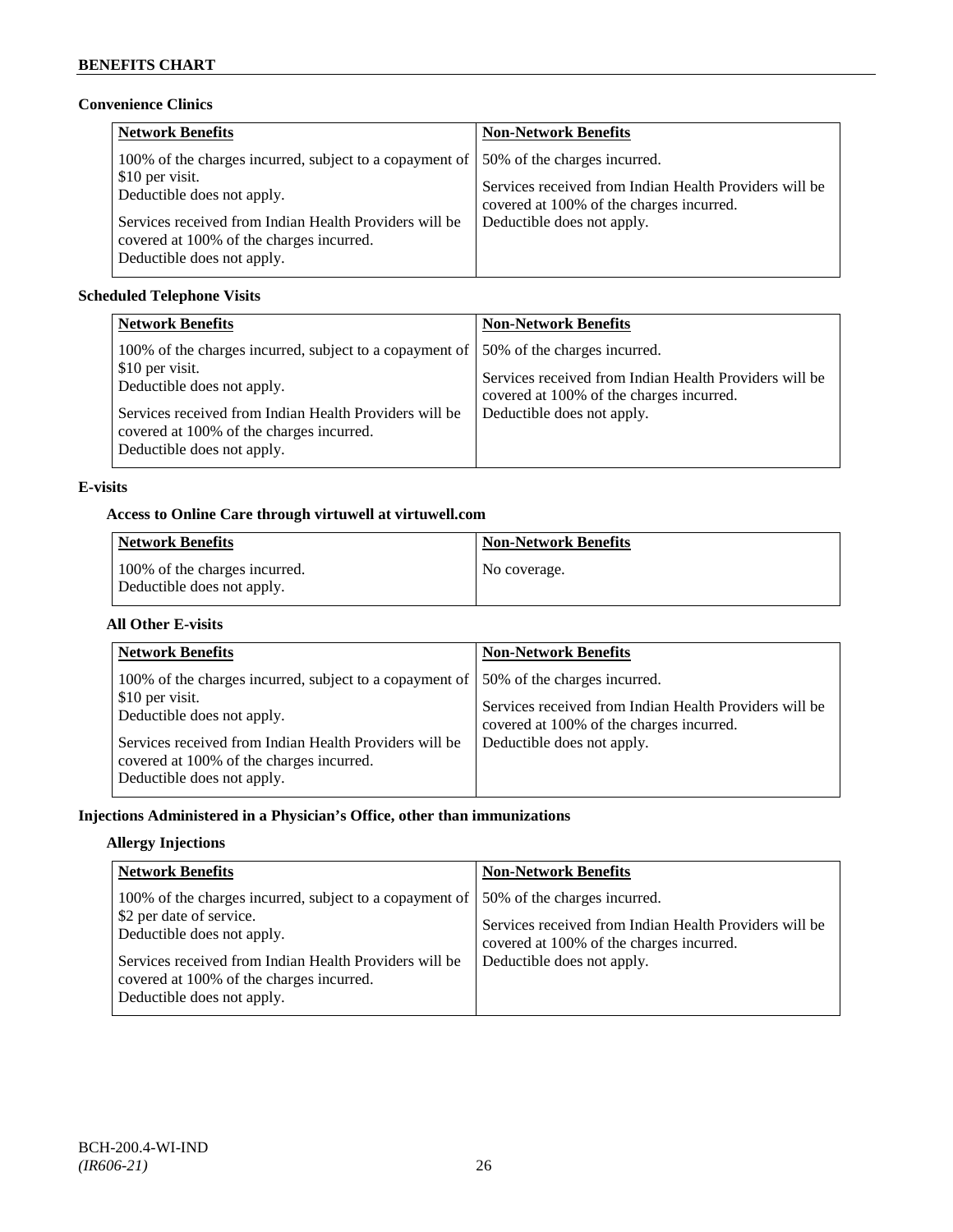## **All Other Injections**

| <b>Network Benefits</b>                                                                                                                                                                                                                               | <b>Non-Network Benefits</b>                                                                                                                                      |
|-------------------------------------------------------------------------------------------------------------------------------------------------------------------------------------------------------------------------------------------------------|------------------------------------------------------------------------------------------------------------------------------------------------------------------|
| 100% of the charges incurred, subject to a copayment of<br>\$2 per date of service.<br>Deductible does not apply.<br>Services received from Indian Health Providers will be<br>covered at 100% of the charges incurred.<br>Deductible does not apply. | 50% of the charges incurred.<br>Services received from Indian Health Providers will be<br>covered at 100% of the charges incurred.<br>Deductible does not apply. |

# **Not Covered:**

- Court ordered treatment, except as described in this Benefits Chart. Any resulting court ordered treatment for mental health services will be subject to the Policy's requirement for medical necessity.
- See "Services Not Covered" in your Policy.

# **PEDIATRIC EYEWEAR**

# **Covered Services:**

We cover pediatric eyewear for children, subject to our medical coverage criteria. Coverage under this provision will continue until the end of the month in which the child turns age 19. We also cover low vision services. These medical policies (medical coverage criteria) are available by calling Member Services, or logging on to your "*my*HealthPartners" account at [healthpartners.com.](http://www.healthpartners.com/)

| <b>Network Benefits</b>                                                                                                          | <b>Non-Network Benefits</b> |
|----------------------------------------------------------------------------------------------------------------------------------|-----------------------------|
| 75% of the charges incurred.                                                                                                     | No coverage.                |
| Services received from Indian Health Providers will be<br>covered at 100% of the charges incurred.<br>Deductible does not apply. |                             |

Limited to one pair of eyeglasses (lenses and frames), or one pair of contact lenses per calendar year.

## **Not Covered:**

- Replacement of eyeglasses or contact lenses due to loss or theft.
- Contact lenses for cosmetic purposes.
- See "Services Not Covered" in your Policy.

# **PHYSICAL THERAPY, OCCUPATIONAL THERAPY, SPEECH THERAPY AND OTHER SPECIFIED THERAPIES**

## **Covered Services:**

We cover the following physical therapy, occupational therapy and speech therapy services:

- Medically necessary rehabilitative care to correct the effects of illness or injury.
- Habilitative services rendered for congenital, developmental or medical conditions which have significantly limited the successful initiation of normal speech and normal motor development.

Massage therapy which is performed in conjunction with other treatment/modalities by a physical or occupational therapist, is part of a prescribed treatment plan and is not billed separately is covered.

We cover services provided in a clinic. We also cover physical therapy provided in an outpatient hospital facility. To see the benefit level for inpatient hospital or skilled nursing facility services, see benefits under "Inpatient Hospital and Skilled Nursing Facility Services".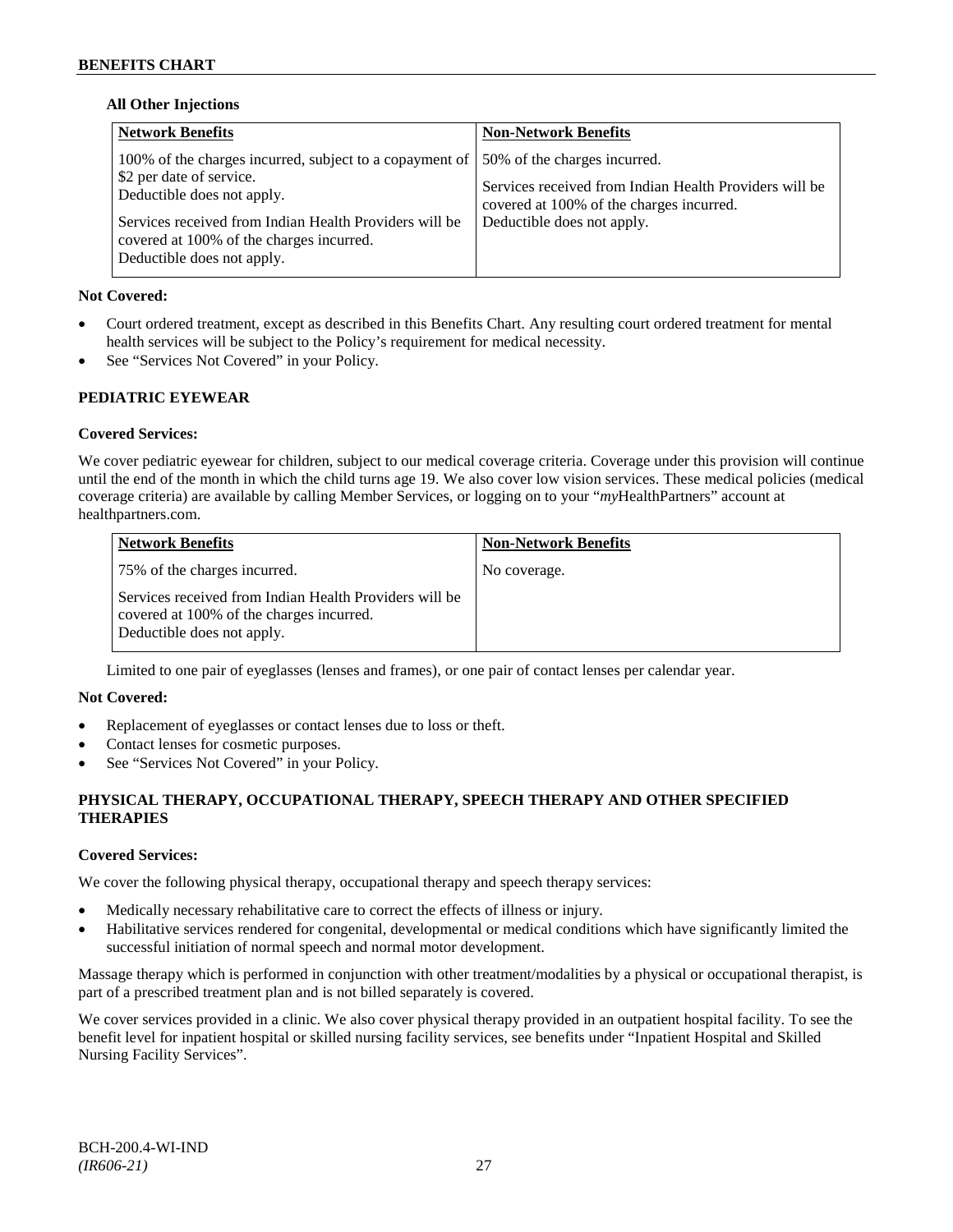# **Rehabilitative Care**

#### **Primary Care Providers**

| <b>Network Benefits</b>                                                                                                                                                                                                                                                                                                                          | <b>Non-Network Benefits</b>                                                                                                                                                                                                                                       |
|--------------------------------------------------------------------------------------------------------------------------------------------------------------------------------------------------------------------------------------------------------------------------------------------------------------------------------------------------|-------------------------------------------------------------------------------------------------------------------------------------------------------------------------------------------------------------------------------------------------------------------|
| 100% of the charges incurred, subject to your<br>copayment of \$25 per visit.<br>Deductible does not apply.<br>Services received from Indian Health Providers will be<br>covered at 100% of the charges incurred.<br>Deductible does not apply.<br>Physical, Occupational and Speech Therapy are limited<br>to 20 visits each per calendar year. | 50% of the charges incurred.<br>Services received from Indian Health Providers will be<br>covered at 100% of the charges incurred.<br>Deductible does not apply.<br>Physical, Occupational and Speech Therapy are limited<br>to 20 visits each per calendar year. |

## **Specialty Care Providers**

| <b>Network Benefits</b>                                                                                                                                                                                                                                                                                                                          | <b>Non-Network Benefits</b>                                                                                                                                                                                                                                       |
|--------------------------------------------------------------------------------------------------------------------------------------------------------------------------------------------------------------------------------------------------------------------------------------------------------------------------------------------------|-------------------------------------------------------------------------------------------------------------------------------------------------------------------------------------------------------------------------------------------------------------------|
| 100% of the charges incurred, subject to your<br>copayment of \$60 per visit.<br>Deductible does not apply.<br>Services received from Indian Health Providers will be<br>covered at 100% of the charges incurred.<br>Deductible does not apply.<br>Physical, Occupational and Speech Therapy are limited<br>to 20 visits each per calendar year. | 50% of the charges incurred.<br>Services received from Indian Health Providers will be<br>covered at 100% of the charges incurred.<br>Deductible does not apply.<br>Physical, Occupational and Speech Therapy are limited<br>to 20 visits each per calendar year. |

In addition to the services provided above, we cover a minimum of:

20 visits per calendar year for pulmonary rehabilitation therapy,

36 visits per calendar year for cardiac rehabilitation therapy,

30 visits per calendar year for post-cochlear implant aural therapy,

20 visits per calendar year for cognitive rehabilitation therapy.

Visit limits by a Primary Care Provider and/or Specialty Care Providers are combined. The maximum number of visits are combined for Network Benefits and Non-Network Benefits.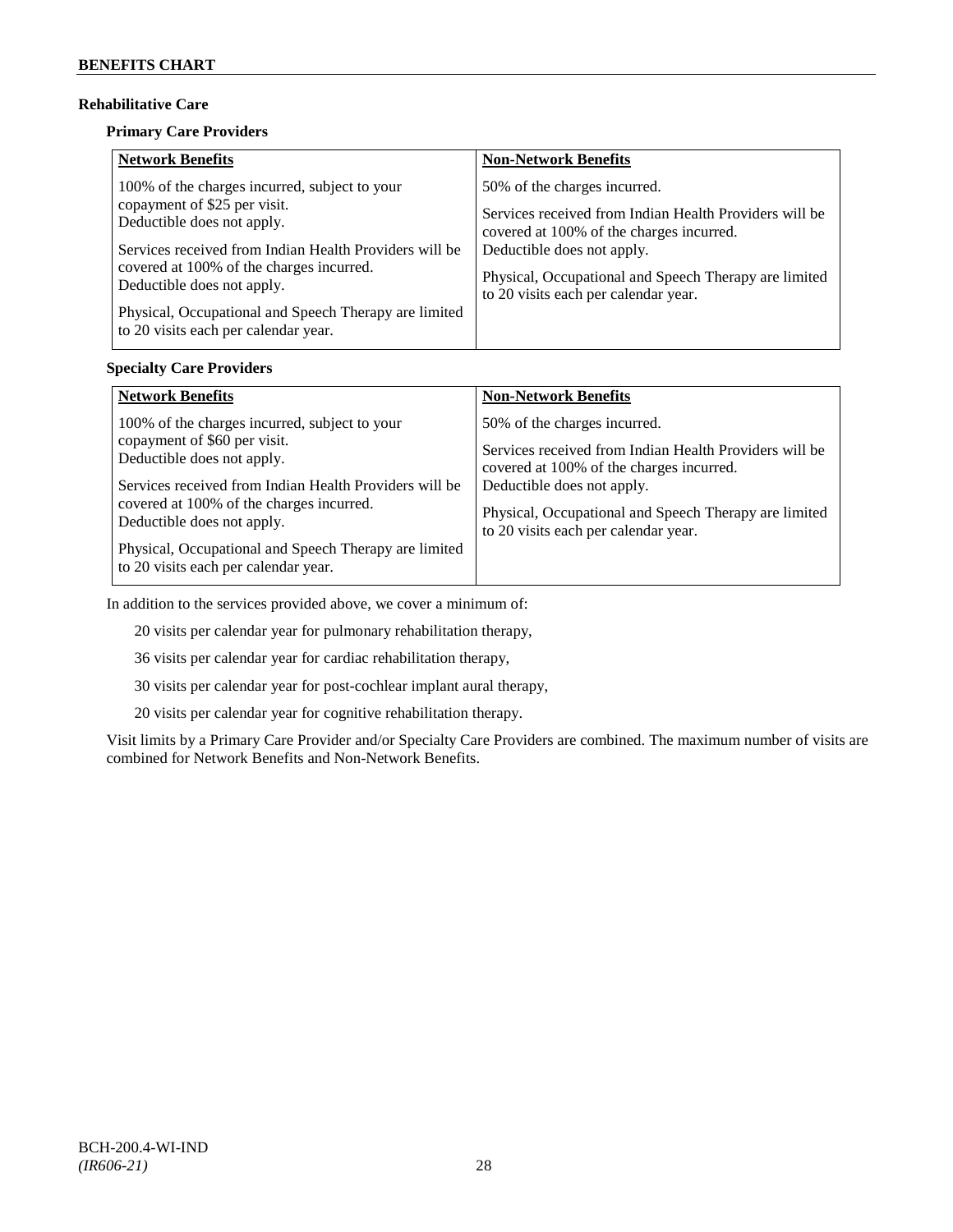# **Habilitative Care**

# **Primary Care Providers**

| <b>Network Benefits</b>                                                                                                                                                                                                                                                                                                                          | <b>Non-Network Benefits</b>                                                                                                                                                                                                                                       |
|--------------------------------------------------------------------------------------------------------------------------------------------------------------------------------------------------------------------------------------------------------------------------------------------------------------------------------------------------|-------------------------------------------------------------------------------------------------------------------------------------------------------------------------------------------------------------------------------------------------------------------|
| 100% of the charges incurred, subject to your<br>copayment of \$25 per visit.<br>Deductible does not apply.<br>Services received from Indian Health Providers will be<br>covered at 100% of the charges incurred.<br>Deductible does not apply.<br>Physical, Occupational and Speech Therapy are limited<br>to 20 visits each per calendar year. | 50% of the charges incurred.<br>Services received from Indian Health Providers will be<br>covered at 100% of the charges incurred.<br>Deductible does not apply.<br>Physical, Occupational and Speech Therapy are limited<br>to 20 visits each per calendar year. |

# **Specialty Care Providers**

| <b>Network Benefits</b>                                                                                                                                                                                                                                                                                                                          | <b>Non-Network Benefits</b>                                                                                                                                                                                                                                       |
|--------------------------------------------------------------------------------------------------------------------------------------------------------------------------------------------------------------------------------------------------------------------------------------------------------------------------------------------------|-------------------------------------------------------------------------------------------------------------------------------------------------------------------------------------------------------------------------------------------------------------------|
| 100% of the charges incurred, subject to your<br>copayment of \$60 per visit.<br>Deductible does not apply.<br>Services received from Indian Health Providers will be<br>covered at 100% of the charges incurred.<br>Deductible does not apply.<br>Physical, Occupational and Speech Therapy are limited<br>to 20 visits each per calendar year. | 50% of the charges incurred.<br>Services received from Indian Health Providers will be<br>covered at 100% of the charges incurred.<br>Deductible does not apply.<br>Physical, Occupational and Speech Therapy are limited<br>to 20 visits each per calendar year. |

Visit limits by a Primary Care Provider and/or Specialty Care Providers are combined. The maximum number of visits is combined for Network Benefits and Non-Network Benefits.

## **Not Covered:**

- Massage therapy for the purpose of comfort or convenience of the Insured.
- See "Services Not Covered" in your Policy.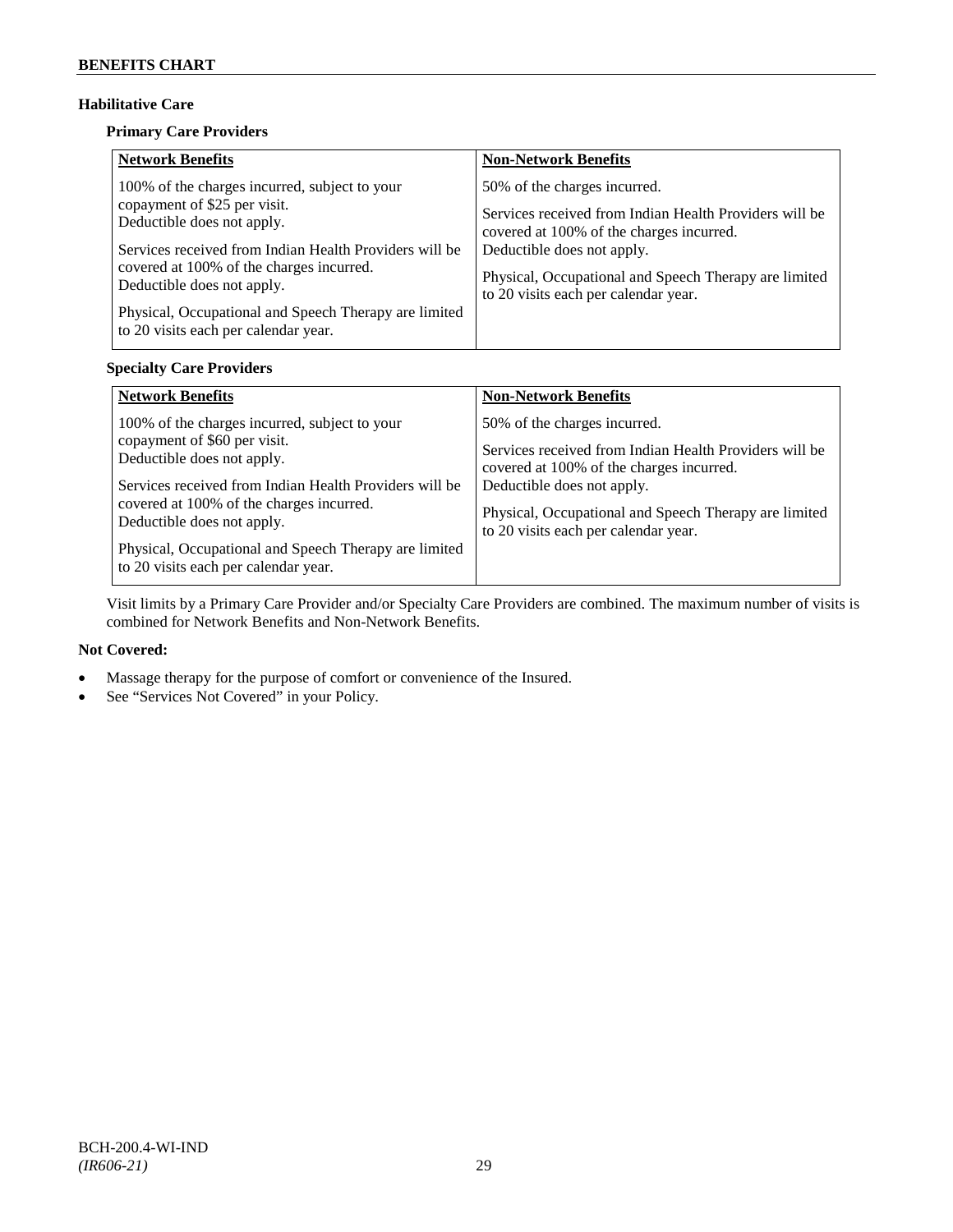# **PRESCRIPTION DRUG SERVICES**

### **Covered Services:**

We cover prescription drugs and medications that can be self-administered or are administered in a physician's office.

# **For Network Benefits, drugs and medications must be obtained at a network pharmacy.**

# **Outpatient Drugs (except as specified below)**

| <b>Network Benefits</b>                                                                                                                                                                                                                                        | <b>Non-Network Benefits</b>                                                                                                                                      |
|----------------------------------------------------------------------------------------------------------------------------------------------------------------------------------------------------------------------------------------------------------------|------------------------------------------------------------------------------------------------------------------------------------------------------------------|
| 100% of the charges incurred, subject to a copayment of<br>\$5 for generic low cost formulary drugs, and 100% of<br>the charges incurred, subject to a copayment of \$25 for<br>generic high cost formulary drugs.<br>Deductible does not apply.               | 50% of the charges incurred.<br>Services received from Indian Health Providers will be<br>covered at 100% of the charges incurred.<br>Deductible does not apply. |
| Brand name formulary drugs are covered at 75% of the<br>charges incurred.                                                                                                                                                                                      |                                                                                                                                                                  |
| Non-formulary drugs are covered at 50% of the charges<br>incurred.                                                                                                                                                                                             |                                                                                                                                                                  |
| In no event will your cost for a formulary insulin drug<br>exceed \$25. Deductible does not apply to formulary<br>insulin drugs.                                                                                                                               |                                                                                                                                                                  |
| Services received from Indian Health Providers will be<br>covered at 100% of the charges incurred.<br>Deductible does not apply.                                                                                                                               |                                                                                                                                                                  |
| Oral chemotherapy drugs are included on the<br>Specialty Drug List. However, you pay the applicable<br>outpatient drug copayment. As required by Wisconsin<br>law, your maximum copayment will not be more than<br>\$100 per prescription for a 30-day supply. |                                                                                                                                                                  |

# **Mail Order Drugs**

| <b>Network Benefits</b>                                                                                                                                                                                            | <b>Non-Network Benefits</b> |
|--------------------------------------------------------------------------------------------------------------------------------------------------------------------------------------------------------------------|-----------------------------|
| For your convenience, you may also get up to a 90-day<br>supply of outpatient prescription drugs that can be self-<br>administered through the designated mail order service.                                      | See Network Benefits.       |
| Outpatient drugs ordered through this service are<br>covered at the benefit percent and copayments shown in<br>Outpatient Drugs above.                                                                             |                             |
| New prescriptions to treat chronic conditions and trial<br>drugs will be limited to quantity limits described at the<br>end of this section. You will have to pay one copayment<br>for your initial 30-day supply. |                             |
| Specialty Drugs are not available through the mail order<br>service.                                                                                                                                               |                             |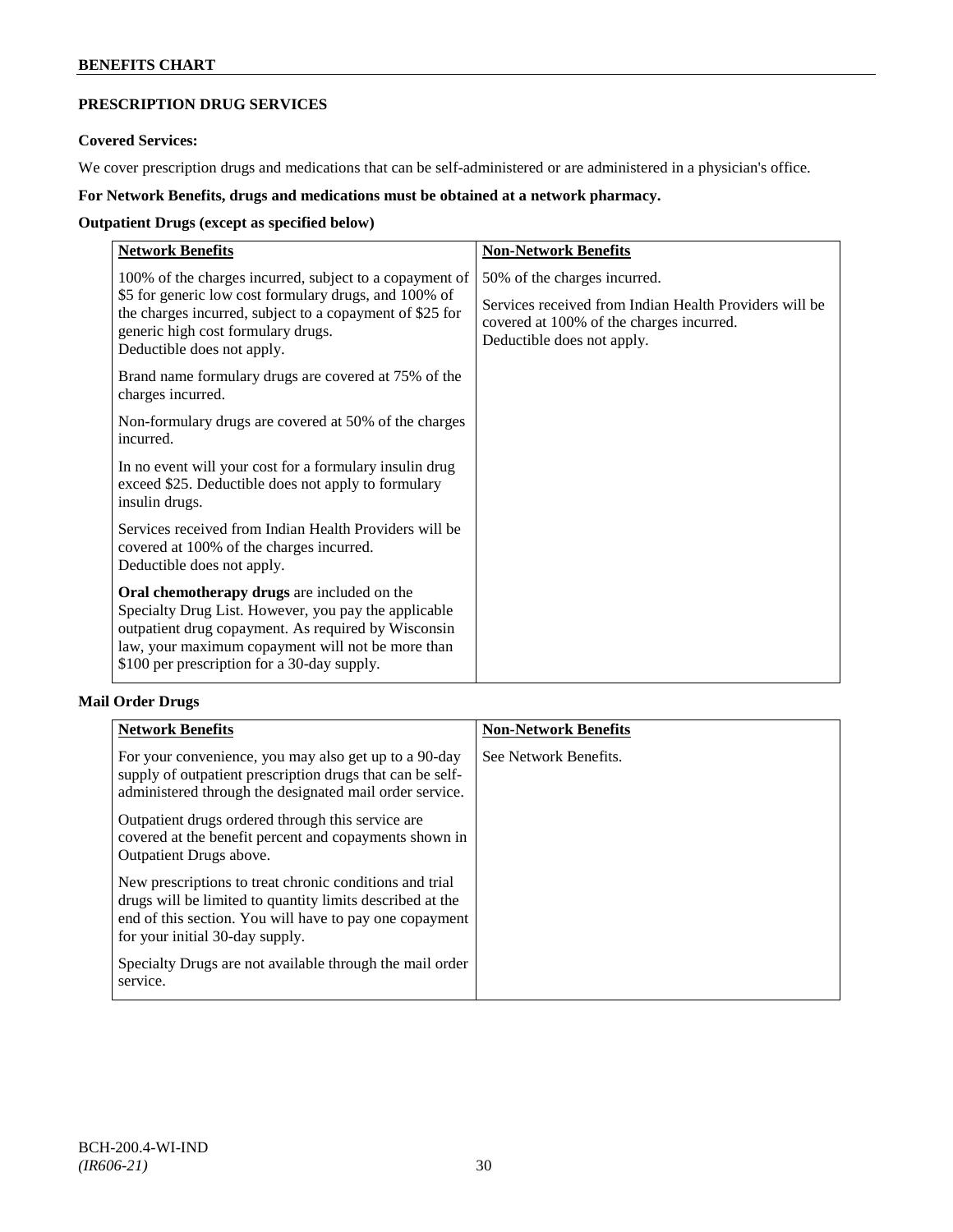## **Tobacco Cessation Drugs are covered for all FDA approved tobacco cessation drugs**

| <b>Network Benefits</b>       | <b>Non-Network Benefits</b>                                                                                                      |
|-------------------------------|----------------------------------------------------------------------------------------------------------------------------------|
| 100% of the charges incurred. | 50% of the charges incurred.                                                                                                     |
| Deductible does not apply.    | Services received from Indian Health Providers will be<br>covered at 100% of the charges incurred.<br>Deductible does not apply. |

## **Contraceptive Drugs**

| <b>Network Benefits</b>                                 | <b>Non-Network Benefits</b>                            |
|---------------------------------------------------------|--------------------------------------------------------|
| 100% of the charges incurred for formulary drugs.       | 50% of the charges incurred.                           |
| Deductible does not apply.                              | Services received from Indian Health Providers will be |
| If a physician requests that a Non-Formulary            | covered at 100% of the charges incurred.               |
| contraceptive drug be dispensed as written, the drug    | Deductible does not apply.                             |
| will be covered at 100%, not subject to the deductible. |                                                        |

## **Specialty Drugs that are Self-Administered**

| <b>Network Benefits</b>                                                                                                                                                                                                                                                                                                                                                                            | <b>Non-Network Benefits</b> |
|----------------------------------------------------------------------------------------------------------------------------------------------------------------------------------------------------------------------------------------------------------------------------------------------------------------------------------------------------------------------------------------------------|-----------------------------|
| 50% of the charges incurred.                                                                                                                                                                                                                                                                                                                                                                       | No coverage.                |
| Services received from Indian Health Providers will be<br>covered at 100% of the charges incurred.<br>Deductible does not apply.<br>Oral chemotherapy drugs are included on the<br>Specialty Drug List. However, you pay the applicable<br>outpatient drug copayment. As required by Wisconsin<br>law, your maximum copayment will not be more than<br>\$100 per prescription for a 30-day supply. |                             |

In order for the plan to better manage available manufacturer-funded copayment assistance, copayments for certain specialty medications may vary and be set to approximate the maximum of any available manufacturer-funded copayment assistance programs. However, in no case will true out-of-pocket costs to the Insured be greater than the maximum copayment/coinsurance shown in this Benefits Chart. Manufacturer-funded copayment assistance received by an Insured will not apply to the Insured's annual deductible or out-of-pocket limit.

Specialty Drugs are limited to drugs on the Specialty Drug List and must be obtained from a designated vendor.

## **Limitations:**

- Certain drugs may require prior authorization as indicated on the Formulary. HealthPartners may require prior authorization for the drug and also the site where the drug will be provided. Certain drugs are subject to our utilization review process and quantity limits.
- Certain non-formulary drugs require prior authorization. In addition, certain drugs may be subject to any quantity limits applied as part of our trial program.
- If an Insured requests a brand name drug when there is a generic equivalent, the brand name drug will be covered up to the charge that would apply to the generic drug, minus any required copayment. If a physician requests that a brand name drug be dispensed as written, the drug will be paid at the non-formulary benefit.
- We may require Insureds to try over-the-counter (OTC) drug alternatives before approving more costly formulary prescription drugs.
- Unless otherwise specified in the Prescription Drug Services section, you may receive up to a 30-day supply per prescription.
- New prescriptions to treat certain chronic conditions are limited to a 30-day supply.
- A 90-day supply will be covered and dispensed only at pharmacies that participate in our extended day supply program.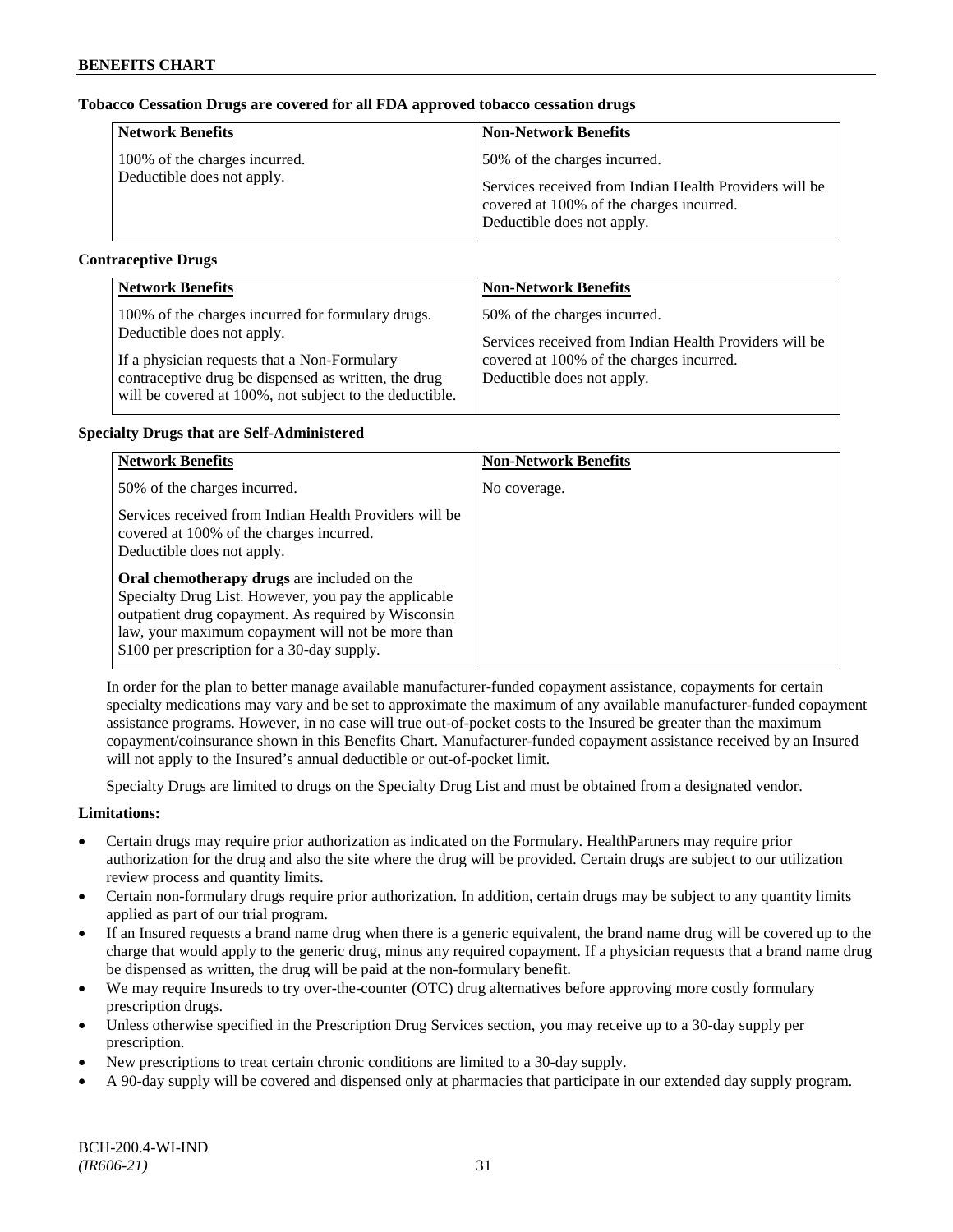- No more than a 30-day supply of Specialty Drugs will be covered and dispensed at a time unless it's a manufacturer supplied drug that cannot be split that supplies the Insured with more than a 30-day supply.
- If a copayment is required, you must pay one copayment for each 30-day supply, or portion thereof.

## **Not Covered:**

- Replacement of prescription drugs, medications, equipment and supplies due to loss, damage or theft.
- Nonprescription (over-the-counter) drugs or medications, including, but not limited to, vitamins, supplements, homeopathic remedies, and non-FDA approved drugs, unless listed on the Formulary and prescribed by a physician or legally authorized health care provider under applicable state and federal law. This exclusion does not include over-thecounter contraceptives for women as allowed under the Affordable Care Act when the Insured obtains a prescription for the item. In addition, if the Insured obtains a prescription, this exclusion does not include aspirin to prevent cardiovascular disease for men and women of certain ages; folic acid supplements for women who may become pregnant; fluoride chemoprevention supplements for children without fluoride in their water source; and iron supplements for children age 6- 12 who are at risk for anemia.
- All drugs for the treatment of sexual dysfunction.
- All drugs for the treatment of growth deficiency.
- All drugs for the treatment of infertility.
- Medical cannabis.
- Drugs on the Excluded Drug List. The Excluded Drug List includes select drugs within a therapy class that are not eligible for coverage. This includes drugs that may be excluded for certain indications. The Excluded Drug List is available at [healthpartners.com.](http://www.healthpartners.com/)
- Drugs that are newly approved by the FDA until they are reviewed and approved by HealthPartners Pharmacy and Therapeutics Committee.
- Medical devices approved by the FDA will not be covered under the Prescription Drug Services section unless they are on our formulary. Covered medical devices are generally submitted and reimbursed under your medical benefits.
- See "Services Not Covered" in your Policy.

# **PREVENTIVE SERVICES**

## **Applicable Definitions:**

**Routine Preventive Services** are routine healthcare services that include screenings, check-ups and counseling to prevent illness, disease or other health problems before symptoms occur.

**Diagnostic Services** are services to help a provider understand your symptoms, diagnose illness and decide what treatment may be needed. They may be the same services that are listed as preventive services, but they are being used as diagnostic services. Your provider will determine if these services are preventive or diagnostic. These services are not preventive if received as part of a visit to diagnose, manage or maintain an acute or chronic medical condition, illness or injury. When that occurs, unless otherwise indicated below, standard deductibles, copayments or coinsurance apply.

## **Covered Services:**

We cover preventive services that meet any of the requirements under the Affordable Care Act (ACA) shown in the bulleted items below. These preventive services are covered at 100% under the Network Benefits with no deductible, copayments or coinsurance. (If a preventive service is not required by the ACA and it is covered at a lower benefit level, it will be specified below.) Preventive benefits mandated under the ACA are subject to periodic review and modification. Changes would be effective in accordance with the federal rules. Preventive services mandated by the ACA include:

- Evidence-based items or services that have in effect a rating of A or B in the current recommendations of the United States Preventive Services Task Force with respect to the individual;
- Immunizations for routine use in children, adolescents, and adults that have in effect a recommendation from the Advisory Committee on Immunization Practices of the Centers for Disease Control and Prevention with respect to the individual;
- With respect to infants, children, and adolescents, evidence-informed preventive care and screenings provided for in comprehensive guidelines supported by the Health Resources and Services Administration; and
- With respect to women, preventive care and screenings provided for in comprehensive guidelines supported by the Health Resources and Services Administration.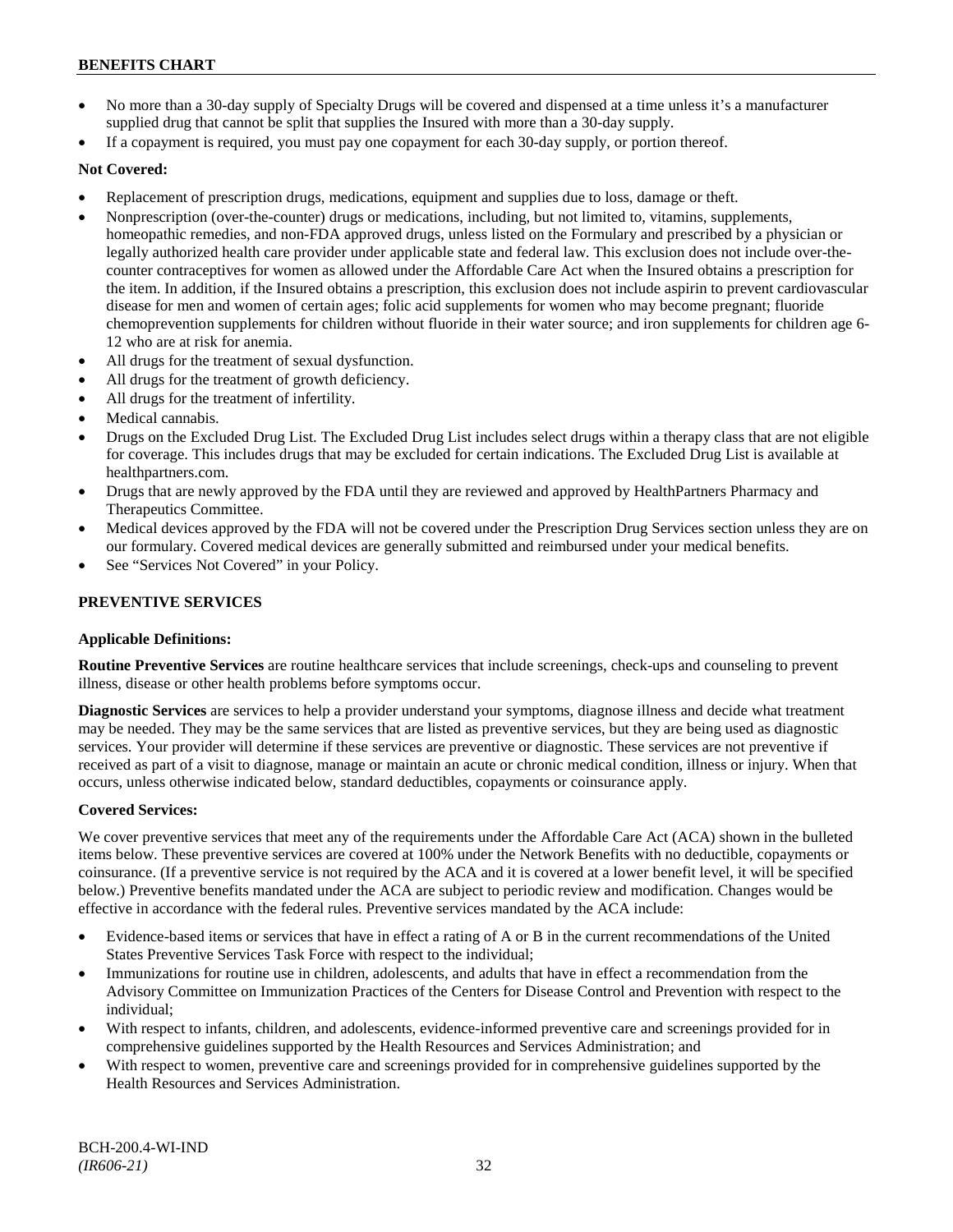Covered services are based on established medical policies, which are subject to periodic review and modification by the medical directors. These medical policies (medical coverage criteria) are available by calling Member Services, or logging on to your "*my*HealthPartners" account at [healthpartners.com.](http://www.healthpartners.com/)

## **ACA and state mandated preventive services are covered as follows:**

**Routine Health Exams and Periodic Health Assessments**. A physician or health care provider will counsel you as to how often health assessments are needed based on age, sex and health status. This includes screening and counseling for tobacco cessation and all FDA approved tobacco cessation medications including over-the-counter drugs (as shown in the Prescription Drug Services section).

| <b>Network Benefits</b>       | <b>Non-Network Benefits</b>                                                                                                      |
|-------------------------------|----------------------------------------------------------------------------------------------------------------------------------|
| 100% of the charges incurred. | 50% of the charges incurred.                                                                                                     |
| Deductible does not apply.    | Services received from Indian Health Providers will be<br>covered at 100% of the charges incurred.<br>Deductible does not apply. |

**Child Health Supervision Services.** This includes pediatric preventive services such as newborn screenings, appropriate immunizations, developmental assessments and laboratory services appropriate to the age of the child from birth to 72 months, and appropriate immunizations to age 18.

| <b>Network Benefits</b>                                     | <b>Non-Network Benefits</b>                                                                                                        |
|-------------------------------------------------------------|------------------------------------------------------------------------------------------------------------------------------------|
| 100% of the charges incurred.<br>Deductible does not apply. | 50% of the charges incurred.<br>Services received from Indian Health Providers will be<br>covered at 100% of the charges incurred. |
|                                                             | Deductible does not apply.                                                                                                         |

#### **Routine Prenatal Care and Exams**

| <b>Network Benefits</b>                                     | <b>Non-Network Benefits</b>                                                                                                                                      |
|-------------------------------------------------------------|------------------------------------------------------------------------------------------------------------------------------------------------------------------|
| 100% of the charges incurred.<br>Deductible does not apply. | 50% of the charges incurred.<br>Services received from Indian Health Providers will be<br>covered at 100% of the charges incurred.<br>Deductible does not apply. |

**Routine Postnatal Care.** This includes health exams, assessments, education and counseling relating to the period immediately after childbirth.

| <b>Network Benefits</b>                                     | <b>Non-Network Benefits</b>                                                                                                                                      |
|-------------------------------------------------------------|------------------------------------------------------------------------------------------------------------------------------------------------------------------|
| 100% of the charges incurred.<br>Deductible does not apply. | 50% of the charges incurred.<br>Services received from Indian Health Providers will be<br>covered at 100% of the charges incurred.<br>Deductible does not apply. |

**Routine Screening Procedures for Cancer.** This includes colorectal screening starting at age 50 and under age 50 for people at high risk of colorectal cancer. This also includes other cancer screenings recommended by the USPSTF with an A or B rating. Women's preventive health services below describe additional routine screening procedures for cancer.

| <b>Network Benefits</b>       | <b>Non-Network Benefits</b>                                                                                                      |
|-------------------------------|----------------------------------------------------------------------------------------------------------------------------------|
| 100% of the charges incurred. | 50% of the charges incurred.                                                                                                     |
| Deductible does not apply.    | Services received from Indian Health Providers will be<br>covered at 100% of the charges incurred.<br>Deductible does not apply. |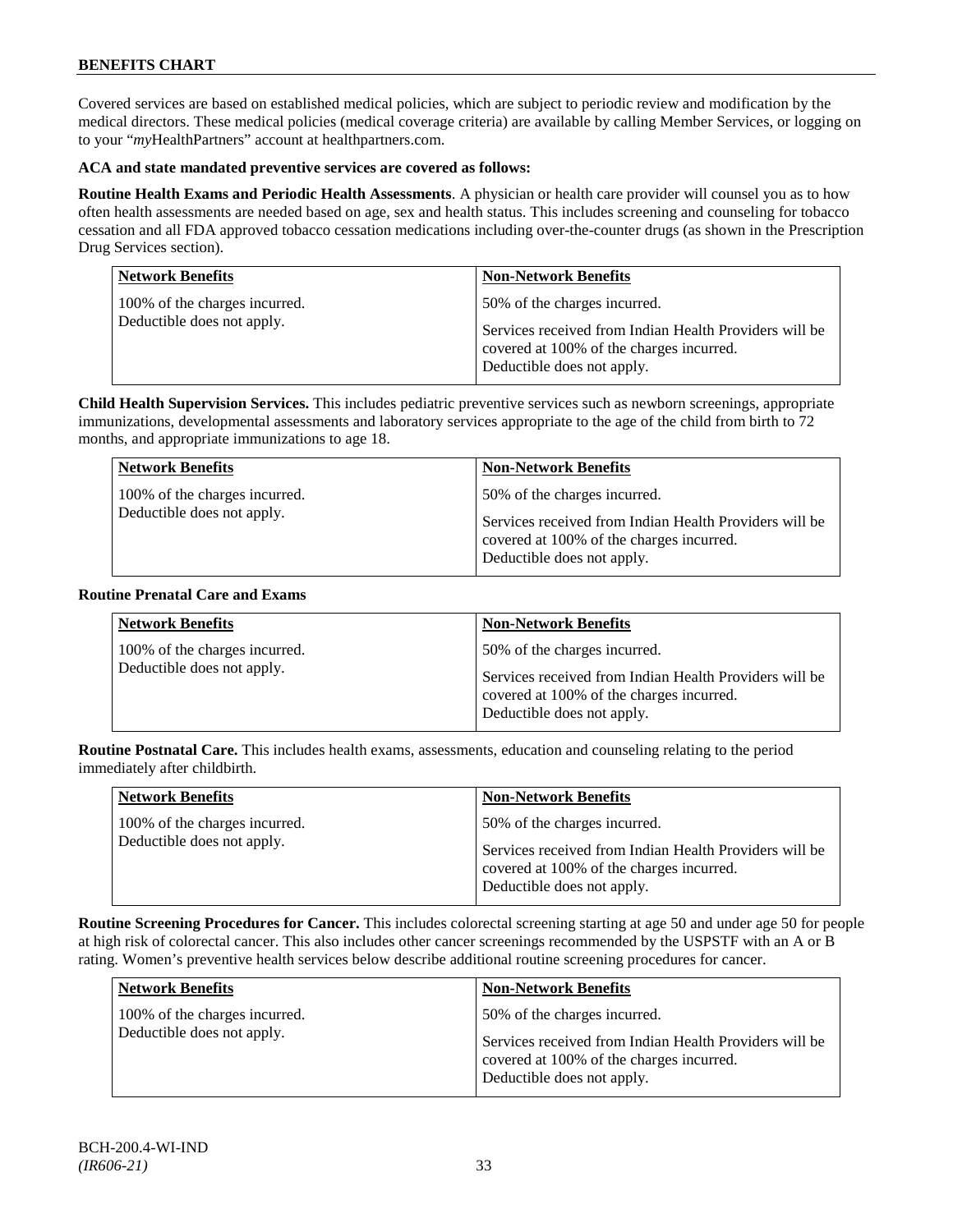## **Routine Eye and Hearing Exams for members under the age of 22**

| <b>Network Benefits</b>                                     | <b>Non-Network Benefits</b>                                                                                                                                      |
|-------------------------------------------------------------|------------------------------------------------------------------------------------------------------------------------------------------------------------------|
| 100% of the charges incurred.<br>Deductible does not apply. | 50% of the charges incurred.<br>Services received from Indian Health Providers will be<br>covered at 100% of the charges incurred.<br>Deductible does not apply. |

**Professional Voluntary Family Planning Services.** This includes services to prevent or delay a pregnancy, including counseling and education. Services must be provided by a licensed provider.

| <b>Network Benefits</b>                                     | <b>Non-Network Benefits</b>                                                                                                                                      |
|-------------------------------------------------------------|------------------------------------------------------------------------------------------------------------------------------------------------------------------|
| 100% of the charges incurred.<br>Deductible does not apply. | 50% of the charges incurred.<br>Services received from Indian Health Providers will be<br>covered at 100% of the charges incurred.<br>Deductible does not apply. |

#### **Adult Immunizations**

| <b>Network Benefits</b>       | <b>Non-Network Benefits</b>   |
|-------------------------------|-------------------------------|
| 100% of the charges incurred. | 100% of the charges incurred. |
| Deductible does not apply.    | Deductible does not apply.    |

**Women's Preventive Health Services.** This includes mammograms, screenings for cervical cancer (pap smears), breast pumps, human papillomavirus (HPV) testing, counseling for sexually transmitted infections, counseling and screening for human immunodeficiency virus (HIV), and all FDA approved contraceptive methods as prescribed by a doctor, sterilization procedures, education and counseling (see the Prescription Drug Services section for coverage of oral contraceptive drugs). We also provide genetic screening for BRCA if someone in your family has the gene or you have a diagnosis of cancer.

The U.S. Preventive Services Task Force (USPSTF) recommends screening mammography, with or without clinical breast examination (CBE), every 1-2 years for women aged 40 and older. For women age 50 and older, we cover an annual mammogram.

| <b>Network Benefits</b>                                     | <b>Non-Network Benefits</b>                                                                                                                                      |
|-------------------------------------------------------------|------------------------------------------------------------------------------------------------------------------------------------------------------------------|
| 100% of the charges incurred.<br>Deductible does not apply. | 50% of the charges incurred.<br>Services received from Indian Health Providers will be<br>covered at 100% of the charges incurred.<br>Deductible does not apply. |

**Obesity Screening and Management.** We cover obesity screening and counseling for all ages during a routine preventive care exam. If you are age 18 or older and have a body mass index of 30 or more, we also cover intensive obesity management to help you lose weight. Your primary care doctor can coordinate these services.

| <b>Network Benefits</b>       | <b>Non-Network Benefits</b>                                                                                                      |
|-------------------------------|----------------------------------------------------------------------------------------------------------------------------------|
| 100% of the charges incurred. | 50% of the charges incurred.                                                                                                     |
| Deductible does not apply.    | Services received from Indian Health Providers will be<br>covered at 100% of the charges incurred.<br>Deductible does not apply. |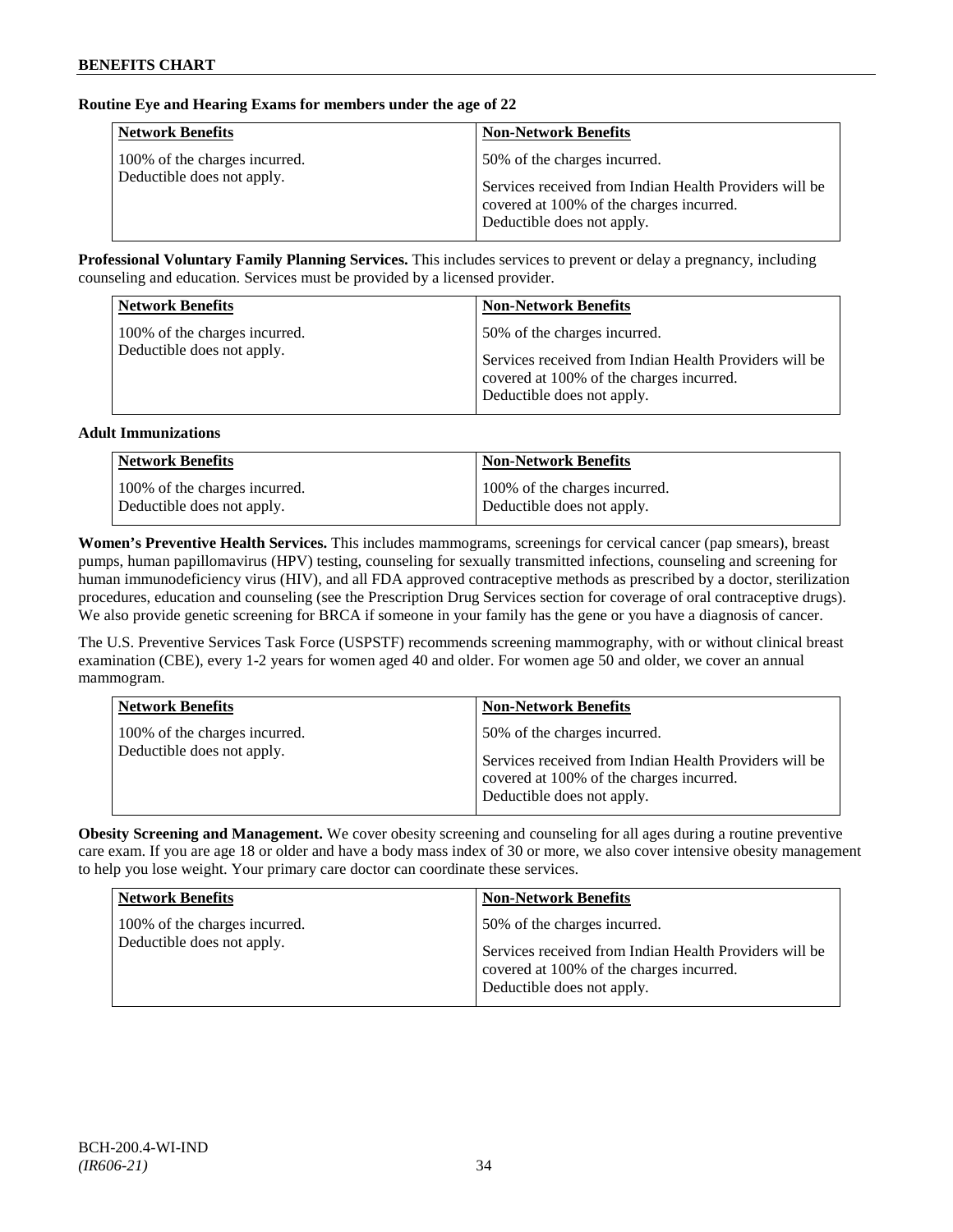**Preventive Medications.** We cover preventive medications currently recommended by USPSTF with an A or B rating if they are prescribed by your medical provider and they are listed on our Formulary. Preventive medications are subject to periodic review and modification. Changes would be effective in accordance with the federal rules and reflected in our current medical coverage criteria for preventive care services.

| <b>Network Benefits</b>       | <b>Non-Network Benefits</b>                                                                                                      |
|-------------------------------|----------------------------------------------------------------------------------------------------------------------------------|
| 100% of the charges incurred. | 50% of the charges incurred.                                                                                                     |
| Deductible does not apply.    | Services received from Indian Health Providers will be<br>covered at 100% of the charges incurred.<br>Deductible does not apply. |

## **In addition to any ACA or state mandated preventive services referenced above, we cover the following eligible preventive services:**

#### **Routine Hearing Exams for Adults Age 22 and older**

| <b>Network Benefits</b>                                                                                                          | <b>Non-Network Benefits</b>                                                                                                      |
|----------------------------------------------------------------------------------------------------------------------------------|----------------------------------------------------------------------------------------------------------------------------------|
| 75% of the charges incurred.                                                                                                     | 50% of the charges incurred.                                                                                                     |
| Services received from Indian Health Providers will be<br>covered at 100% of the charges incurred.<br>Deductible does not apply. | Services received from Indian Health Providers will be<br>covered at 100% of the charges incurred.<br>Deductible does not apply. |

**Ovarian Cancer Surveillance Tests for women who are at risk.** "At risk for ovarian cancer" means (1) having a family history that includes any of the following: one or more first-degree or second-degree relatives with ovarian cancer, clusters of female relatives with breast cancer or nonpolyposis colorectal cancer; or (2) testing positive for BRCA1 or BRCA2 mutations. "Surveillance tests for ovarian cancer" means annual screening using: CA-125 serum tumor marker testing, transvaginal ultrasound, pelvic examination or other proven ovarian cancer screening tests currently being evaluated by the federal Food and Drug Administration or by the National Cancer Institute.

| <b>Network Benefits</b>                                 | <b>Non-Network Benefits</b>                             |
|---------------------------------------------------------|---------------------------------------------------------|
| Coverage level is same as corresponding Network         | Coverage level is same as corresponding Non-Network     |
| Benefit, depending on type of service provided, such as | Benefit, depending on type of service provided, such as |
| Diagnostic Imaging Services, Laboratory Services        | Diagnostic Imaging Services, Laboratory Services        |
| Office Visits for Illness or Injury, or Preventive      | Office Visits for Illness or Injury, or Preventive      |
| Services.                                               | Services.                                               |
|                                                         |                                                         |

## **Limitations:**

• Services are not preventive if received as part of a visit to diagnose, manage or maintain an acute or chronic medical condition, illness or injury. When that occurs, unless otherwise indicated above, standard deductibles, copayments or coinsurance apply.

## **Not Covered:**

- Routine eye exams for adults age 22 and older.
- See "Services Not Covered" in your Policy.

## **TRANSPLANT SERVICES**

## **Applicable Definitions:**

**Autologous.** This is when the source of cells is from the individual's own marrow or stem cells.

**Allogeneic.** This is when the source of cells is from a related or unrelated donor's marrow or stem cells.

**Allogeneic Bone Marrow Transplant.** This is when the bone marrow is harvested from the related or unrelated donor and stored. The patient undergoes treatment which includes tumor ablation with high-dose chemotherapy and/or radiation. The bone marrow is reinfused (transplanted).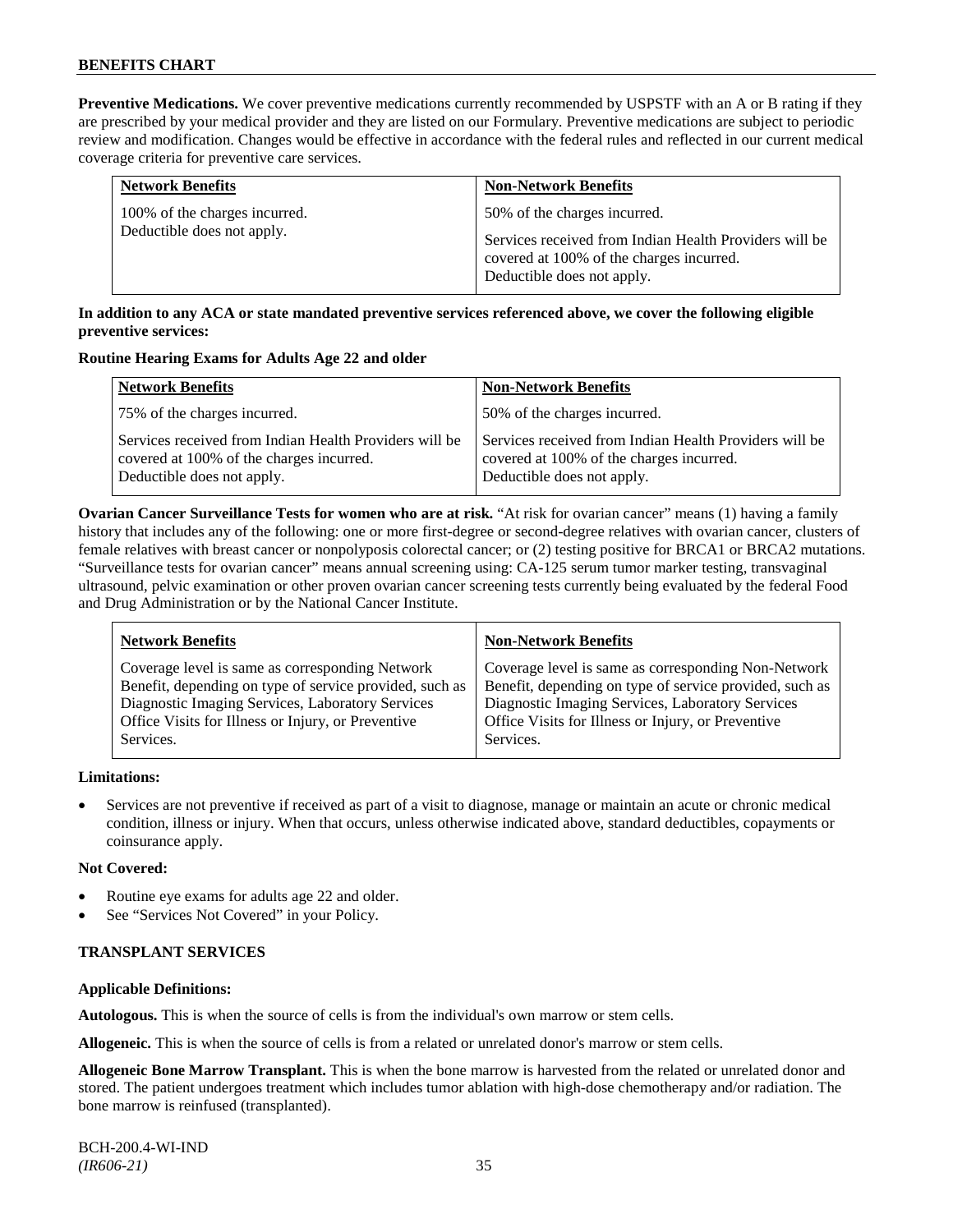**Autologous Bone Marrow Transplant.** This is when the bone marrow is harvested from the individual and stored. The patient undergoes treatment which includes tumor ablation with high-dose chemotherapy and/or radiation. The bone marrow is reinfused (transplanted).

**Autologous/Allogeneic Stem Cell Support.** This is a treatment process that includes stem cell harvest from either bone marrow or peripheral blood, tumor ablation with high-dose chemotherapy and/or radiation, stem cell reinfusion, and related care. Autologous/allogeneic bone marrow transplantation and high dose chemotherapy with peripheral stem cell rescue/support are considered to be autologous/allogeneic stem cell support.

**Designated Transplant Center.** This is any health care provider, group or association of health care providers designated by us to provide services, supplies or drugs for specified transplants for our Insureds.

**Transplant Services.** This is transplantation (including retransplants) of the human organs or tissue listed below, including all related post-surgical treatment, follow-up care and drugs and multiple transplants for a related cause. Transplant services do not include other organ or tissue transplants or surgical implantation of mechanical devices functioning as a human organ, except surgical implantation of an FDA approved Ventricular Assist Device (VAD) or total artificial heart, functioning as a temporary bridge to heart transplantation.

Prior authorization is required prior to consultation to support coordination of care and benefits.

## **Covered Services:**

We cover eligible transplant services (as defined above) while you are covered under your Policy. Transplants that will be considered for coverage are limited to the following:

- Kidney transplants for end-stage disease.
- Cornea transplants for end-stage disease.
- Heart transplants for end-stage disease.
- Lung transplants or heart/lung transplants for: (1) primary pulmonary hypertension; (2) Eisenmenger's syndrome; (3) endstage pulmonary fibrosis; (4) alpha 1 antitrypsin disease; (5) cystic fibrosis; and (6) emphysema.
- Liver transplants for: (1) biliary atresia in children; (2) primary biliary cirrhosis; (3) post-acute viral infection (including hepatitis A, hepatitis B antigen e negative and hepatitis C) causing acute atrophy or post-necrotic cirrhosis; (4) primary sclerosing cholangitis; (5) alcoholic cirrhosis; and (6) hepatocellular carcinoma.
- Allogeneic bone marrow transplants or peripheral stem cell support associated with high dose chemotherapy for : (1) acute myelogenous leukemia; (2) acute lymphocytic leukemia; (3) chronic myelogenous leukemia; (4) severe combined immunodeficiency disease; (5) Wiskott-Aldrich syndrome; (6) aplastic anemia; (7) sickle cell anemia; (8) non-relapsed or relapsed non-Hodgkin's lymphoma; (9) multiple myeloma; and (10) testicular cancer.
- Autologous bone marrow transplants or peripheral stem cell support associated with high-dose chemotherapy for: (1) acute leukemia; (2) non-Hodgkin's lymphoma; (3) Hodgkin's disease; (4) Burkitt's lymphoma; (5) neuroblastoma; (6) multiple myeloma; (7) chronic myelogenous leukemia; and (8) non-relapsed non-Hodgkin's lymphoma.
- Pancreas transplants for simultaneous pancreas-kidney transplants for diabetes, pancreas after kidney, living related segmental simultaneous pancreas kidney transplantation and pancreas transplant alone.

To receive Network Benefits, charges for transplant services must be incurred at a Designated Transplant Center.

The transplant-related treatment provided, including expenses incurred for directly related donor services, shall be subject to and in accordance with the provisions, limitations, maximums and other terms of your Policy.

Medical and hospital expenses of the donor are covered only when the recipient is an Insured and the transplant and directly related donor expenses have been prior authorized for coverage. Treatment of medical complications that may occur to the donor are not covered. Donors are not considered Insureds, and are therefore not eligible for the rights afforded to Insureds under your Policy.

The list of eligible transplant services and coverage determinations are based on established medical policies, which are subject to periodic review and modifications by the medical director.

| <b>Network Benefits</b>                           | <b>Non-Network Benefits</b> |
|---------------------------------------------------|-----------------------------|
| See Network Inpatient Hospital Services Benefits. | No coverage.                |